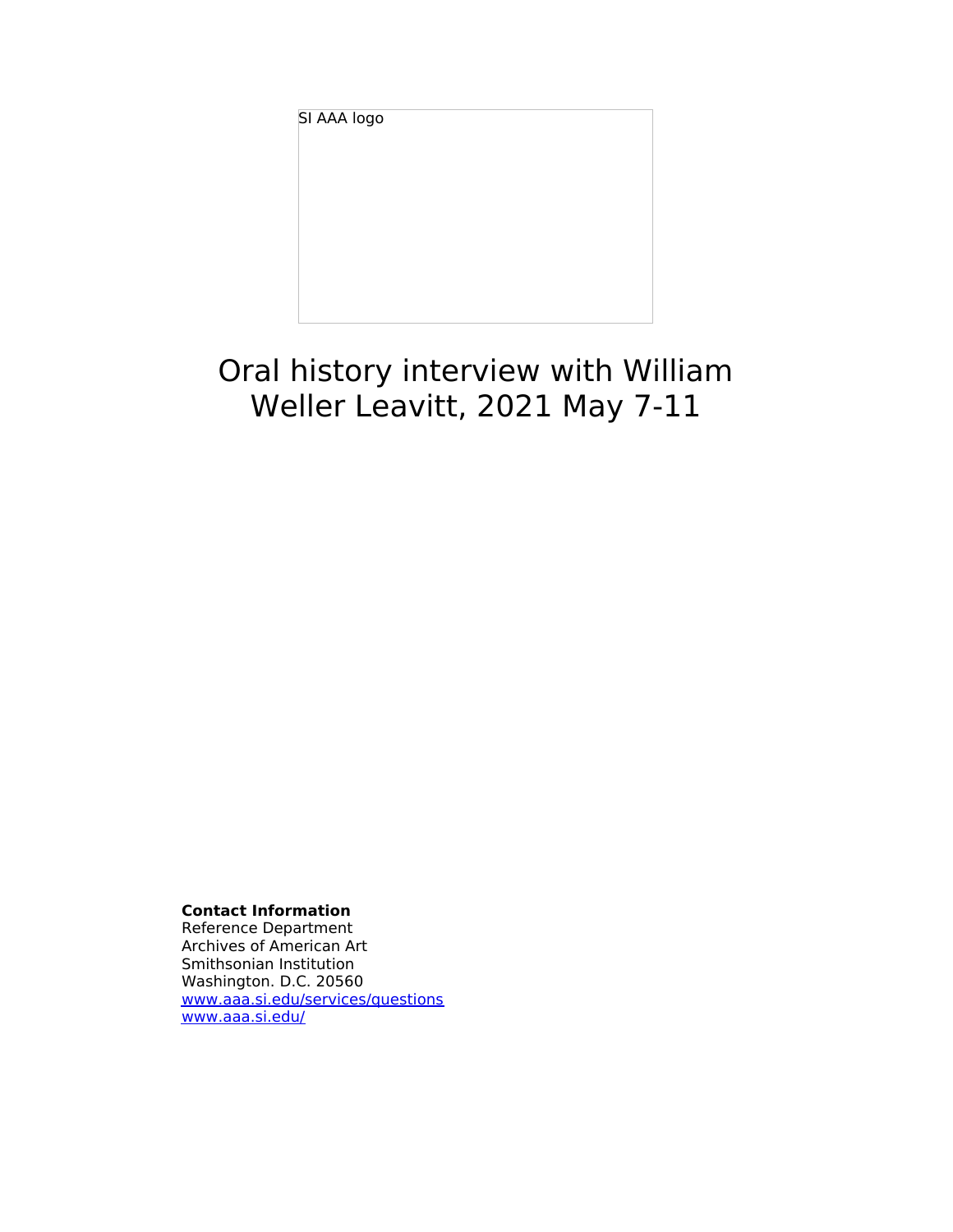# **Transcript**

## **Preface**

The following oral history transcript is the result of a recorded interview with William Leavitt on May 7, 10, and 11, 2021. The interview took place at Annette Leddy's home in Los Angeles, CA, and was conducted by Annette Leddy for the Archives of American Art, Smithsonian Institution.

William Leavitt and Annette Leddy have reviewed the transcript. Their corrections and emendations appear below in brackets with initials. This transcript has been lightly edited for readability by the Archives of American Art. The reader should bear in mind that they are reading a transcript of spoken, rather than written, prose.

#### **Interview**

ANNETTE LEDDY: All right, so—yeah. This is Annette Leddy interviewing—see, there's always some little thing, I've got to do this, here we go. This is Annette Leddy interviewing William Levitt at her home in Los Angeles on May 7, 2021. Bill—

WILLIAM LEAVITT: Okay—

ANNETTE LEDDY: —sit back in the chair.

WILLIAM LEAVITT: —this is—

ANNETTE LEDDY: Can you describe your family background? Who are the—

WILLIAM LEAVITT: Hello?

ANNETTE LEDDY: —Leavitts?

WILLIAM LEAVITT: Hello? I was born late November 1941, 10 days before Pearl Harbor, in Washington, DC. My maternal grandparents, Hans Hochbaum and Gertrude Hochbaum, lived in DC since the 1920s, and at that time my father was in the Navy, stationed in Norfolk, Virginia, so the logical place was—for me was DC, because of the grandparents. And we lived in Norfolk until the end of the war, when we moved to St. Louis, Missouri.

ANNETTE LEDDY: So you were five?

WILLIAM LEAVITT: Four or five, yeah. And my father worked for the rural electrical—cation association, which provided power lines for rural areas, and so he designed these power lines. And he worked for this agency for a year, and then we moved to Garden City where my paternal grandparents lived, Bill Leavitt and Cornelia Leavitt, and they'd lived there also since 1910 or so, and that's where he was from, where he grew up.

ANNETTE LEDDY: Garden City, New Jersey.

WILLIAM LEAVITT: In Garden City, Kansas.

ANNETTE LEDDY: —Kansas. Okay.

WILLIAM LEAVITT: And he—so he started his own business as a civil engineer designing power lines, and his office was there in Garden City. And I lived there until I was about 17, when we moved to Littleton, Colorado. Okay, yes—

ANNETTE LEDDY: So, first of all, can you describe your father?

WILLIAM LEAVITT: Well, my father was very tall; he was about six-four. He was very quiet, taciturn, he really was an engineer personality, didn't talk much. My mother was vivacious, she'd grown up in Washington, DC, was a city girl. He was sort of a country boy; not really country, because Garden City was a pretty communal place. I mean, there—if you want a picture of it, the movie Capote with Philip Seymour Hoffman and Catherine Keener gives a—I think it's a pretty good view of it, especially with the—one of the first scenes, where he's in the rental car office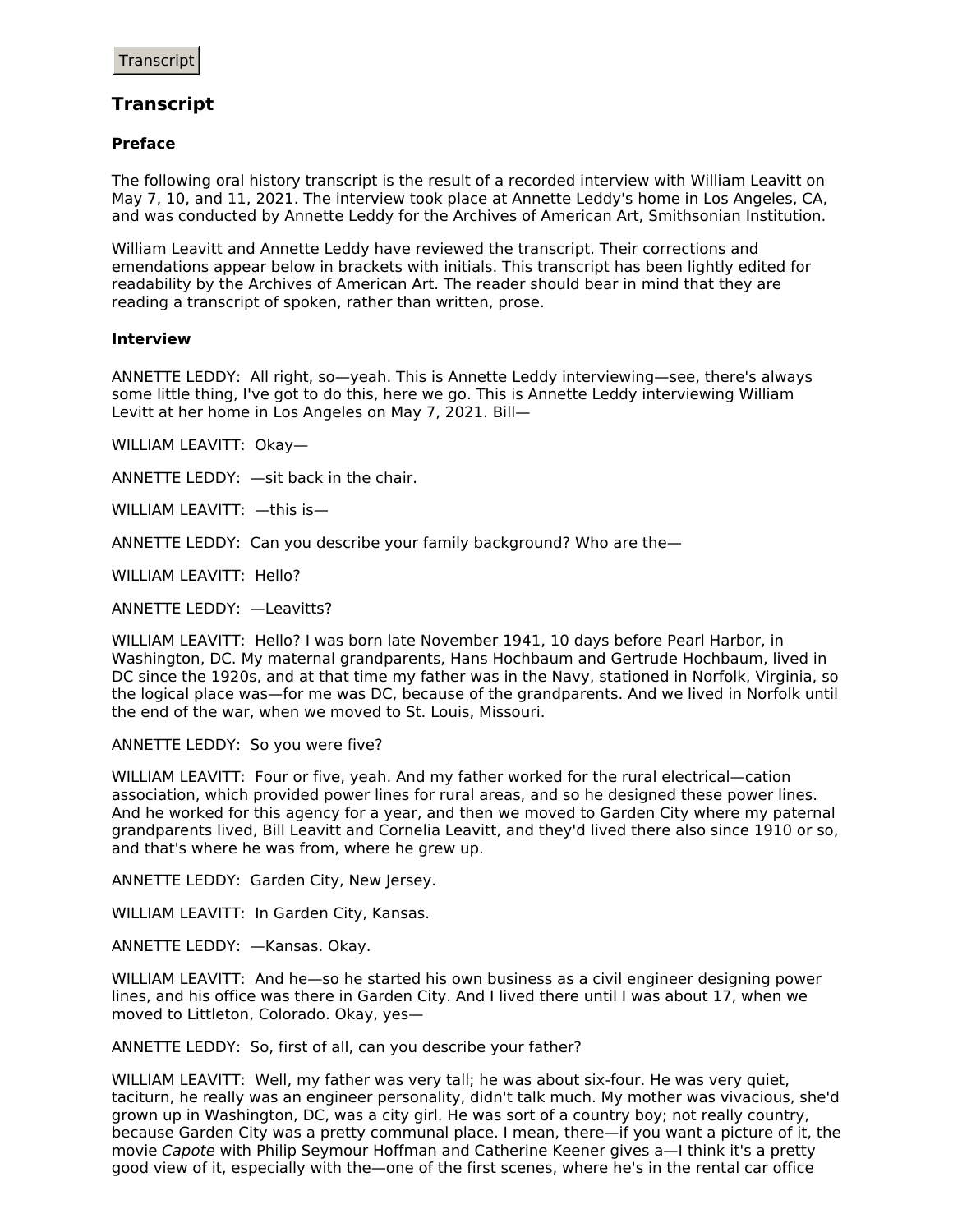waiting for his car, and there's this bleak landscape out there. It's wintertime, there are no trees, nothing, it's just white, and it's—but also, I think that that movie shows a little bit of the social life there, where it was—it was somewhat sophisticated. My grand—

ANNETTE LEDDY: How—what's the population?

WILLIAM LEAVITT: Oh, the population was about 12,000 then, and it was a kind of idyllic midwestern town; treelined streets, many, many facilities, and then my grand—and also a nice group of people who lived there. My parents had friends, and my grandparents' friends, so there were the extended families. And my grandfather was from Hampton Beach, New Hampshire, and when he graduated from high school he went to Chicago, to a World's Fair, and he saw that they were growing sugar beets in western Colorado, and that there was a kind of industry of that, and then so, instead of going to college, he moved to Colorado and got a job working for this sugar beet industry and met my grandmother there, and then they moved to Garden City in 1910 or so. And he worked for a big company there called Garden City Sugar Company. Oh, kind of—

[00:05:21]

ANNETTE LEDDY: Mm-hmm [affirmative], and what did he do for them?

WILLIAM LEAVITT: It's kind of a prosaic name, but he—and he was a vice president and general manager of this operation. So they had a kind of group of friends there. The people that he knew were the Burtises, who had the Ford dealership, and the McCoys, who had—I forget what they did. But it was a very—you know, it was a pretty new town; by 1910 it probably—it was like 40 years old, because of—or 30, maybe even 20. I mean, it was a western town that grew up after they brought the railroad in; the Santa Fe ran through there, so the people who moved in there and started businesses were the—kind of the upper crust of the town.

ANNETTE LEDDY: And maybe even like the founding fathers.

WILLIAM LEAVITT: Yeah, yeah, they were kind of the founding fathers of the town, so. And my parents had many, many friends. Our social life at that time was pretty much the local—around where we lived. We lived on a—I think what had been a farmhouse, or maybe it was a hobby farm. It had a corral, kind of a backyard, a stable, and then after that there were just cornfields. And the people next door had a really big hobby farm, they had huge barns and fields and so forth, and—

ANNETTE LEDDY: How—well, excuse me, what is a hobby farm?

WILLIAM LEAVITT: A hobby farm? It's somebody who likes the idea of farming but really doesn't farm, you know. They sort of live—maybe they have a garden, or maybe they own some land out there or something and they're kind of—it's kind of a middle-class thing, I think—

ANNETTE LEDDY: Did they—

WILLIAM LEAVITT: —but—

ANNETTE LEDDY: —did your father grow vegetables and—

WILLIAM LEAVITT: Well, we—

ANNETTE LEDDY: —crops?

WILLIAM LEAVITT: —we had a garden, we had a small garden that—because my grandfather in DC worked for the Department of Agriculture, in the education department, and he—and so their house in DC was a backyard that was a block long, it was right at the edge of the city, so there were no streets, and he had a garden. So, my mother was interesting in gardening, so we did that. But mainly my father was interested in engineering, and he did this for—until about the time I was about 13, and then at that point all of the West was pretty much electrified, all the rural places had power lines going into them, so he didn't have much work, and he—he had a choice. He could either—you know, we could move, get a job, he could get a job as an engineer someplace else, or he could stay there, but it was—he—I think he really wanted to stay there; his parents were there, all the friends were there, it was a really nice community. So he started a printing business, but I—and he was a kind of perfectionist, so I don't—so that worked for a while until I was about 17, and then we moved to Littleton, Colorado.

ANNETTE LEDDY: Okay. Before we go to Littleton, I just want to ask you a few questions.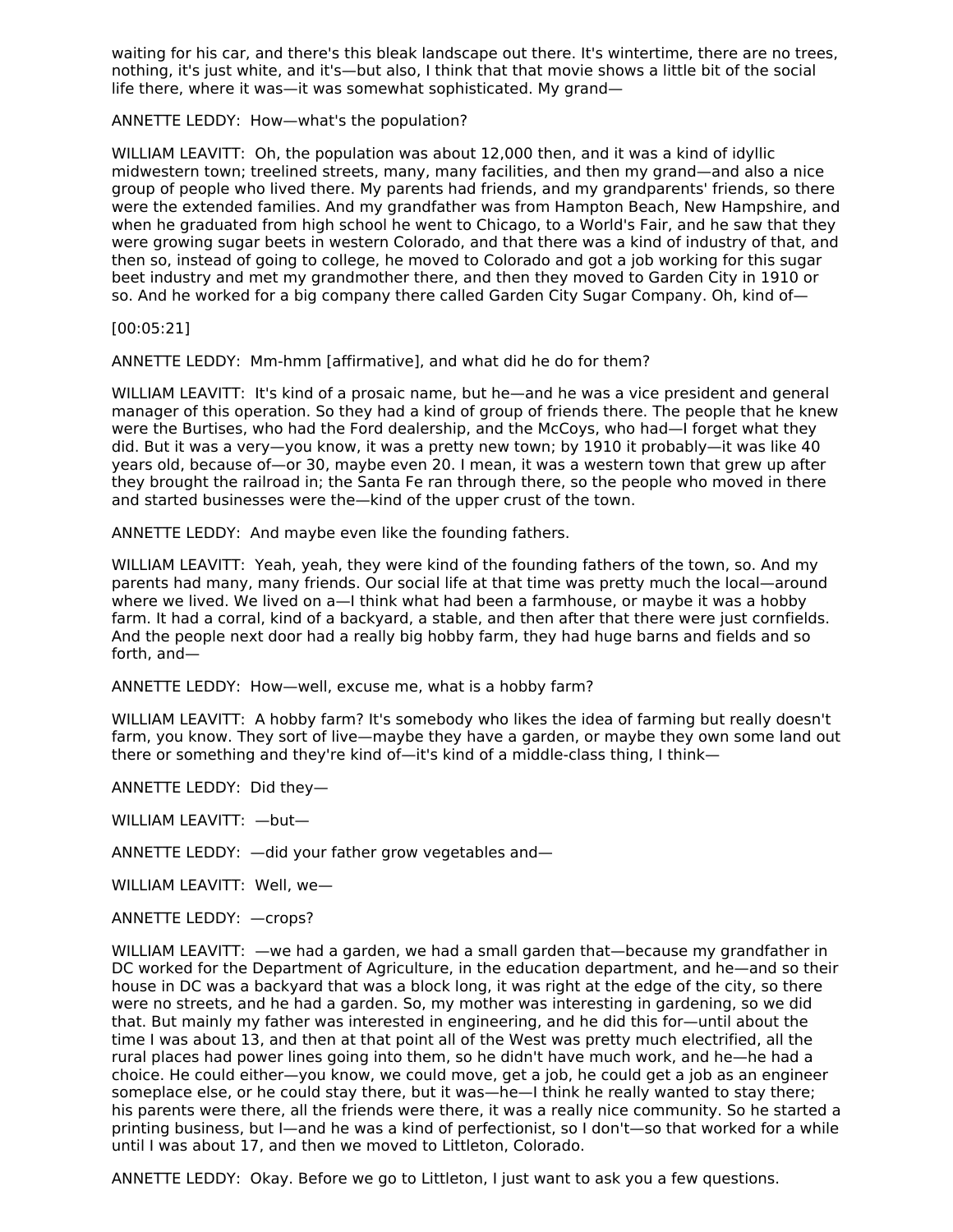WILLIAM LEAVITT: What?

ANNETTE LEDDY: That you—before we go to Littleton—

WILLIAM LEAVITT: Uh-huh [affirmative].

ANNETTE LEDDY: —can I ask you a few more questions? Okay. Could you just describe your the home you grew up in, in Garden City, just describe the rooms and the way it looked?

WILLIAM LEAVITT: It was on a pretty big plot of land, because land was pretty cheap there, and we had a couple of big Chinese elm trees and a front yard. It was a small, yellow brick house. My dad at some point did a remodel, which included building a big living room and a master bedroom, so—and then it was two stories. So we children had the upstairs. My sister, after they built the master bedroom, she got their bedroom; she was downstairs. My brother and I were upstairs and, yeah, so we had pretty much the run of the house, and—

[00:10:38]

ANNETTE LEDDY: And was it—the style modern, or—yeah?

WILLIAM LEAVITT: No, it was a just sort of cube with a pitched roof. You know, houses at that time weren't—I think the older houses, farmhouses weren't very elaborate, but—and then the backyard. And somebody had given us a horse, an old bay horse, which we put in the stable, and then we learned how to ride this animal, and—

ANNETTE LEDDY: [Laughs.] Did you like it?

WILLIAM LEAVITT: But—yeah, yeah, and then—but the neighbor, Virginia Renick, who lived across the street, also had a horse, so. I mean, we were like 12 and 13 and stuff, so we—we rode out into the fields and pretended we were desperados. And then there was junior high and then, you know, that was—that kind of was over, you know, it was not really cool, so—

ANNETTE LEDDY: And—

WILLIAM LEAVITT:  $-$ she kind of went her way and I went mine, but we had-

ANNETTE LEDDY: And how—where are you in the sibling range? Were you the—?

WILLIAM LEAVITT: I'm the oldest—

ANNETTE LEDDY: You're the oldest.

WILLIAM LEAVITT:  $-$ and then my sister was about two years vounger than-Elizabeth. and then my brother Johnny is the—I think he was five or seven years younger. Chip, Rob, Tom, so there were six of us. And—

ANNETTE LEDDY: Oh—

WILLIAM LEAVITT: —my mom was a really good cook and so eventually, we, you know, learned to cook ourselves, because she put us all to work in the kitchen helping.

ANNETTE LEDDY: That's good.

WILLIAM LEAVITT: And there were—and all of the houses there had basements, so my father had an office down there, and he was kind of a techie, and he had also, you know—so he worked down there. He kind of holed up and worked in his office, and he—but he had a nice, big engineering office downtown where I used to go, and, you know, and the draftsmen that were working for him tried to teach me how to do drafting. And then when I took mechanical drawing in junior high, I got a C, and they were very disappointed because I was one of their protégés, but I didn't—I didn't come through in the—it was too—that kind of drawing was too technical for —I mean, I was—I wasn't that—it just wasn't my temperament to do—

ANNETTE LEDDY: But were——

WILLIAM LEAVITT: —do drafting.

ANNETTE LEDDY: —you already thinking of yourself as an artist, or having—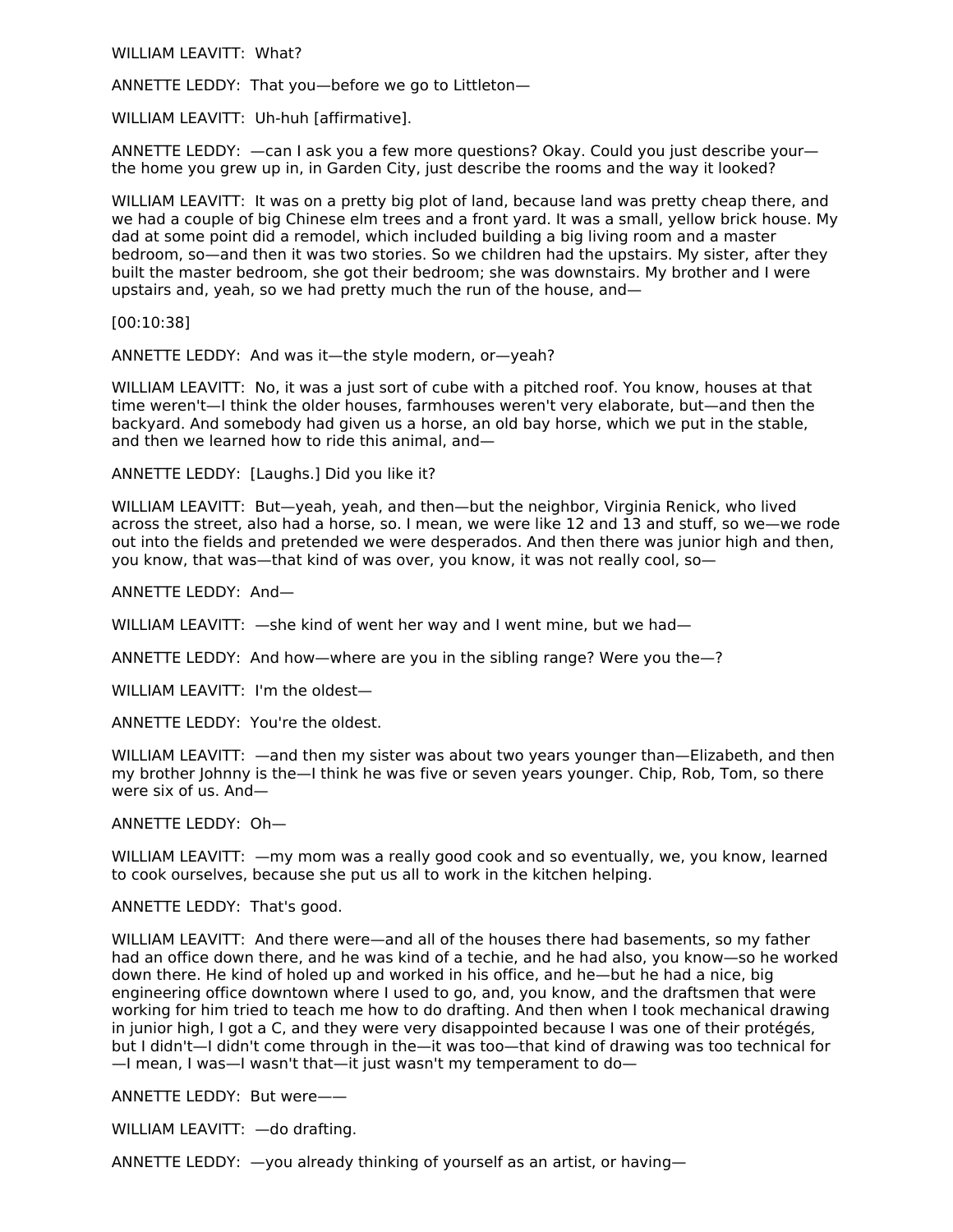WILLIAM LEAVITT: No, no—

ANNETTE LEDDY: —any interest—

WILLIAM LEAVITT: - I didn't, I didn't think of-

ANNETTE LEDDY: —in art?

WILLIAM LEAVITT: - myself as an artist at that time.

ANNETTE LEDDY: And you never took art classes when you were a child, for example?

WILLIAM LEAVITT: I don't think so. No, we don't—we didn't have classes. However, my mother's brother, Albert Hochbaum, was an artist and naturalist, and he had gone to Cornell and studied art and zoology, and then he moved to Canada and started a wildlife station there. And he—he was quite a well-trained artist, and I—so I saw his work, and I thought, Wow, it's really good. And he had—he published these books that had these pen-and-ink drawings in them, and quite good, you know, pictures of marshes with birds flying over, and—but very well done. I mean, he was not an amateur, so he—I thought of him as the artist, and—

ANNETTE LEDDY: And was it something that you thought, I want to be like him, at any point?

WILLIAM LEAVITT: No, I never-I didn't think about it, because they wanted me to be a doctor. I was—you know, it was like one of those things that, okay, you got to be a doctor or a lawyer or something like that—

ANNETTE LEDDY: And were you—

WILLIAM LEAVITT: —yeah.

ANNETTE LEDDY: —good at—good in math and science?

WILLIAM LEAVITT: I was pretty good at science, yeah, and so I didn't—and I didn't really know what I wanted to do, so I said, "Okay, well, that's fine," but I think in the back of my mind I maybe thought of that.

[00:15:15]

But the influences for me, art-wise, early was these realistic paintings of my uncle, and also my grandparents in Garden City had this very nice landscape by an artist named Charles Craig, who —oh, I looked up recently, he wasn't—I don't think he was that good. I think they had the best work of his, but it was—it was a nicely painted painting, I liked that. And then, in these summers, we took the train back to DC to stay with the grandparents, and of course then we went to the museums there and, you know, we saw art there. But it wasn't really—you know, it wasn't a big deal on my list, but—

ANNETTE LEDDY: But you enjoyed it sufficiently to—

WILLIAM LEAVITT: —yeah, yeah—

ANNETTE LEDDY: —to—yeah?

WILLIAM LEAVITT: —you know, I mean, I think I was like a lot of kids. I mean, in junior high, I doodled in my notebook. I mean, I drew airplanes and tanks and things like that, and so—

[They laugh.]

WILLIAM LEAVITT:  $-$ I thought, yeah, hey, that's art, you know, that's what I-

ANNETTE LEDDY: But, you didn't draw comic strips like—

WILLIAM LEAVITT: —I didn't—

ANNETTE LEDDY: —so many—

WILLIAM LEAVITT: —draw comic—

ANNETTE LEDDY: —guys did?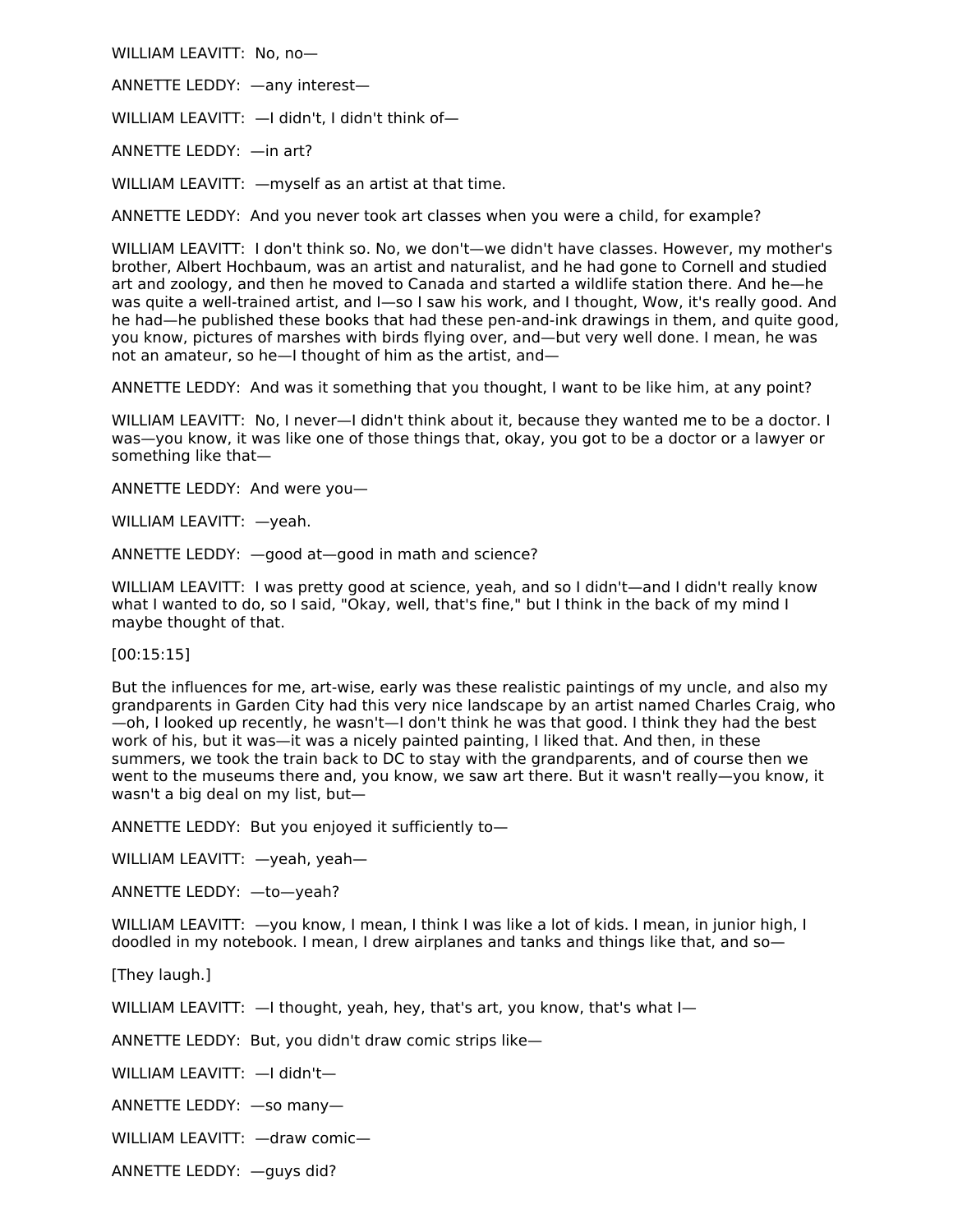WILLIAM LEAVITT: —strips, yeah, no.

ANNETTE LEDDY: So, I mean, I'm wondering, if you think about—just a little more about your childhood, so what was the dynamic among you and your siblings?

WILLIAM LEAVITT: My sister and I were very close, and—because we were close together in time, so we were pretty close. And then there was—it was as if there were two families, my sister and I, and then my younger brothers, and there was a big separation there in time in terms of growing up, so—yeah. And that—I mean, that was part of it, and—

ANNETTE LEDDY: Were they different in—also, like in a cultural sense, then you and your sister —

WILLIAM LEAVITT: Well, they were—

ANNETTE LEDDY: —have different interests?

WILLIAM LEAVITT:  $-y$ ou know, since they were—I think Johnny and Chip were very close in age, and then Rob and Tom, so they were all together as this young unit, and then we were the older group, and there was a separation of five or six years there in between, so they formed their own, you know, kind of community, and—

ANNETTE LEDDY: And it's also kind of—

WILLIAM LEAVITT: —and also, I think you don't—there is a—I think there's a sort of built-in distance to childhood. I escaped by going down to the basement and building model airplanes. I mean, because if I was around, my mom said, "Oh, you should do this or that," and I—I was—or but if I was invisible and I was working on something, I was sort of protected, and also protected from the rest of the family, and—

ANNETTE LEDDY: —and the tasks you might otherwise have had to do.

WILLIAM LEAVITT: Oh yeah, that I might have to do or it was—yeah, because it was—and—

ANNETTE LEDDY: What were you—?

WILLIAM LEAVITT: —and when I was 13, I went to work for my dad in the—in his printing office.

ANNETTE LEDDY: And what did he print?

WILLIAM LEAVITT: Well, he did lithography, letterheads and bulletins and things for people. He also did blueprints for people, and they had what was called an Ozalid machine, which I ran. It was a big—fed the paper in and cut it, and I did that, but then he fired me after about a year.

## ANNETTE LEDDY: Why?

WILLIAM LEAVITT: I don't know. I mean, he thought I wasn't doing well, I was fine, but it was just —he maybe wanted me to do something else or some—

ANNETTE LEDDY: You mean, part of his perfectionism and—?

WILLIAM LEAVITT: Yeah, and—I don't know. We didn't have like a really close relationship, so—

ANNETTE LEDDY: And—

WILLIAM LEAVITT:  $-1$ 'm not sure, and I'm not sure why, so. But then I-oh, I think 12 or at 13, I got a job at the grocery store there, Dillons, as a sack boy, which I did for awhile.

ANNETTE LEDDY: Sack boy, yeah. What about your mother, were you close to your mother?

WILLIAM LEAVITT: Yeah, my mother was pretty—she was really very social, and she kept—we went to church every Sunday. I was in the choir—

ANNETTE LEDDY: Which church?

[00:20:00]

WILLIAM LEAVITT: —and we went to the—what's it called—the Community Church, which was a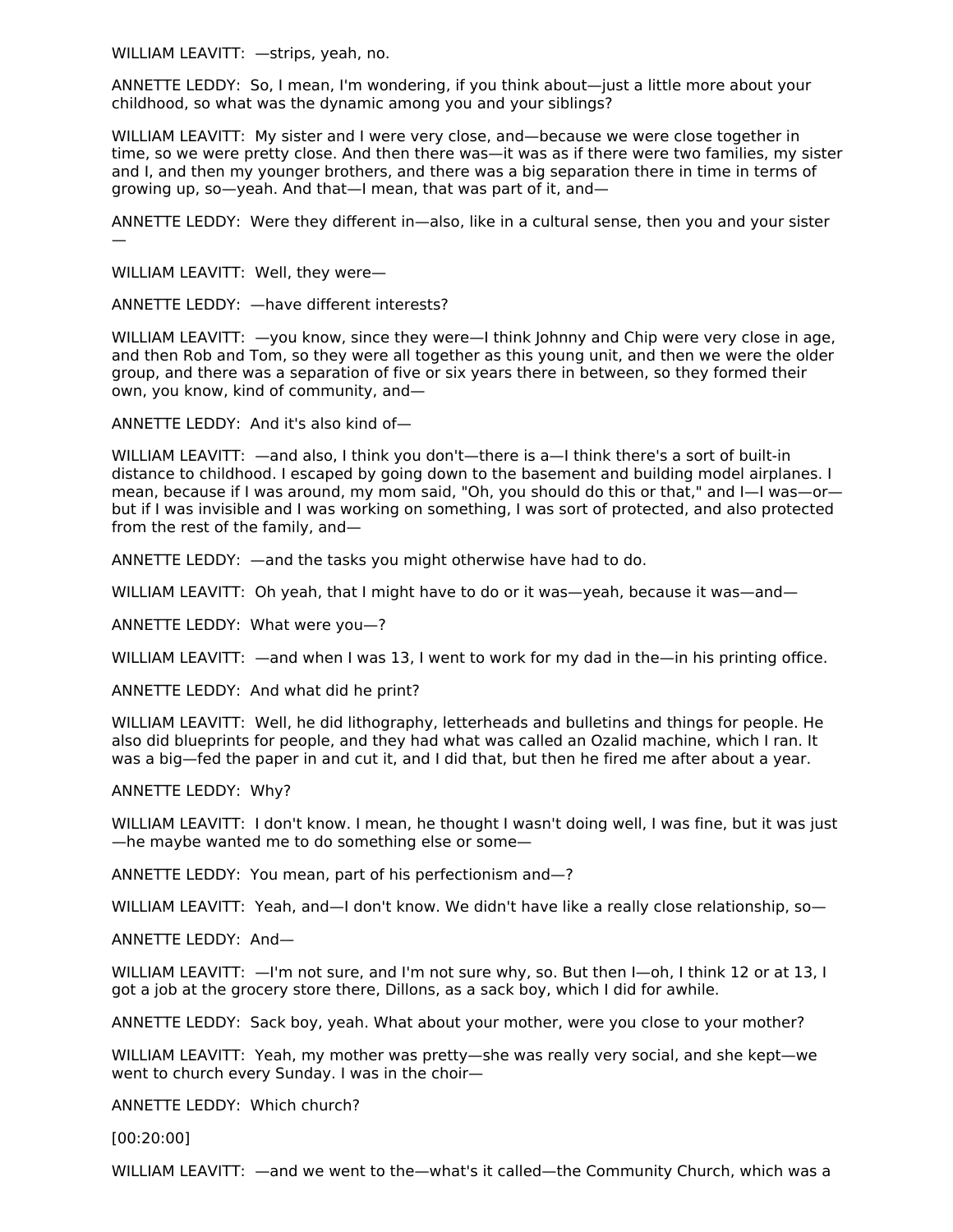ANNETTE LEDDY: What, like the Episcopalian?

WILLIAM LEAVITT: No, it's not Episcopalian. It's—I forget the—it's not Unitarian, and it's not Commu—it was called the Community Church, that's what it was called, and it had—it was one of those Puritan churches where there were no images in the church itself. There are no pictures of Christ, no crosses, no—there might have been a cross, I think they had maybe a cross, but it was very—it was—

ANNETTE LEDDY: But just a plain—

WILLIAM LEAVITT: —it was related to—

ANNETTE LEDDY: —cross?

—

WILLIAM LEAVITT: —a Unitarian kind of church [Congregational church -WL].

ANNETTE LEDDY: I see, mm-hmm [affirmative]. Oh—

WILLIAM LEAVITT: So I went to—

ANNETTE LEDDY: —that's—

WILLIAM LEAVITT: —Sunday school and—

ANNETTE LEDDY: —interesting, and you sang—

WILLIAM LEAVITT: —the choir.

ANNETTE LEDDY: —in the choir.

WILLIAM LEAVITT: I sang—

ANNETTE LEDDY: And did you enjoy—

WILLIAM LEAVITT: —in the choir—

ANNETTE LEDDY: —that?

WILLIAM LEAVITT: —yeah. And what?

ANNETTE LEDDY: Did you enjoy that? Did you enjoy singing in the choir?

WILLIAM LEAVITT: I don't know, you know?

[They laugh.]

ANNETTE LEDDY: Yeah.

WILLIAM LEAVITT: I don't remember. I don't remember really liking it. I remember that when, in junior high, I had to be in glee club, and I really didn't like it, but—

ANNETTE LEDDY: So it sounds like there were a lot of things you—that you did, that maybe you didn't enjoy, but were like out of a sense of obligation or duty, or something. And then there were things that you enjoyed, and so far, that's model airplanes and riding the horse?

WILLIAM LEAVITT: Yeah, yeah, no, that's true, yeah, you know, I didn't—I mean, sort of the formality of church was not really great, but maybe—yeah, but I think it was—but my—

ANNETTE LEDDY: Did you—

WILLIAM LEAVITT: —Sunday School teacher, Bill Brent, had flown P-47s in World War Two, so that was great, and so he—and he was a really good guy, and—

ANNETTE LEDDY: Mm-hmm [affirmative]. But did you play games with your siblings, or did—like —?

WILLIAM LEAVITT: Not really—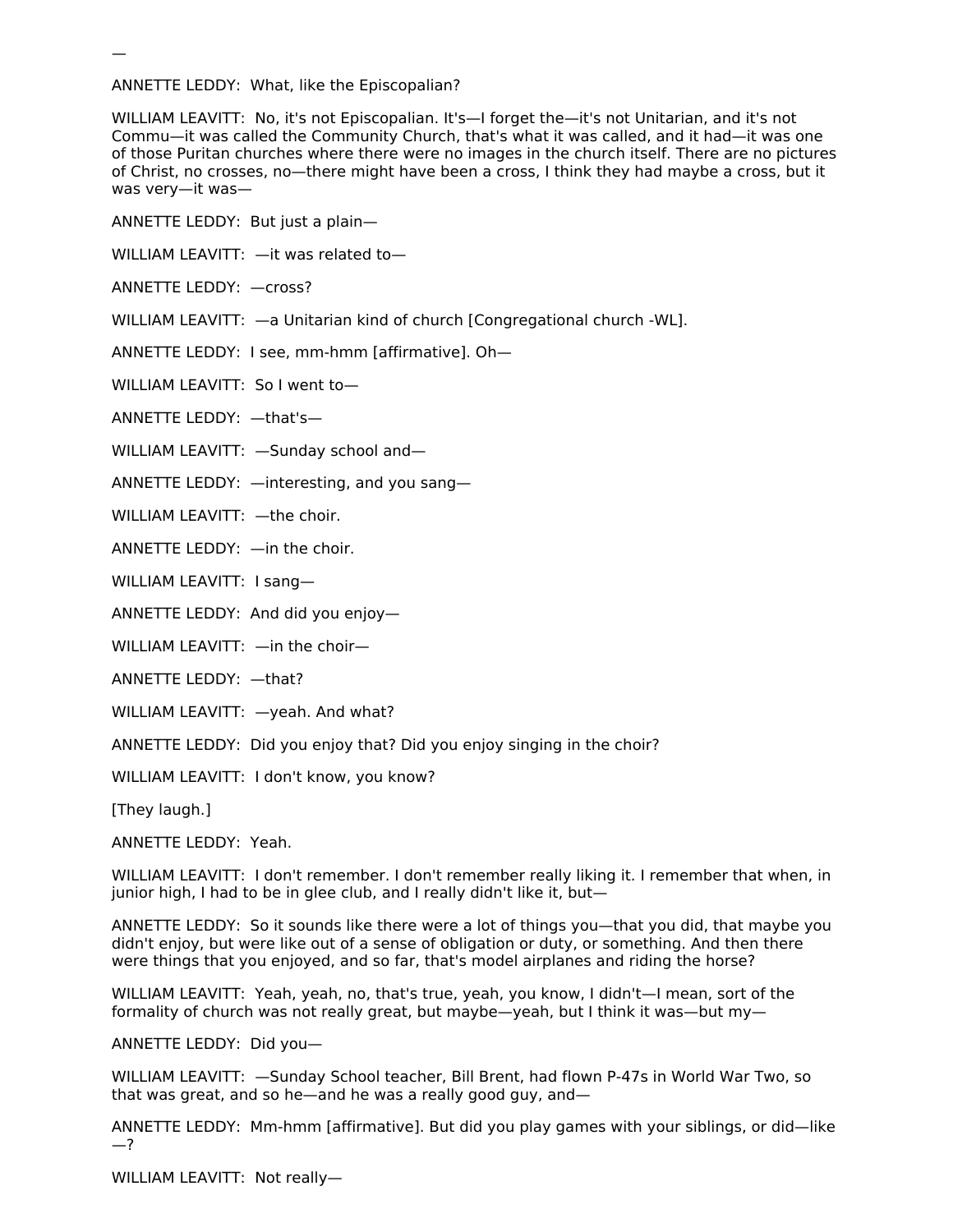ANNETTE LEDDY: No?

WILLIAM LEAVITT: —no, no.

ANNETTE LEDDY: You didn't even play board games, or card games, or—?

WILLIAM LEAVITT: And we—maybe, I—I'm not sure, I don't think. I don't remember doing that, yeah. And we—it was—oh, it was sort of Gothic there. I mean, western Kansas in the wintertime; raw, bleak, you look—you kind of—oh, I don't know, and I—I—I'm not—

ANNETTE LEDDY: Gothic, you mean in the sense Gothic, like very—like a severe kind of feeling?

WILLIAM LEAVITT: Kind of severe, and, you know—

ANNETTE LEDDY: It's duty and—

WILLIAM LEAVITT: —and not—

ANNETTE LEDDY: —an emphasis on—

WILLIAM LEAVITT:  $-$ yeah. It wasn't, it wasn't really that-

ANNETTE LEDDY: But your mother sounds like she wasn't like that, but she was more of a, like you were saying, vivacious, or—?

WILLIAM LEAVITT: Yeah, she had sort of two sides, and she was very strict on one hand, but kind of vivacious on the other, so, you know, she had a lot of—

ANNETTE LEDDY: Strict as far as what?

WILLIAM LEAVITT: Yeah. No, I mean it's interesting how some of the things—my grandmother Cornelia, who lived in Garden City, had a very good voice and played the piano; she was—but she didn't have a piano, she had done that as a child, and my mother had a very good voice and sang to us, so. And then I had to be in the choir, but that, that was something that I—I mean, it was just like, well, that was just the part of life, how to—big deal.

ANNETTE LEDDY: You didn't—did you take piano lessons?

WILLIAM LEAVITT: And I took piano lessons, so—

ANNETTE LEDDY: Oh, you did?

WILLIAM LEAVITT: Yeah, and so, yeah, which I—

ANNETTE LEDDY: So how far—

WILLIAM LEAVITT: —didn't really—

ANNETTE LEDDY: —did you get—

WILLIAM LEAVITT: —enjoy.

ANNETTE LEDDY: —with it? You didn't like that?

WILLIAM LEAVITT: Well, you know, I probably did it for a couple of years, you know, and my dad played the piano at night. He wasn't great, he was okay, but he enjoyed it, so. So it was kind of around, but—

ANNETTE LEDDY: But you had that musical—

WILLIAM LEAVITT: —my—

ANNETTE LEDDY: —foundation that maybe you came back to—

WILLIAM LEAVITT: Yeah, I didn't—

ANNETTE LEDDY: —later?

WILLIAM LEAVITT: —think about, yeah. I mean I could sing all the popular songs of the time, you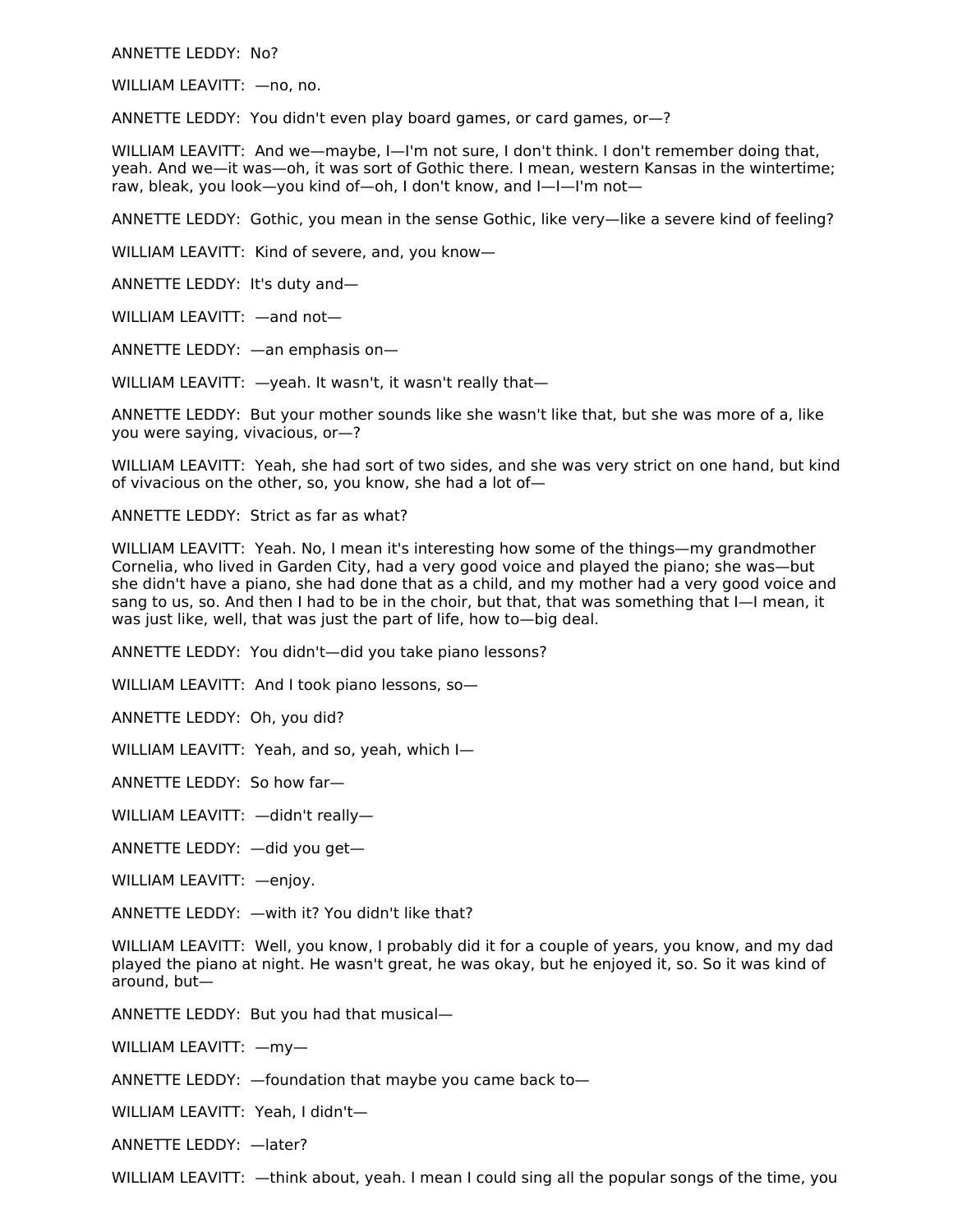know, but I—so what, you know?

ANNETTE LEDDY: Yeah.

WILLIAM LEAVITT: But my mother—

ANNETTE LEDDY: And—

WILLIAM LEAVITT: —was—she really liked art, and—

ANNETTE LEDDY: Oh—

WILLIAM LEAVITT:  $-$ since her brother was a good artist, I think she emphasized that, that-

ANNETTE LEDDY: Like, what kind of art was in the home?

WILLIAM LEAVITT: Well, we had original paintings that weren't bad, and not a lot of them, you know, but a few—

ANNETTE LEDDY: Like landscapes, or—?

WILLIAM LEAVITT: Yeah, landscapes and—

ANNETTE LEDDY: —portraits?

WILLIAM LEAVITT: —yeah, and you know, so I remember seeing those. I mean, I think those things happened—develop an interest in art happens slowly. My aunt Gertrude, when I started college, gave me a book called The Concise History of Modern Art, and, I mean, really quite a nice book, color reproductions, and I liked that, and then—so.

[00:25:02]

ANNETTE LEDDY: So is there any—do you have any memory of, like, your first artwork, the first drawing that you did as a child, or something like that?

WILLIAM LEAVITT: Yeah, I did a couple of landscapes, that—

ANNETTE LEDDY: What were they of?

WILLIAM LEAVITT:  $-$ on charcoal? They were like desert scenes, you know, and I don't knowyou know?

ANNETTE LEDDY: Yeah.

WILLIAM LEAVITT: I wasn't really—I didn't think of myself as an artist, I wasn't—I mean, I appreciated art; obviously, there was some around. And though, I mean, I went—when I was 14, I went to a boarding school in Colorado for three—for my last three years of high school, and I did take one art class there, and, it was a good sort of Eastern-style prep school, when I—

ANNETTE LEDDY: So why were you—excuse me, why were you sent to prep school? Was that just something that—

WILLIAM LEAVITT: Well—

ANNETTE LEDDY: —everyone—?

WILLIAM LEAVITT: —my grandfather had gone to a prep school, and the company he worked for was part of this big Colorado Springs company called the El Pomar Foundation. They owned everything, they owned, like mines, and The Broadmoor hotel, and Garden City Sugar Company, and so they were—and the—so, I think—and my grandfather was a valued employee for them, he ran this operation in Garden City, so I think as a kind of a perk to him, they gave me this scholarship to the school.

ANNETTE LEDDY: I see.

WILLIAM LEAVITT: And also I think my parents were sort of okay with this idea, because that was when we could drive at 14 and, so we're out there, and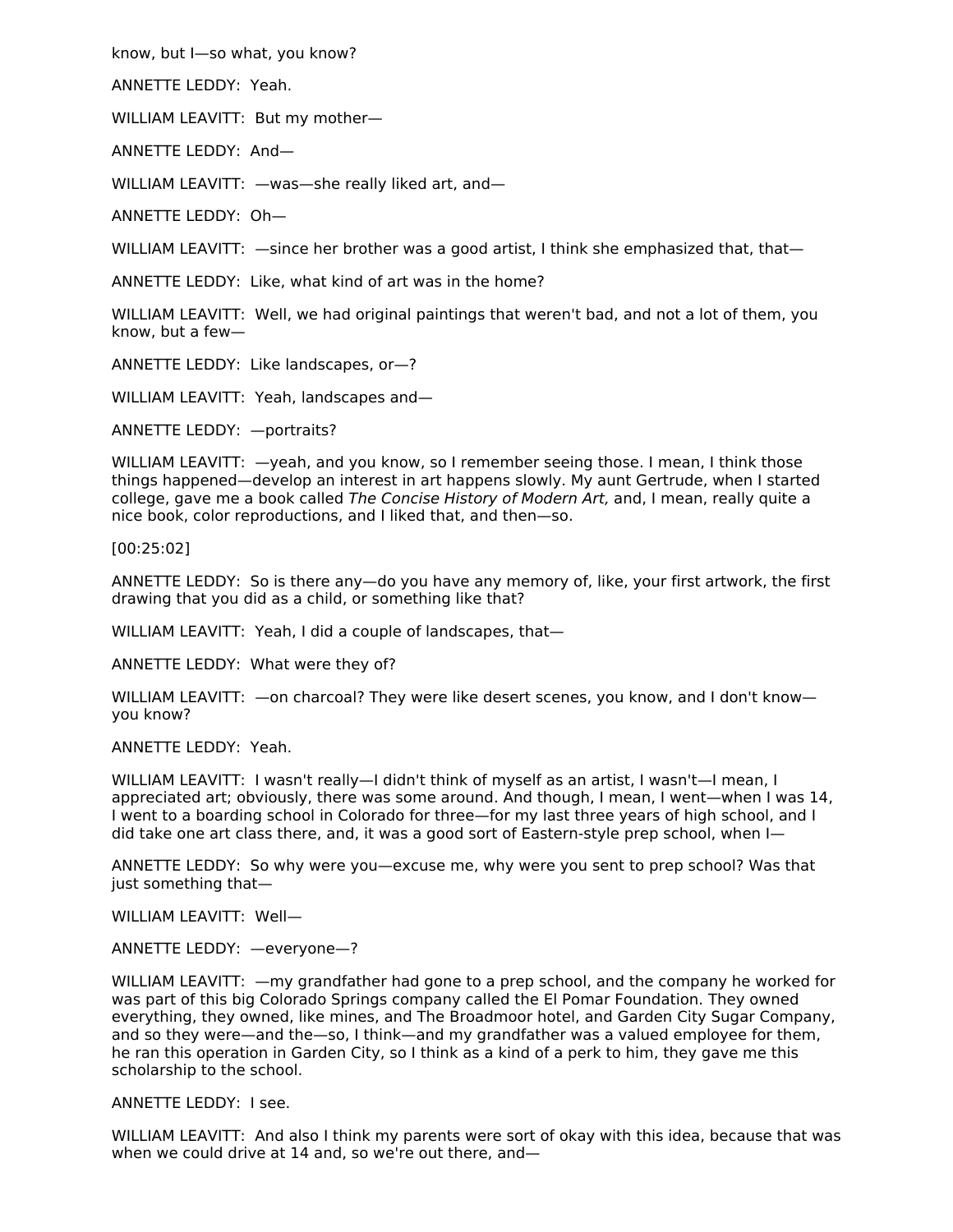ANNETTE LEDDY: They wanted—

WILLIAM LEAVITT: —I think she was—

ANNETTE LEDDY: —you to be more—

WILLIAM LEAVITT: —my mom—

ANNETTE LEDDY: —supervised.

WILLIAM LEAVITT: —was a little worried that, you know, I would really get in trouble in some way, and she thought maybe—I think they thought maybe this is a good way to—

ANNETTE LEDDY: But were you a kid who showed signs of getting—

WILLIAM LEAVITT: Not really—

ANNETTE LEDDY: —into trouble?

WILLIAM LEAVITT: —but, I drove cars, and—?

ANNETTE LEDDY: Yeah.

WILLIAM LEAVITT: And we had—there—I don't think we drank, there wasn't that, but there was no—

ANNETTE LEDDY: And what was the name of the prep school?

WILLIAM LEAVITT: The—of the what?

ANNETTE LEDDY: The prep school, what was the name of your school?

WILLIAM LEAVITT: It was called Fountain Valley School.

ANNETTE LEDDY: And was it all men?

WILLIAM LEAVITT: It was all men. It was very—

ANNETTE LEDDY: Oh, really?

WILLIAM LEAVITT: —small. I mean it was about—I think there were 120 students at the time when I was there.

ANNETTE LEDDY: And they were all boarding school students from—?

WILLIAM LEAVITT: Yeah, yeah, it was like, I think just high school, it was just four grades of high school, and—

ANNETTE LEDDY: And was it a good school, did you—?

WILLIAM LEAVITT: Yeah, it was a good school, I mean I had a very good education, I had quite good teachers. Jim Hutchinson, one of the—was the English teacher. And, I mean, we had to read Faulkner, Light in August, we had to read Hemingway, we had to read these classics—

ANNETTE LEDDY: Not bad.

WILLIAM LEAVITT: —we had to read all the Shakespeare plays, so they were kind of tough in that way. And, but he's—and he—one incident in class, that we were talking about "art for art's sake," and he went to the blackboard and picked up the eraser from the blackboard and threw it at this reproduction of a painting that was in the room there. And he said, "That's what I think about 'art for art's sake'," and threw this eraser at this reproduction.

[They laugh.]

So anyway, I don't think I ever—I don't think I ever got past that philosophical moment about that discussion, you know, of what—you know, when it was art for art's sake. I didn't really, really think about it, so.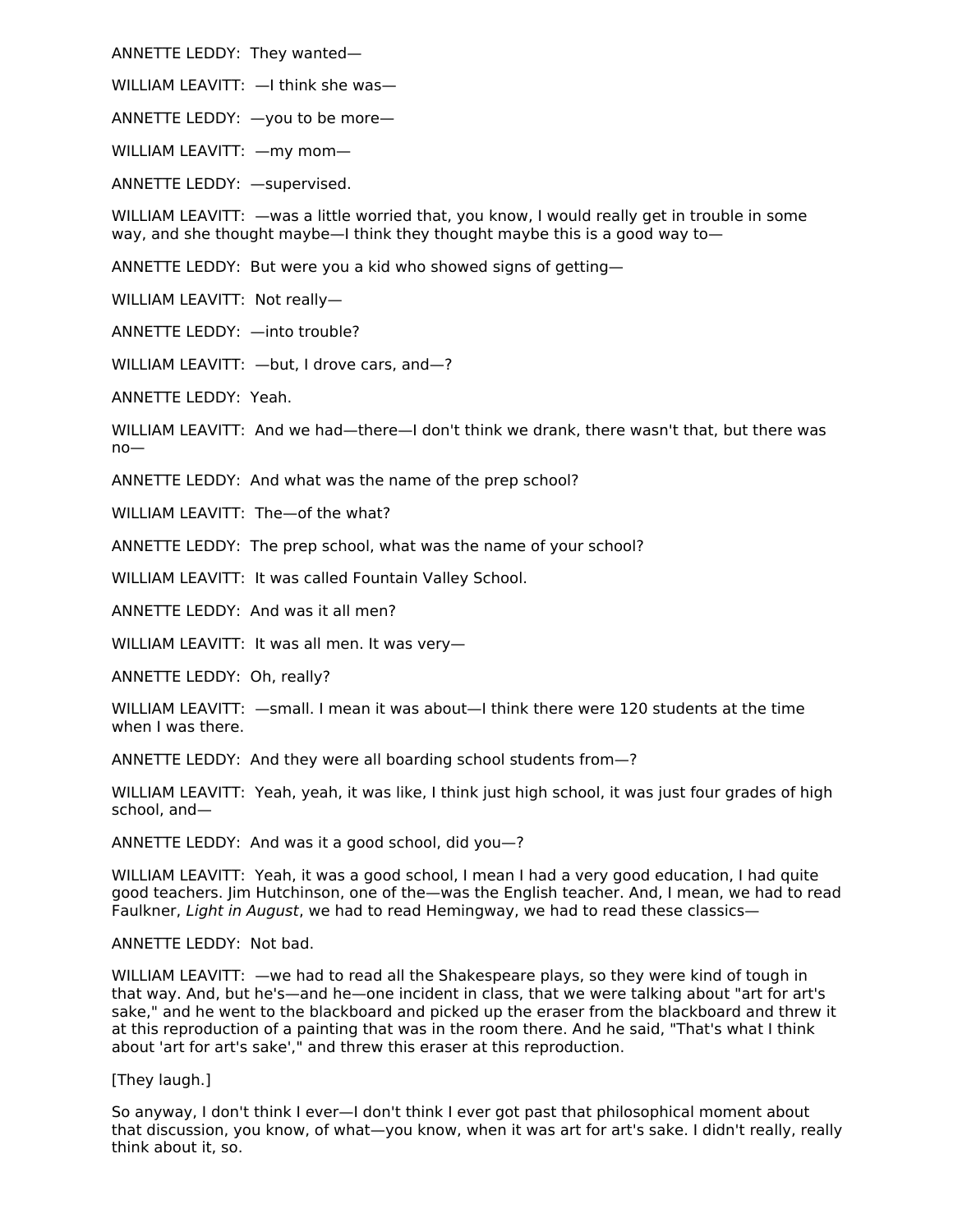ANNETTE LEDDY: But was—it's interesting that it's the English teacher who's throwing the—

WILLIAM LEAVITT: Yeah.

ANNETTE LEDDY: —you know, throwing this at a work of art. Why, I mean, why was he—?

WILLIAM LEAVITT: I don't remember the—I don't know—

ANNETTE LEDDY: Is it—was it a—

WILLIAM LEAVITT: —I remember the—

ANNETTE LEDDY: —judgement—

WILLIAM LEAVITT: —phrase—

ANNETTE LEDDY: —about art, visual art as opposed to literature, or was it just—?

WILLIAM LEAVITT: I mean, I think he just meant art in general.

ANNETTE LEDDY: I see.

WILLIAM LEAVITT: Yeah, that—I mean, yeah, so that it had—

ANNETTE LEDDY: But he was your main mentor at that high school?

WILLIAM LEAVITT: Well, he was—I—he was—I had—he was a teacher when I was a sophomore and when I was a senior, so, and then I had somebody else in between as a junior who taught literature, but—

[00:30:07]

ANNETTE LEDDY: So, usually, American literature is usually junior year, you know?

WILLIAM LEAVITT: Uh-huh [affirmative], well, this was sophomore and, yeah, they were—they started—I don't remember if they followed that rule, I don't know.

ANNETTE LEDDY: And what about the art class you took there?

WILLIAM LEAVITT: It was just, kind of an elective class. You just—you know, we went outside and painted watercolors of nature. I mean, I didn't think much of it. I just said, "Oh, okay, this is another class to take." The other option there was theater, which I didn't do for an elective or something like that. So you had to take a—

ANNETTE LEDDY: So what were the other kids like?

[END OF TRACK leavit21\_1of3\_sd\_track01\_m.]

WILLIAM LEAVITT: They were—some were East Coast kids, but some were from the West, and they had friends from Colorado, Laurie Lasater and—had a—his parents had a big farm east of in eastern Colorado.

ANNETTE LEDDY: And ethnicity-wise?

WILLIAM LEAVITT: All white, yeah, pretty much, yeah, we had—

ANNETTE LEDDY: But did you have close relationships, like, with this guy, a close—?

WILLIAM LEAVITT: Yeah, we—I have—I haven't really kept up with the people there with—Bill Kitsch [ph] and Larry Matthews [ph] were a couple of people that—

ANNETTE LEDDY: And where—

WILLIAM LEAVITT: —I—

ANNETTE LEDDY: —where were you in that, kind of, were you guys the—the literary students? I mean, what was your, you know—

WILLIAM LEAVITT: Well—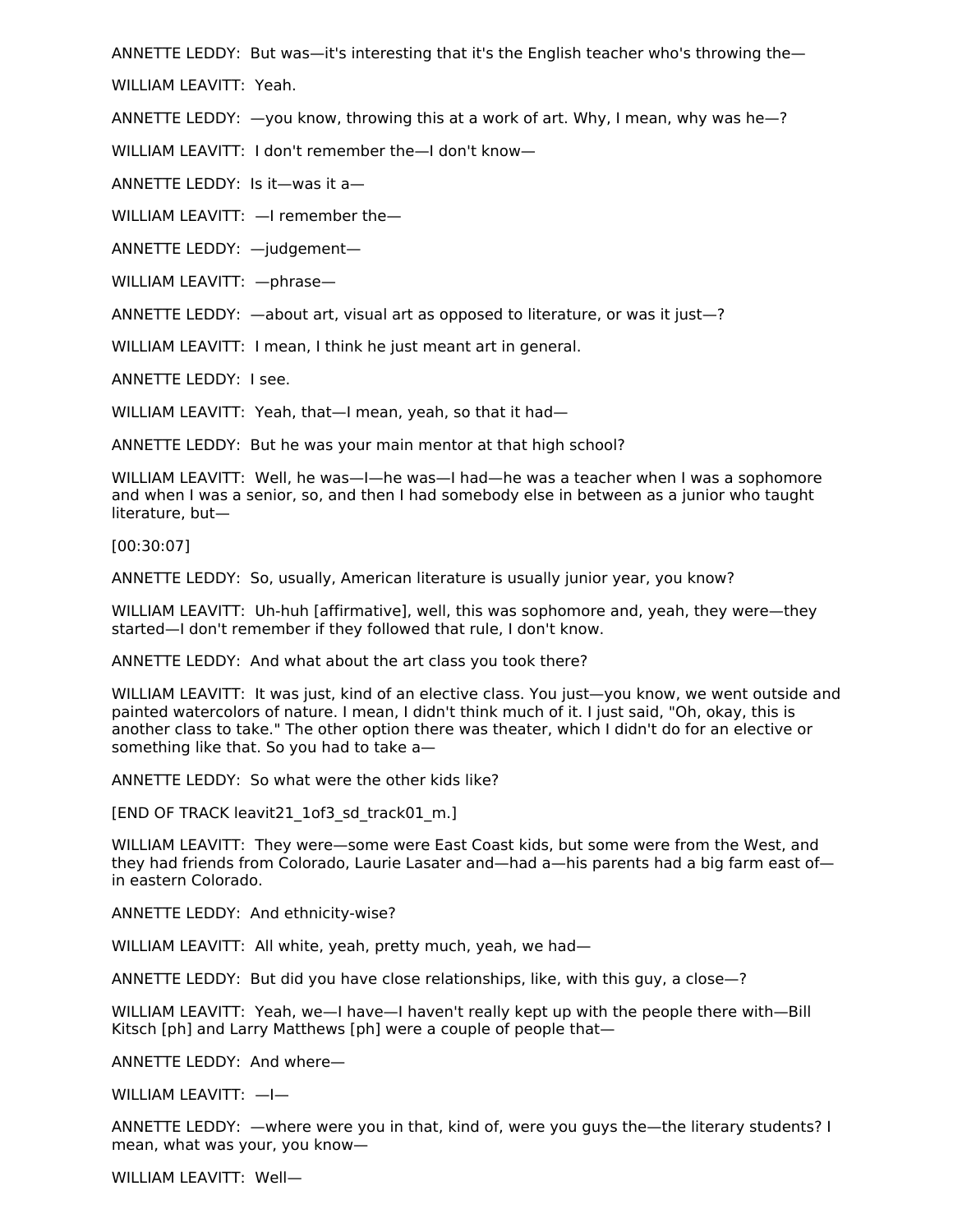ANNETTE LEDDY: —how it always divides into the athletes—?

WILLIAM LEAVITT: —we were just the survivors, really.

ANNETTE LEDDY: What do you mean?

WILLIAM LEAVITT: We were—I mean, we weren't—I—oh, well, it was a pretty tough school, so I think a lot of it was just getting through. We had to—

ANNETTE LEDDY: Just academically tough?

WILLIAM LEAVITT: Academically, it was tough and then, you know, it was—also, since it was a boarding school, one's schedule was very strictly regulated. We had to—after school at twothirty, we had to do some sport. And they had various options of what you could do—

ANNETTE LEDDY: So what did you do?

WILLIAM LEAVITT: I did squash one year, and then I did wrestling one year, and I couldn't—I was terrible at basketball. I played football in the fall; I was really bad at that. In the spring, I don't really remember. I think I tried tennis. I wasn't very good.

ANNETTE LEDDY: And what were you—?

WILLIAM LEAVITT: I was really not very coordinated. It was, kind of, I hadn't—

ANNETTE LEDDY: What were you considered to be good at?

WILLIAM LEAVITT: I don't think anything, really. I mean, I wasn't an exceptional student in any way; I was, like I say, a survivor. I got through, I passed, I did it, I didn't get—I didn't act up and get kicked out of school, so, but they had—and then after—and then we had—after sports, we had dinner, we all went to the—

ANNETTE LEDDY: Did you have to wear—

WILLIAM LEAVITT: —dining hall—

ANNETTE LEDDY: —uniforms and stuff at the school?

WILLIAM LEAVITT: Not really uniforms. I mean, I think we had to wear a coat and tie to dinner, and that was the big deal. Actually, I'm wearing what I probably wore to class, and—

ANNETTE LEDDY: [Laughs.]

WILLIAM LEAVITT: —I wore desert boots, khakis, and an Oxford cloth blue shirt. I've kind of regressed here, to a 15-year-old, but yeah, so.

ANNETTE LEDDY: And then, you would have dinner then—

WILLIAM LEAVITT: And then after—after dinner, we had to go to study hall, so they made sure that you were busy, that there was no messing around. But the school itself was about, I think, 10 or 12 miles outside of Colorado Springs on a hill, and it was also kind of Gothic. It was just there by itself on this dark hill, so there wasn't really any place. Even if we'd wanted to break out and go in town, there was no way to do it, you know? We didn't have cars in those—I remember we did have, I think, a Tuesday afternoon trip to town; they'd take us in there, and then we could go on the weekends. And I remember once going to some place that served beer, and you could drink, I think, at 18 or something, and we were 17, but they served us anyway, so we had—I had like a beer at an Italian place in Colorado Springs. It was—it wasn't real social. It wasn't like—it was pretty—it was kind of monastic.

ANNETTE LEDDY: Yes, yes, and so how did you—did you have a way that you could kind of retreat into your own world while you were there, or anything you could do—

WILLIAM LEAVITT: Well, yeah—

ANNETTE LEDDY: —to—?

WILLIAM LEAVITT: —and—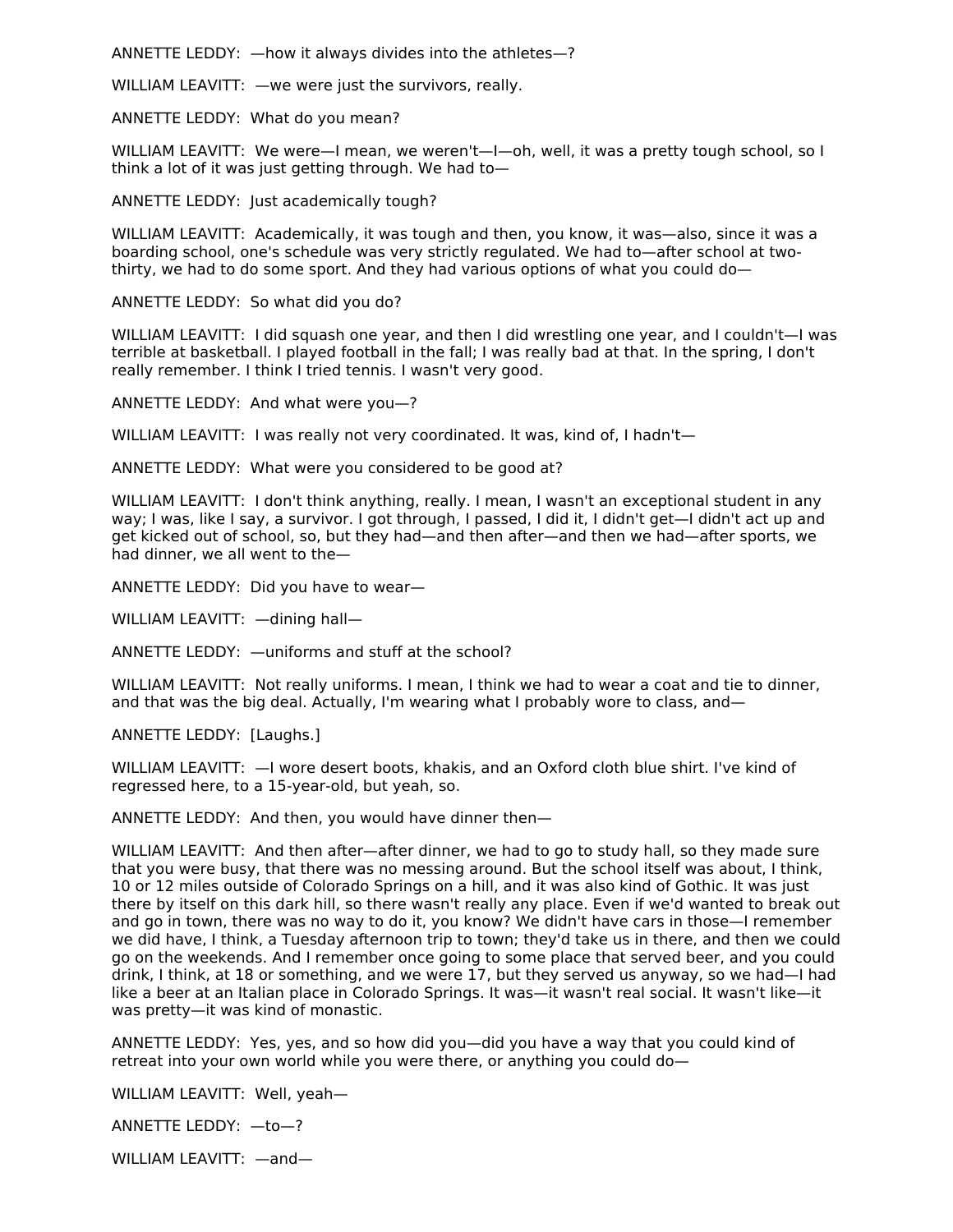ANNETTE LEDDY: —because at least when you were at home, you could go down to the basement, but is there anything at the school?

WILLIAM LEAVITT: Yeah, well, you had a roommate, you know, but you had to do your work. So we're—most of the time, you're doing your homework or something, so—or in class, and it wasn't like you had to—

ANNETTE LEDDY: And then you would go home.

[Side conversation.]

ANNETTE LEDDY: So anyway, okay, so you were about to say that you—?

WILLIAM LEAVITT: Well then, in the—of course, we were off for the summers, so—and I got this job through my grandfather working for the company that he worked for. And they had an irrigation ditch that served the farmers that let the land to grow the sugar beets. The first year I was—I drove a tractor on the ditch and mowed the weeds so that they wouldn't choke the ditch. The next year, I was what was called the ditch rider, and I measured the water that was coming out of the canal for the farmers and kind of supervised the operation of this irrigation system, yeah, so.

ANNETTE LEDDY: Well—

WILLIAM LEAVITT: Yeah, that was—

ANNETTE LEDDY: —what was it—

WILLIAM LEAVITT: —which was—

ANNETTE LEDDY: —like being home, like after you had been away at school, what was it like going back?

WILLIAM LEAVITT: Well, I don't think it was a big change. I mean, I think the fact that I had gone away to school pretty much isolated me a little bit. I was older; Johnny was 7 years younger, Chip was 11 years younger, so that's a big, big—

ANNETTE LEDDY: It's big.

WILLIAM LEAVITT:  $-\frac{1}{2}$  big jump there, and so. And I worked, I had a job.

ANNETTE LEDDY: So you were a little removed from the family?

WILLIAM LEAVITT: A little bit, yeah, just because I had school and these other projects, and so-

ANNETTE LEDDY: And did your sister also go away to school?

WILLIAM LEAVITT: No, she didn't. She didn't go to—she went to high school there, and she went to college in Beloit, Wisconsin, when she graduated but—so, yeah, I don't—

ANNETTE LEDDY: And so the other thing—

WILLIAM LEAVITT: Well—

ANNETTE LEDDY: —I was thinking, and then—oh.

WILLIAM LEAVITT: Well, I mean, I think, it was—I think I said this already, it was an idyllic midwestern town. Here, it's the 1950s, we could drive, there was the beginning of popular music; rock and roll, Elvis, Little Richard, there was a—

ANNETTE LEDDY: What about beatnik culture, did you have any—

WILLIAM LEAVITT: No, there were—there was no—

ANNETTE LEDDY: —exposure—

WILLIAM LEAVITT: —beatnik—

ANNETTE LEDDY: —to counterculture in that way, no?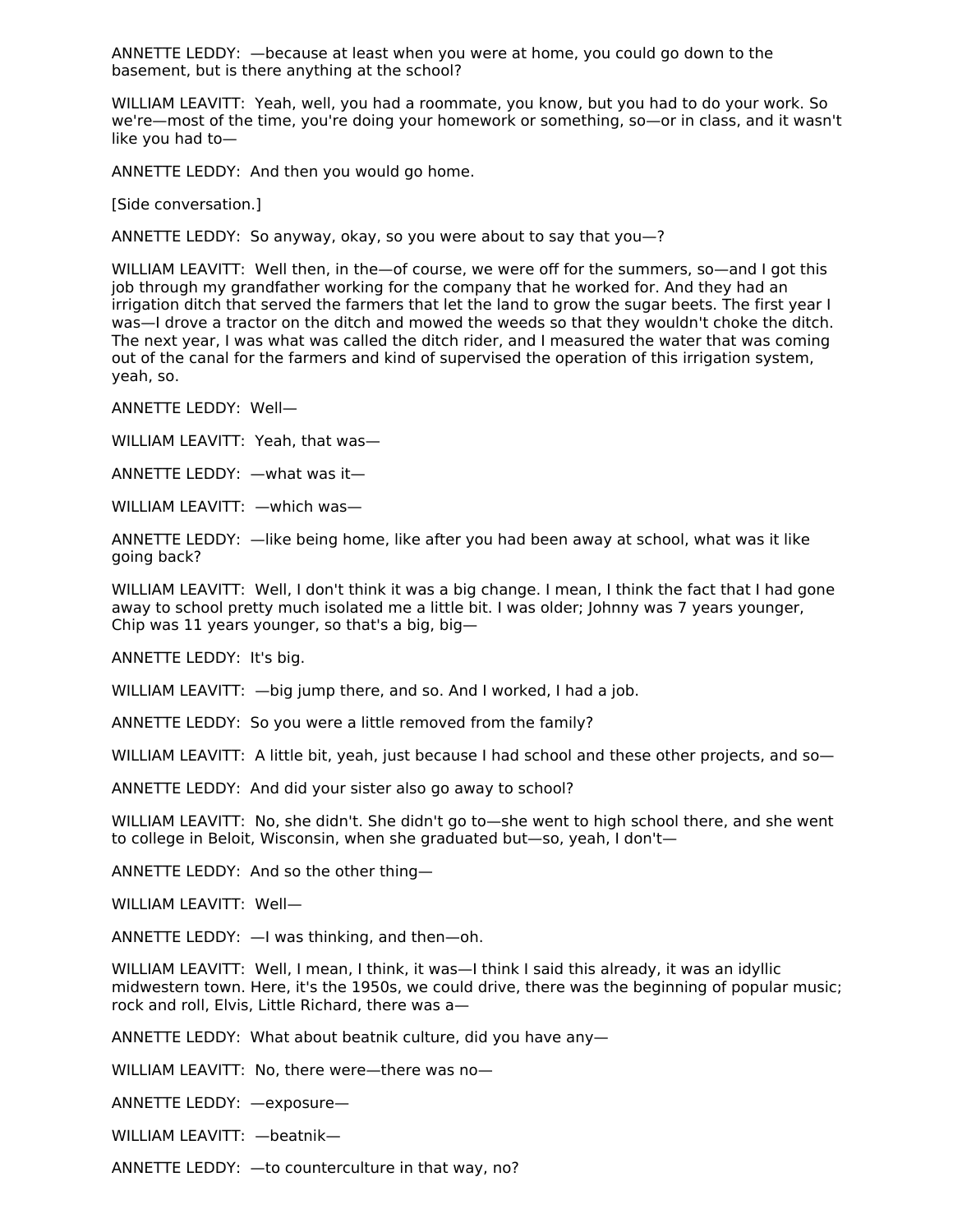WILLIAM LEAVITT: No, no, it was very—you know, so. I mean, this was like '55, we didn't know about that.

ANNETTE LEDDY: And there was no teenage rebellion, it sounds like?

WILLIAM LEAVITT: No, no.

ANNETTE LEDDY: No?

WILLIAM LEAVITT: It was just basically pretty much riding around in cars. We went to the Jade Café, which was, kind of, on the outskirts of town.

ANNETTE LEDDY: Did you have a girlfriend?

WILLIAM LEAVITT: I had a girlfriend, a couple of girlfriends, but nothing really—you know, no serious engagements sort of thing, no.

ANNETTE LEDDY: That was in high school?

WILLIAM LEAVITT: That was in high school, but I was away at high school, so I was sort of coming—

ANNETTE LEDDY: So, in the summers?

WILLIAM LEAVITT: —and—yeah. I had dates, let's put it that way, that was about as far as—but I didn't have a steady girlfriend.

ANNETTE LEDDY: Oh, I see, you had dates.

WILLIAM LEAVITT: Yeah. But it's kind of a pack mentality. There would be three or four of us that would go together and go have—

ANNETTE LEDDY: Did the school have events that girls were invited to?

WILLIAM LEAVITT: Well, they had a dance like—and they invited girls from Colorado Springs to come to this dance. It was pathetic, I mean, my God, yeah. Here we were supposed to—you know, these groups, Oh, here, here are these girls coming in, yeah, let's see if you can make some kind of social contact, it's kind of horrible, but so—yeah. But—

ANNETTE LEDDY: And did you stay in touch, like when you were away, did you, like, write letters to your mother and your sister, or tell them—?

WILLIAM LEAVITT: Well, I think I wrote letters, yeah, and I had—I was quite—not a writer, but yeah. Can we just stop? I want to—should we go back, or—

[00:10:02]

ANNETTE LEDDY: So, do you want to—

WILLIAM LEAVITT: —do you want to go—

ANNETTE LEDDY: —take a break or—

WILLIAM LEAVITT: - forward? You want to-

ANNETTE LEDDY: —let's—?

WILLIAM LEAVITT: —go to—

ANNETTE LEDDY: Well—

WILLIAM LEAVITT: —on to college, or do we stop here at high school, what do you want?

ANNETTE LEDDY: I guess—I'm just looking over my questions here. I mean, the only thing I wonder about, you know, before we move forward, is just because of the way that domestic interiors of homes are such a big part of your subject matter, I just wonder if the insides of your house ever resonated in that way, or if there's any connection there?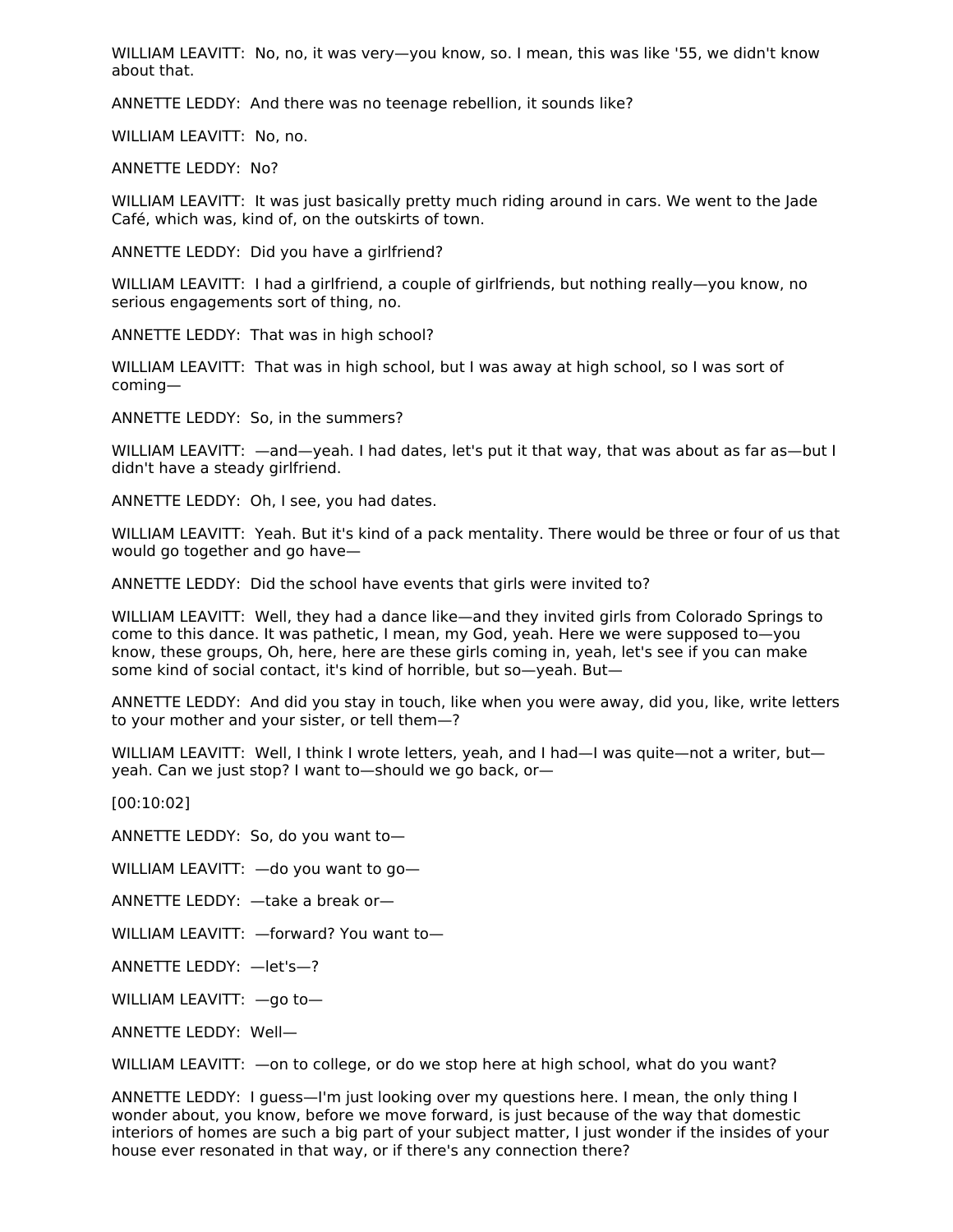WILLIAM LEAVITT: Maybe, well, maybe that—yeah, it was comfortable inside, and I think my parents put some thought into designing it. It wasn't anything spectacular, but it was—it was modestly well decorated, you know, but—and—

ANNETTE LEDDY: But you weren't involved—

WILLIAM LEAVITT: —also, and the other—the other factor, I think, is my grandparents' house, which was—

ANNETTE LEDDY: The one in—

WILLIAM LEAVITT: In Garden—

ANNETTE LEDDY: —Garden City?

WILLIAM LEAVITT:  $-$ City, I mean that was—we went there probably every Sunday for dinner or, you know, for Sunday dinner at noon or something, so we hung out there, and their house was very comfortable. They—

ANNETTE LEDDY: You liked it more than your parents' house?

WILLIAM LEAVITT: Well, not necessarily more, but, I mean, we liked being there. My—they had a lot of books, and we could go through their library and look and read, and my grandmother was a reader. They had a nice basement with a lot of artifacts and books, and, yeah, it was kind of a—it was a getaway place for us. But the social life—and they had their—their own social lives also. Their friends who lived near us in—where we lived on Center Street at the edge of town, the Masoners had a very nice living room, comfortable—

ANNETTE LEDDY: Like describe—

WILLIAM LEAVITT: —place—yeah, but, yeah, I mean, I don't remember, I mean, being a big outdoor person, except maybe riding a horse and having to—

ANNETTE LEDDY: Well, you do this—

WILLIAM LEAVITT:  $-$ mow the lawn or work in the garden or, you know-

ANNETTE LEDDY: And you drove the—

WILLIAM LEAVITT: —get out and fly the—

[Crosstalk.]

ANNETTE LEDDY: —tractor and stuff.

WILLIAM LEAVITT: Well, and I drove a tractor, and then so that kind of took care of my—yeah, so it was—

ANNETTE LEDDY: It's physical outdoor stuff.

WILLIAM LEAVITT: But there wasn't a lot of social activity between my parents' friends and my grandparents and their friends. I mean, it was—

ANNETTE LEDDY: Okay, so you mean things like garden parties and people coming for dinner, is that what you're talking about?

WILLIAM LEAVITT: Yeah, yeah, they had—they had dinner parties and—

ANNETTE LEDDY: And was it also a thing of, like, people would play bridge, or they were—

WILLIAM LEAVITT: Uh-huh [affirmative.]

ANNETTE LEDDY: —those kinds of things?

WILLIAM LEAVITT: Yeah, my grandparent—mother played bridge, and I know—I remember that my sister and I were, you know, left when we were, you know, older, 11 and 12 or something, by ourselves. They trusted us to not have a babysitter, and we stayed at home and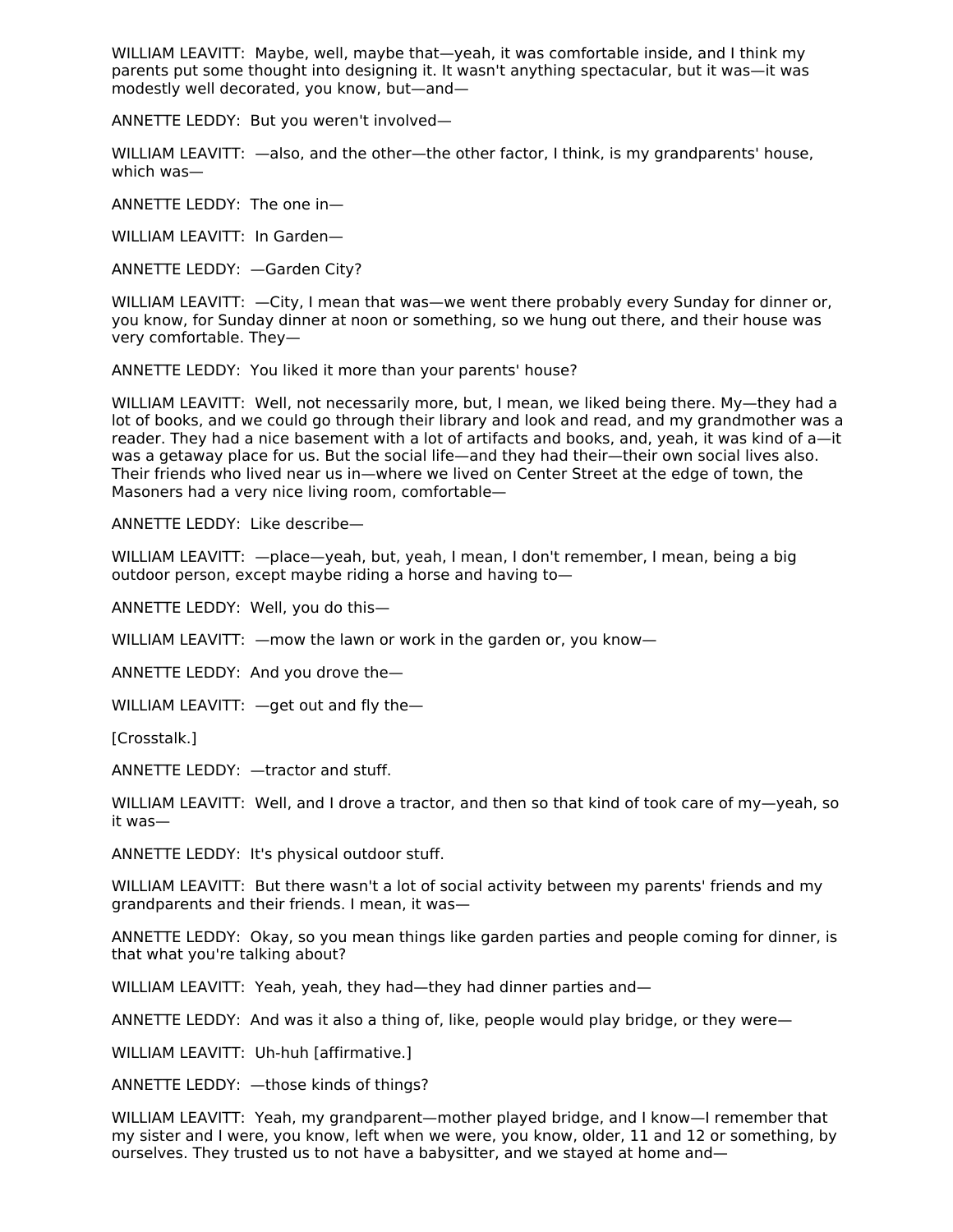ANNETTE LEDDY: And what would you do?

WILLIAM LEAVITT: —we listened to classical music, and they had a great—I know, it is so—

[They laugh.]

WILLIAM LEAVITT: It's so—

ANNETTE LEDDY: Sorry.

WILLIAM LEAVITT: —bizarre really, yeah. I mean, they had—we listened to Beethoven and Tchaikovsky and Schubert on their record player. That was—that was a big deal, you know? I don't know why. And then—

ANNETTE LEDDY: And you had a—

WILLIAM LEAVITT: My grandparents—

ANNETTE LEDDY: —television.

WILLIAM LEAVITT: —had a good record system too, and I remember hearing Ferde Grofé, you know, "On the Trail" and stuff, and—yeah, no, it was like a big—music was a pretty big part of life because, also there, the youth center had dances where they played music and all—

ANNETTE LEDDY: But that will be like Elvis Presley, right?

WILLIAM LEAVITT: Like Elvis Presley and, you know, the—

ANNETTE LEDDY: And so do you remember dancing to, like, "Heartbreak Hotel"—

WILLIAM LEAVITT: Yeah, I remember—

ANNETTE LEDDY: —or something?

WILLIAM LEAVITT: —I was a terrible dancer, but, you know, yeah, it was a social—part of a social life, yeah, was the—and that was about it, yeah.

ANNETTE LEDDY: It's just when you say social life, it's sometimes hard to understand what that exactly means, you know? It's almost like—

[00:15:05]

WILLIAM LEAVITT: Well—

ANNETTE LEDDY: —it sounds—

WILLIAM LEAVITT: —I mean, I—

ANNETTE LEDDY: —very distant.

WILLIAM LEAVITT:  $-\text{don't think of any} - I$  mean, it was maybe peripheral, you know, that I was seeing it—

ANNETTE LEDDY: It's how it sounds, it sounds like—

WILLIAM LEAVITT: —from the outside—

ANNETTE LEDDY: —you're—yeah.

WILLIAM LEAVITT: —and hearing my parents talk about them, and—

ANNETTE LEDDY: But you didn't yourself interact in a meaningful—a way that was meaningful to you. It was more like watching them?

WILLIAM LEAVITT: Not really, you know, we were kids and they were adults, and that was the time, you know, when there was that kind of separation. I didn't—"seen and not heard" was, you know, the—this—was the rule kind of, so. But I think we were—you know, we were keen observers of what was going on, because I—that was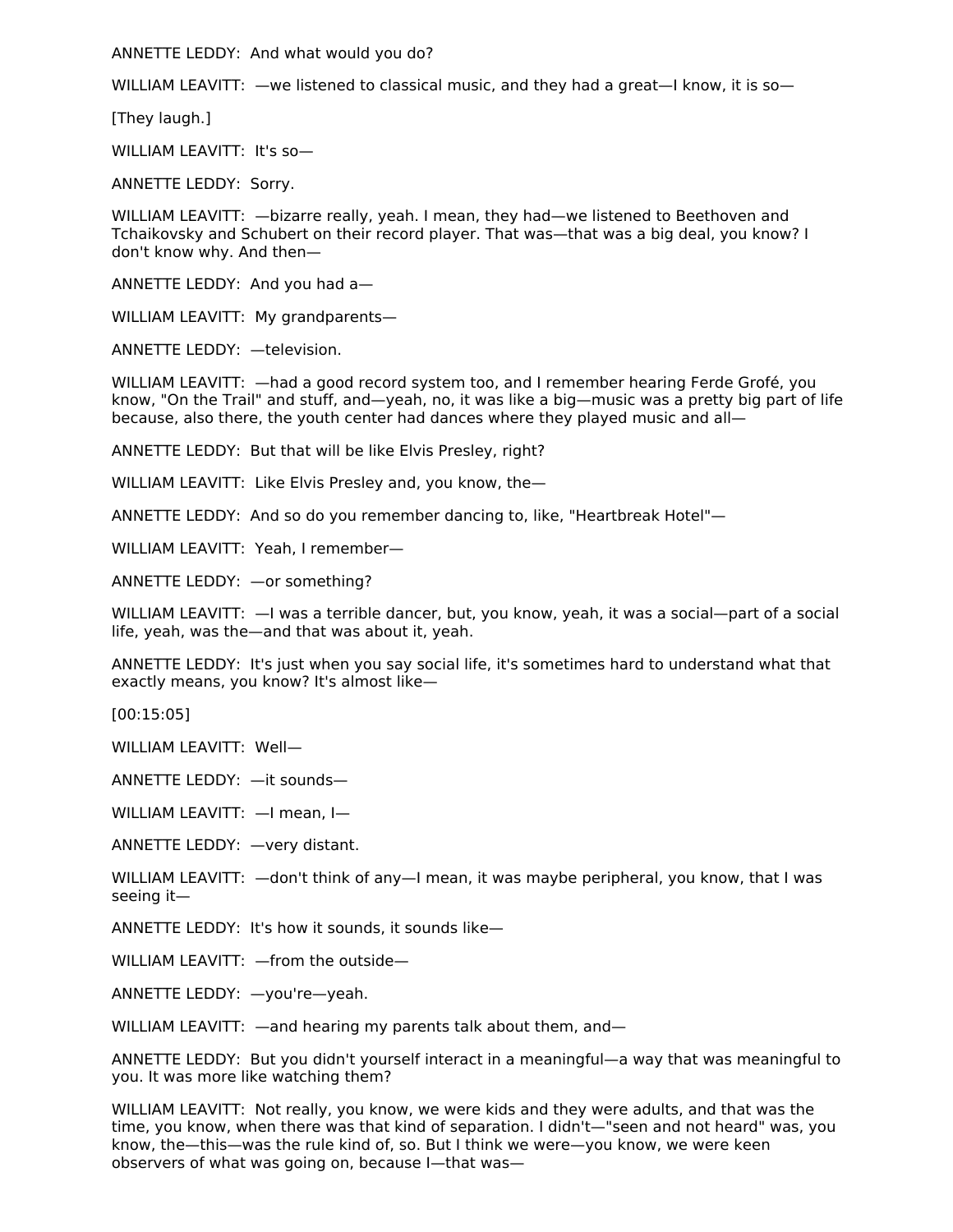WILLIAM LEAVITT: —just how people behave themselves. And for instance, the Masoners had this party for my Sunday School teacher Bill and Pat Brent. And Margie Masoner was my mom's friend. My mom said to her, "You know they're Democrats, don't you?" and Margie said, "Oh no, I didn't know that, and I thought they were such nice people."

ANNETTE LEDDY: [Laughs.]

WILLIAM LEAVITT: So, I mean, it was a kind of—they were—and we were there.

ANNETTE LEDDY: All right, so your parents were Republicans?

WILLIAM LEAVITT: They were Republicans, everybody—

ANNETTE LEDDY: And your grandparents—

WILLIAM LEAVITT: —yeah, every—

ANNETTE LEDDY: —everyone you—

WILLIAM LEAVITT: —everyone—

ANNETTE LEDDY: —knew were Republicans

WILLIAM LEAVITT: —were Republicans.

ANNETTE LEDDY: And that would mean they were Eisenhower people.

WILLIAM LEAVITT: They were Eisenhower people, yeah, definitely, yeah. Yeah, so it was pretty hard-core, middle-class, you know, upbringing I would say, yeah. Nothing too exotic in that world.

ANNETTE LEDDY: And then, you had no sense of like an underclass that you were—that was—

WILLIAM LEAVITT: Not really—

ANNETTE LEDDY: —somehow being contained—

WILLIAM LEAVITT:  $-$ it wasn't $-$ I mean, the other group there was farmers, I mean, and theyyou know, they were on the farm, so—

ANNETTE LEDDY: So the farmers—

WILLIAM LEAVITT: And we met—

ANNETTE LEDDY: —and the merchants—

WILLIAM LEAVITT: —them, they—

ANNETTE LEDDY: —were very separate?

WILLIAM LEAVITT: Yeah, kind of separate, yeah. And, yeah, there were sort of the—I mean, I had friends in junior high who were mostly townies, and I don't—see, kids from the farm sort of just kept to themselves, they wouldn't—?

ANNETTE LEDDY: Oh.

WILLIAM LEAVITT: Yeah, so, I mean, it wasn't—I don't know, yeah, why, so that's it. Yeah, I mean that maybe there was prejudice on both sides, you know?

ANNETTE LEDDY: And so when you were in—growing up, and you were in high school, you felt no particular direction? You just felt, my parents want me to be a doctor or a lawyer or some kind of professional—?

WILLIAM LEAVITT: Yeah, I wanted to get through school, I had my hobbies and-

ANNETTE LEDDY: And, yeah—and besides building model airplanes, what were they?

WILLIAM LEAVITT: Well, reading, I like to read, so I read—?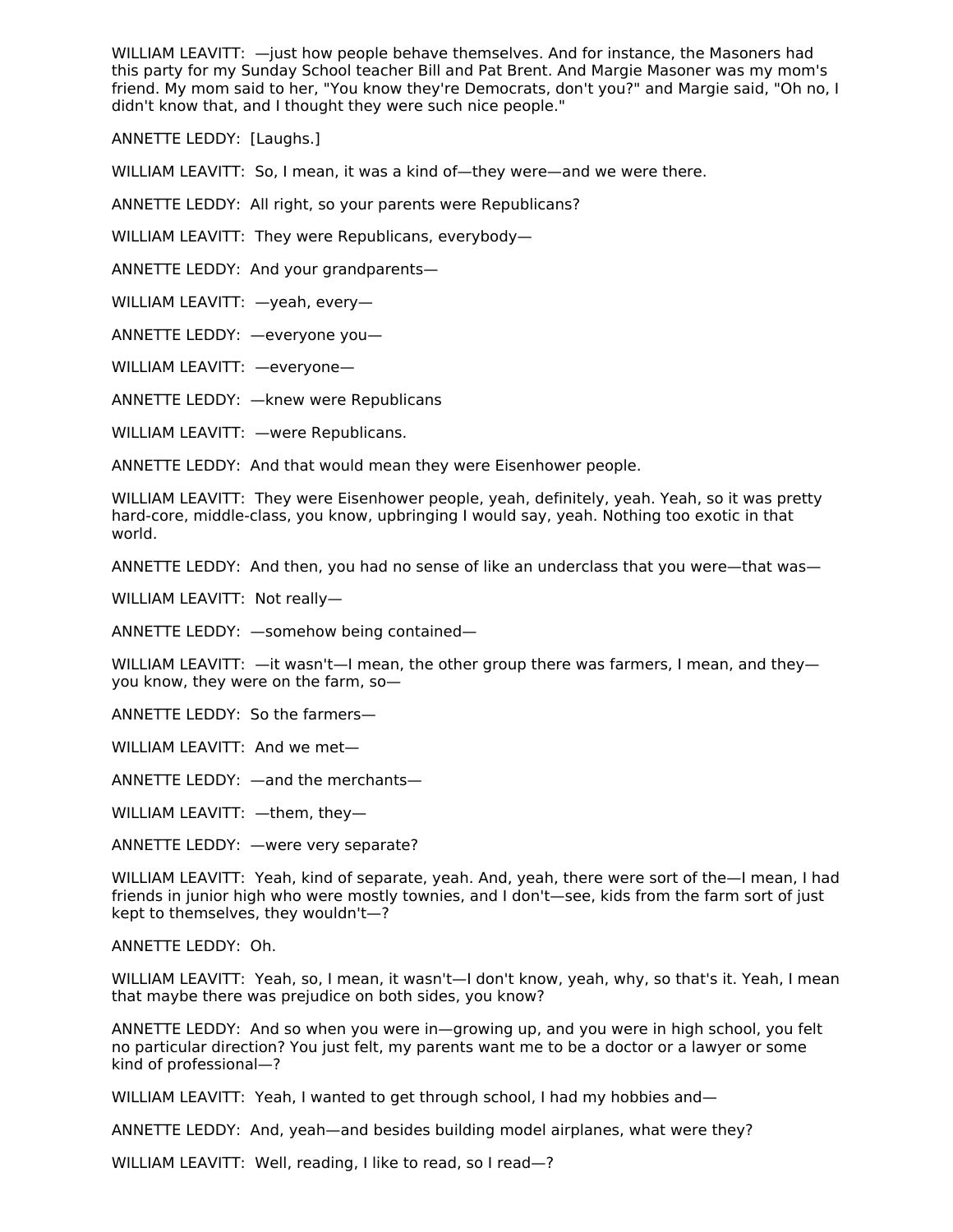ANNETTE LEDDY: A lot of literature?

WILLIAM LEAVITT: Yeah. And, I mean—

ANNETTE LEDDY: Mysteries?

WILLIAM LEAVITT: Or, like Mickey Spillane, that was a big deal-

[They laugh.]

WILLIAM LEAVITT: —when I was like 13; wow, that was pretty racy, and stuff like that, and—no, so.

ANNETTE LEDDY: [Laughs.]

WILLIAM LEAVITT: And, yeah, listening to music, you know, it was not a really very—

ANNETTE LEDDY: Yeah. So then—okay, so then, from high school, I always wondered why you went to the University of Colorado. Was that because you were already in Colorado for prep school?

WILLIAM LEAVITT: Mm-hmm [affirmative], yes, I was in—well, as I said, when I was 17, my father moved to Littleton, Colorado—

ANNETTE LEDDY: Oh, so they—

WILLIAM LEAVITT: —to work in the—

ANNETTE LEDDY: —kind of converged.

WILLIAM LEAVITT: - and-yeah. So we left Garden City and moved to Littleton, which was a suburb of Denver, and he worked in home—the home building industry. He was—a distant relative had a company that built houses, and so my father worked for him as kind of an overseer of—since he was good at technical stuff, and, the—

WILLIAM LEAVITT: —that they were building—yeah, the contractors. I don't know what the title is, so, but he did that, he did that for—you know.

ANNETTE LEDDY: So—

WILLIAM LEAVITT: So we were moved, and my parents had gone to the University of Colorado.

[00:20:02]

ANNETTE LEDDY: At Boulder?

WILLIAM LEAVITT: At Boulder, and we didn't really have a lot of money, I mean, that was the other factor. So, I mean, my choices were maybe the University of Kansas, which I could've gone as a state, you know, school, or the University of Colorado, which had very low tuition as an instate person. But an Eastern school like Cornell would have been way too expensive for us—

ANNETTE LEDDY: But you say—

WILLIAM LEAVITT: —so—

ANNETTE LEDDY: —Cornell, because that was a place you would have wanted to go, is that—?

WILLIAM LEAVITT: Well, that's where my uncle Albert went, and so he—that was kind of in the thought, something. They talked about him going there and working, and so—

ANNETTE LEDDY: So—

WILLIAM LEAVITT: —I think it was more—it was just more efficacious to go to the University of Colorado, and I liked it. You know, I mean, it was close to home and a big, good school, and yeah, so. And, yeah, and then, I mean, I was in pre-med, so I had to take all of the classes that were necessary for that. So I—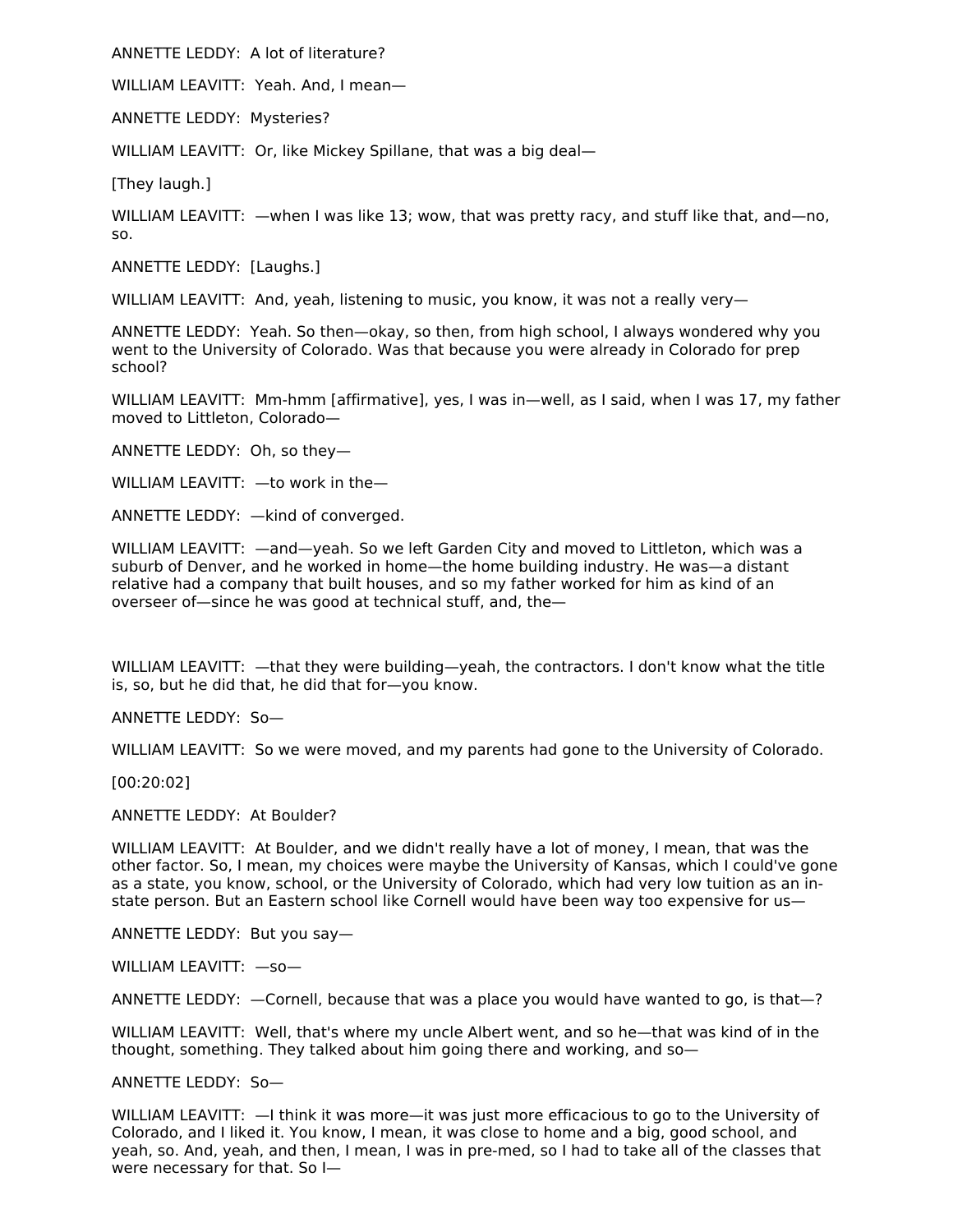ANNETTE LEDDY: Oh, you went—

WILLIAM LEAVITT: —I had to take—

ANNETTE LEDDY: —there as a—?

WILLIAM LEAVITT: —biology, I had to take physics, I had to take chemistry, but also there were other requirements. In those days, you had—you couldn't just take what you wanted. You had to take what the school said you had to take, and you had to take English literature, and we had electives; I took anthropology as an elective.

ANNETTE LEDDY: Okay, so it's 1960.

WILLIAM LEAVITT: This would've been 1963.

ANNETTE LEDDY: When you started?

WILLIAM LEAVITT: Wait, let's see, wait. No, 1959, it would have been 1959 when I started college.

ANNETTE LEDDY: Okay, '59, '60, okay.

WILLIAM LEAVITT: And then—

ANNETTE LEDDY: So tell me, just to set the scene a little bit, where did you live, what were you wearing—

WILLIAM LEAVITT: Well, the first year—

ANNETTE LEDDY: —what was it like?

WILLIAM LEAVITT: —two years, I lived in the dorm, yeah. And then I was in a fraternity, and I lived in the fraternity house for the last two years.

ANNETTE LEDDY: Oh.

WILLIAM LEAVITT: But I think there—the—I mean, you know, there was campus life, there were football games, there were, you know, a lot of schoolwork, and I was a pretty diligent student. I mean I didn't—

ANNETTE LEDDY: So—

WILLIAM LEAVITT: —flunk out or any—

ANNETTE LEDDY: —what did you enjoy about—

WILLIAM LEAVITT: What did I—

ANNETTE LEDDY: —college?

WILLIAM LEAVITT: —enjoy? I didn't—I guess I enjoyed the classes. I mean, it was—it was—they were well taught. I mean, it was—I was interested in the subjects, and I—so, yeah, I mean, I enjoyed doing that. And we—and I decided, well, this is my track, I'm in pre-med and I'm going, but I started to think about it and I thought, am I temperamentally cut out to be a doctor?

ANNETTE LEDDY: You mean like a—

WILLIAM LEAVITT: Do—

ANNETTE LEDDY: —a surgeon, or a—

WILLIAM LEAVITT: —or a surgeon—

ANNETTE LEDDY: —a family practice—?

WILLIAM LEAVITT: —you know, like a practitioner. Do I really want to get that close to other people, do I want—am I—do I have the right thing? But, kind of, concurrently with that, in my last semester, my sophomore year, I took a drawing class, and I did really well, and I really liked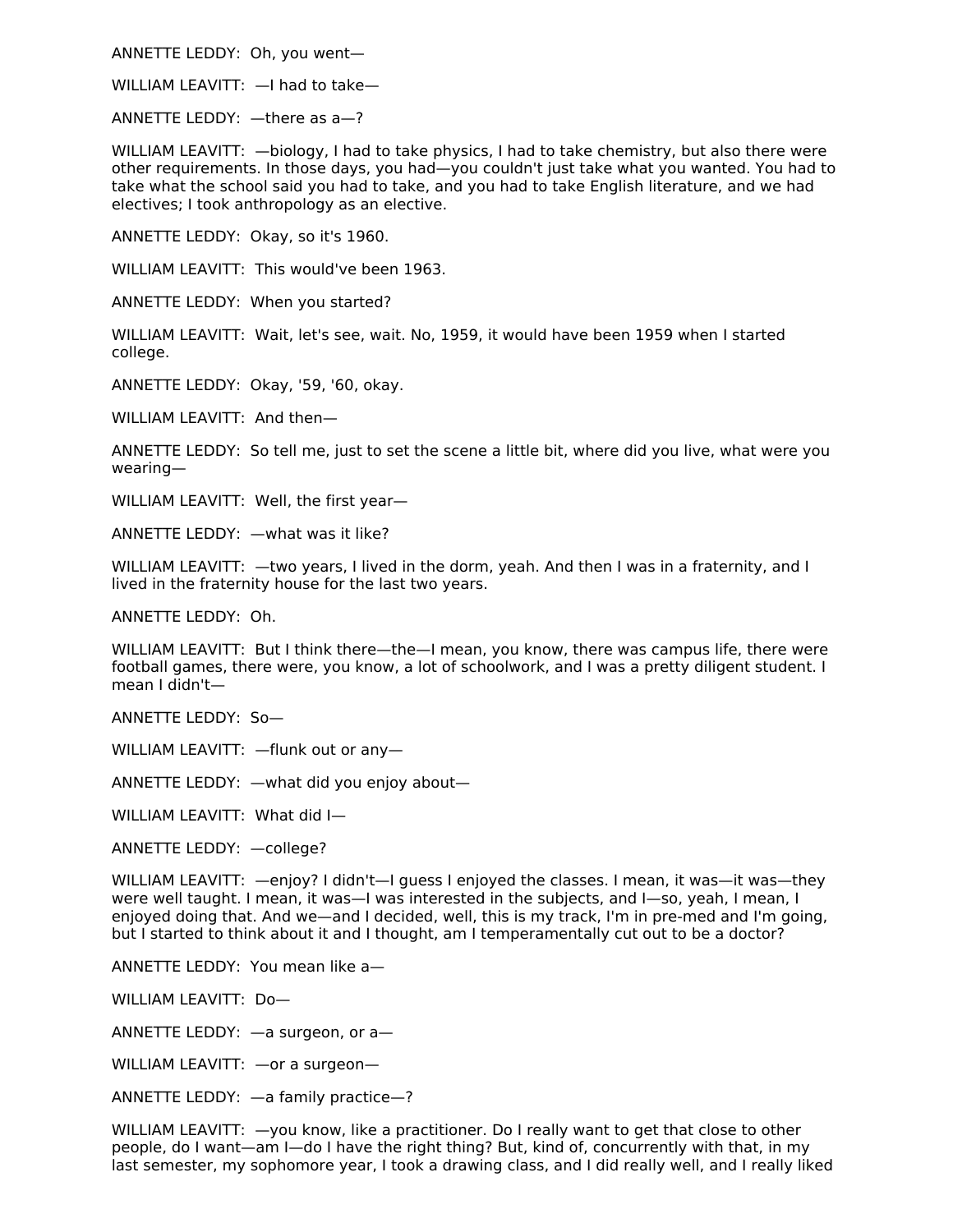it, and I thought, and so I thought, well, maybe this is an interesting—

ANNETTE LEDDY: So who was the teacher?

WILLIAM LEAVITT: His name was Richard Dudley, and—

ANNETTE LEDDY: And what kind of assignments did you have?

WILLIAM LEAVITT: We did life drawing, oh, we had—we did—we started out with charcoal of course, and with charcoal, then we had—we did this great exercise where we used India ink and white tempera and wash and brushes. So this was like the beginning of Expressionism. We could just slop this paint around, and I really liked that; I did that pretty well. I still have those drawings, actually, that I did.

ANNETTE LEDDY: And so was this teacher, like, encouraging?

WILLIAM LEAVITT: Yeah, and, you know, I—he was impressed with what I could do. So over the summer, I thought, oh, man, you know, maybe I should—I'm not—I don't think I'm really a doctor type, and maybe I'll think about it, so I changed majors. I became an art major.

[00:25:16]

ANNETTE LEDDY: Oh—

WILLIAM LEAVITT: Oh, and I took—

ANNETTE LEDDY: —and so that became your junior year that—

WILLIAM LEAVITT: Oh, I'm going to—

ANNETTE LEDDY: —you started?

WILLIAM LEAVITT: I started a junior, I—and so, I took painting and art history and printmaking and sculpture and, I did—

ANNETTE LEDDY: And so, did you feel like you had really found yourself?

WILLIAM LEAVITT: And—yeah, no, I felt, okay, well, this is something I really want to do, and I really enjoyed doing it, and it was a good department they had, yes, so.

ANNETTE LEDDY: And what was your favorite class that you took?

WILLIAM LEAVITT: Oh, I didn't really have a favorite, but I didn't think—I don't know. I didn't think of—I was still, working out what I wanted—

ANNETTE LEDDY: I see.

WILLIAM LEAVITT: —to do.

ANNETTE LEDDY: So it was just sort of interesting to do all of it?

WILLIAM LEAVITT: Yeah, yes.

ANNETTE LEDDY: And—

WILLIAM LEAVITT: And you had to take, sort of, these basic classes. Like, I mean they had a sculpture class you had to take. It wasn't called sculpture; it was something like—

ANNETTE LEDDY: —three-dimensional or something?

WILLIAM LEAVITT: —"Material and Methods," or something like that. And we had to take wire and weld it together into a shape or into a form, or we had to take a hunk of clay and mold it into a head, and then take a plaster cast of that, and then cast it. So that, that—I thought that was pretty interesting stuff, maybe there's—

ANNETTE LEDDY: And who were the other students in the art classes?

WILLIAM LEAVITT: Well, for one, John de Andrea is—was a classmate of mine, and—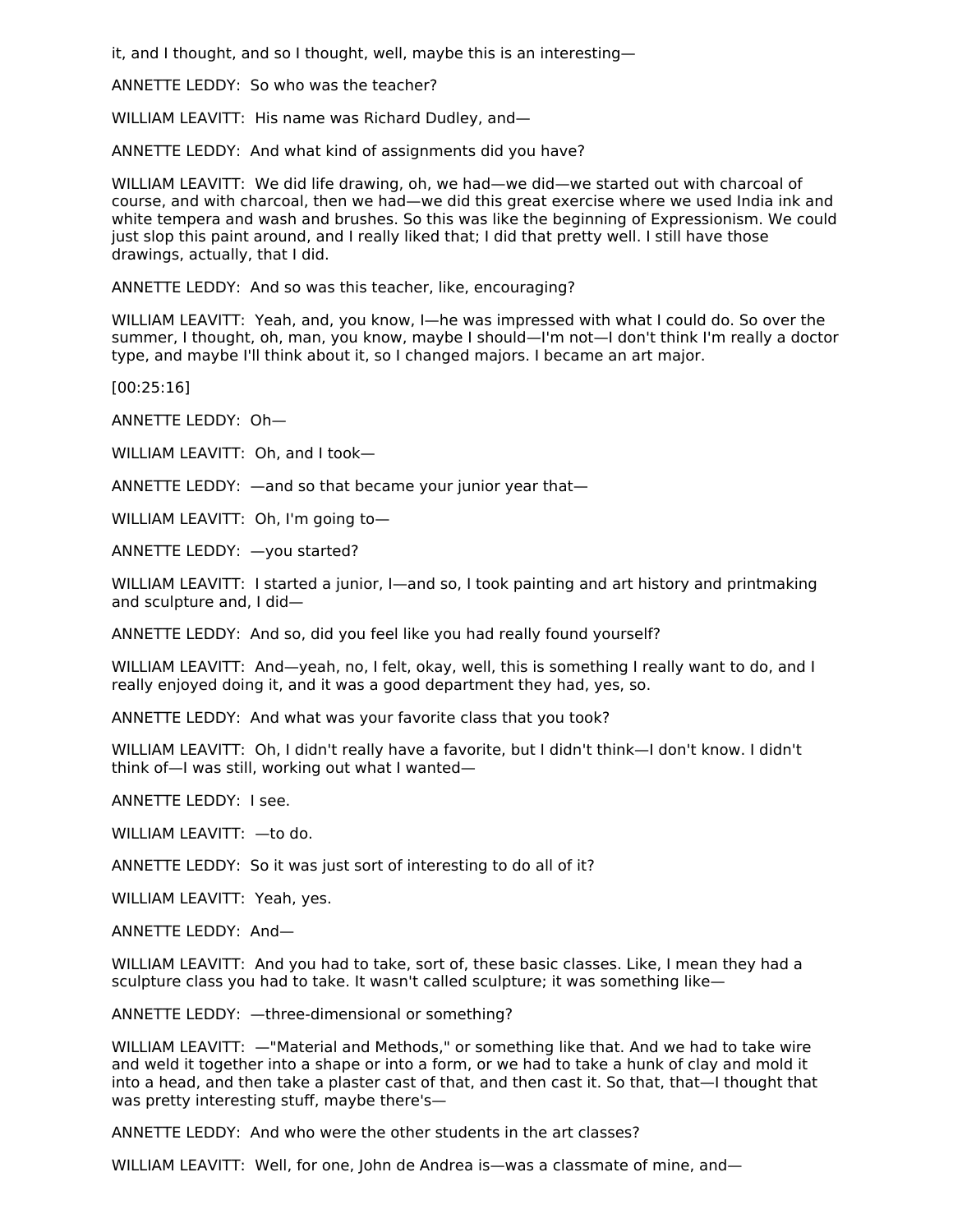ANNETTE LEDDY: And a friend?

WILLIAM LEAVITT: What?

ANNETTE LEDDY: A friend?

WILLIAM LEAVITT: A—and a friend, yes, so. And I took a painting class, yeah, and—from— blank, I can't believe I just blanked, and he was quite a good teacher.

ANNETTE LEDDY: And what style were you—

WILLIAM LEAVITT: Well, yeah—

ANNETTE LEDDY: —sort of exposed to?

WILLIAM LEAVITT:  $-1$  think I still paint the way that he teaches: ground the canvas with gesso, then with washes, kind of sketch out, you know, sketch out your thing in charcoal or chalk, then use turpentine washes to, kind of, fill them in, then use your pigment, then—you know. So it was a very kind of thin, free kind of—Frank Sampson is his name. He's a really good friend, and I can't believe I blanked on his name, but anyway, and so, yeah, and that was good.

ANNETTE LEDDY: So you're still friends with him?

WILLIAM LEAVITT: I'm still friends with him. I haven't—because of the pandemic, I haven't been back to Colorado for two years now, and the last time we went and visited him, he's probably in his 90s now, so. And I haven't really—I don't keep in touch with him unless I go see—go to Colorado to see him, and so.

ANNETTE LEDDY: And—

WILLIAM LEAVITT: And—yeah?

ANNETTE LEDDY: —were you aware of artists like, say, Rauschenberg at that moment—

WILLIAM LEAVITT: Yeah—

ANNETTE LEDDY: —of time?

WILLIAM LEAVITT: —I think so. Yeah, there was—I mean, this was when Pop art kind of hit, you know?

ANNETTE LEDDY: Right.

WILLIAM LEAVITT: And so, Warhol and Rauschenberg, and-

ANNETTE LEDDY: —Jasper Johns, and—

WILLIAM LEAVITT:  $-$  lasper Johns, yeah. And so there was discussion about, among students, I remember, in a printmaking class people going, "Oh, this Warhol, it's really horrible and—" you know? But I didn't really know, and so I took the other side, "Well, yeah, but it's kind of radical," so.

[They laugh.]

WILLIAM LEAVITT: So, you know, that was sort of the beginning of—of—but the predominant style was Abstract Expressionism.

ANNETTE LEDDY: Still, yeah, at that time.

WILLIAM LEAVITT: And—

ANNETTE LEDDY: —at that time.

WILLIAM LEAVITT: —mostly, a lot of the teachers took that approach. But there was another artist. He wasn't really a friend, but he was ahead of me, his name was Clark Richert, who is still painting, I think, and he did quite sophisticated combination of geometry and abstract expressionist paintings. They really—he was quite good. And I, at that time, had really had no developed style. I did—John de Andrea and I did these sculptures with welded steel and made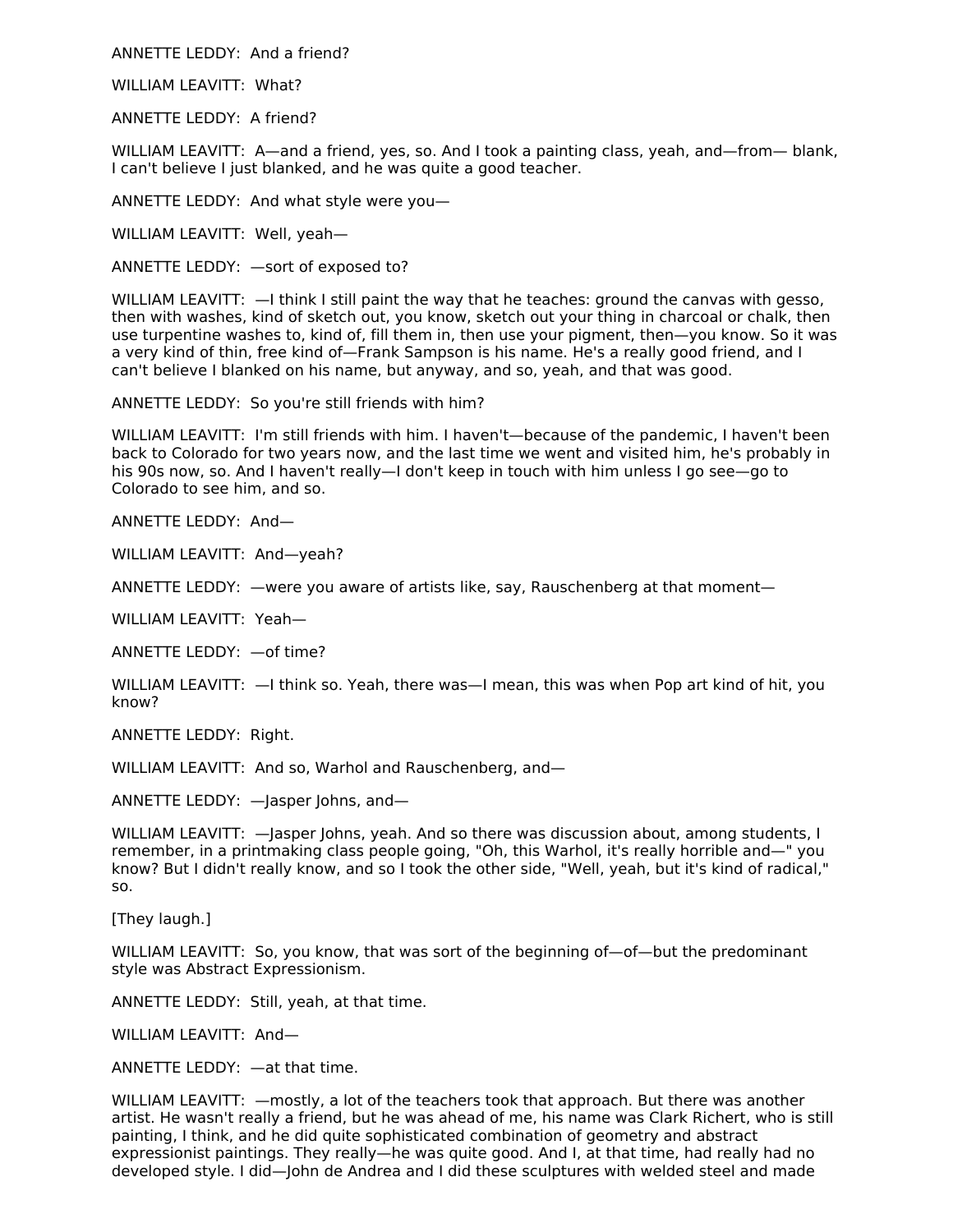these out of junk parts and things like that, very—

[00:30:03]

ANNETTE LEDDY: But was there someone, a particular artist whose work you admired, like a known artist, who you were—

WILLIAM LEAVITT: Well—

ANNETTE LEDDY: —thinking of ?

WILLIAM LEAVITT: —I didn't really have what you would call—I'm sort of democratic. I was interested in a lot of them, and I hadn't, you know, said—really said who I was really committed to. I mean, I didn't make those kind of commitments, you know, in terms of—I kind of did what—I had been to Museum of Modern Art, and I'm not sure the year or whatever, but the French artist Jean Tinguely had one of his sculptures in the lobby there, the one that kind of destroyed itself, this awkward—I was like, wow, that is fantastic. I thought that was incredible.

[END OF TRACK leavit21\_1of3\_sd\_track02\_m.]

ANNETTE LEDDY: Well, it is kind of like a combination of—

WILLIAM LEAVITT: But—

ANNETTE LEDDY: —engineering and sculpture, and—

WILLIAM LEAVITT: Yeah, yeah, yeah, and I think maybe, you know, the sort of junk art sculpture that I did at that time was that—

ANNETTE LEDDY: That came—? Yeah. And how did your parents feel about this, this big switch in your direction?

WILLIAM LEAVITT: Well, they weren't real happy about it, but—I mean, but since my uncle was an artist, there was some, you know, precedent for that, they said. And so they told me, they said, "Well, Uncle Albert says one should have art as an avocation, and then you do something else as a vocation. And if you want to do art, that's okay, but it should—it shouldn't be your main, main thing." So they were cool with it—yeah.

ANNETTE LEDDY: So that's good. So there wasn't any real judge—negative judgment about it?

WILLIAM LEAVITT: No. no. no.

ANNETTE LEDDY: They just sort of accepted—

WILLIAM LEAVITT: they were kind of—

ANNETTE LEDDY: —it?

WILLIAM LEAVITT:  $-$ yeah, and they had their own problems, so they didn't-

ANNETTE LEDDY: Like what?

WILLIAM LEAVITT: Well, you know, hey, they were parents and they had—they had to support themselves and others, and then—

ANNETTE LEDDY: So they were distracted, they weren't focusing on you?

WILLIAM LEAVITT: They weren't—

ANNETTE LEDDY: And so, in these last two years when you found your direction, did you also find a peer group? Were you really part of a group of other artist students?

WILLIAM LEAVITT: Yeah. I mean, John, and then Nancy Myers, who I married—

ANNETTE LEDDY: Oh, that's when you—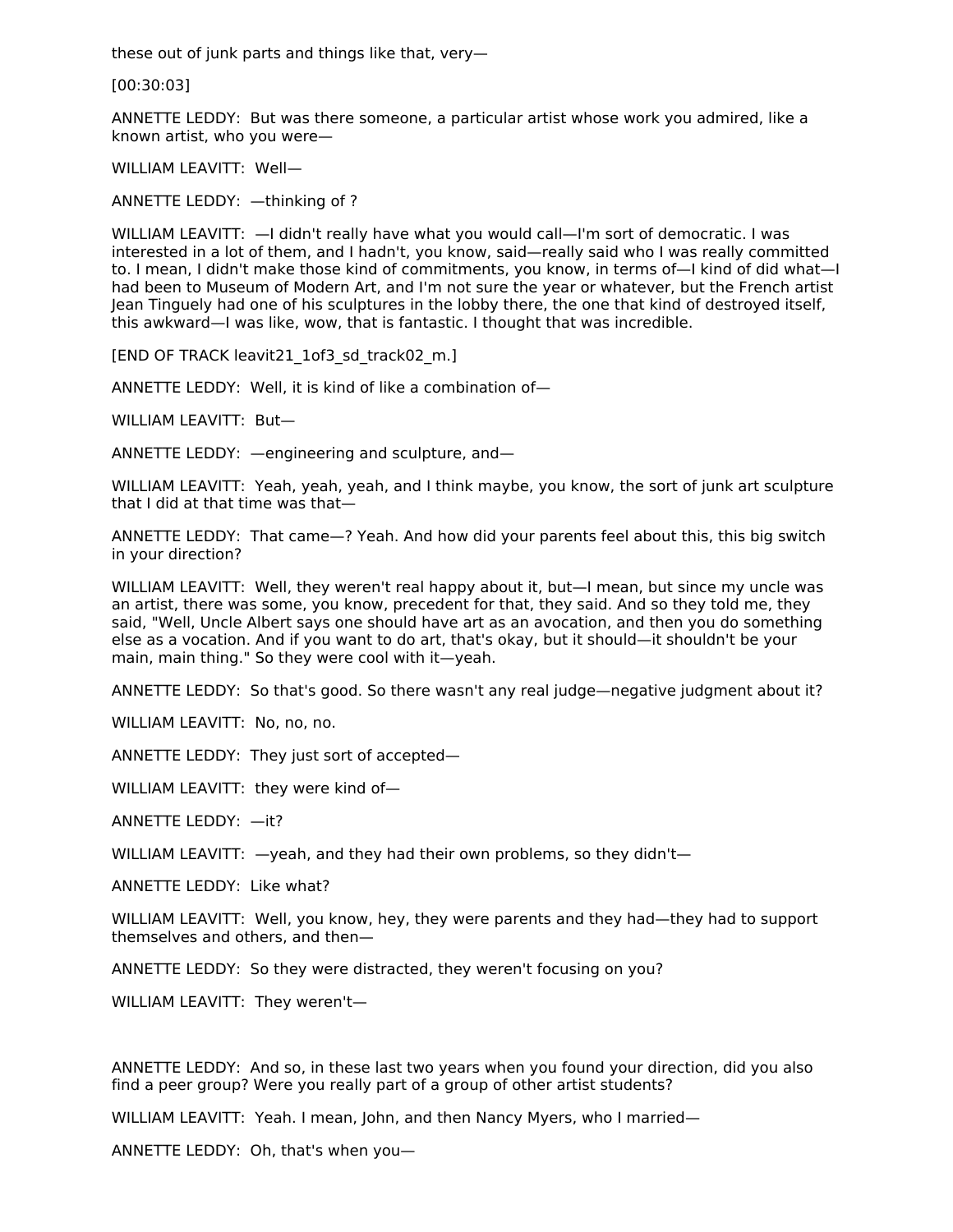WILLIAM LEAVITT: —yeah.

ANNETTE LEDDY: —met your wife?

WILLIAM LEAVITT: Yeah. I met her there, and—

ANNETTE LEDDY: And was she—

WILLIAM LEAVITT: Yeah.

ANNETTE LEDDY: —also an art student?

WILLIAM LEAVITT: She was an art student too, yeah, so-

ANNETTE LEDDY: Oh, I didn't know that.

WILLIAM LEAVITT: - yeah, so I knew, and-

ANNETTE LEDDY: So how did you meet?

WILLIAM LEAVITT: There was a small—you know, we met at—I met her in painting class or something in—yeah, the last couple of years there, so.

ANNETTE LEDDY: And so, did you get married in college?

WILLIAM LEAVITT: We got married a few years later. In between, I joined the National Guard atwhen I graduated from college, I joined the National Guard because I didn't want to get drafted, and I thought, well, this is a good way. So I had-I did the six months of active duty in 1963-

ANNETTE LEDDY: And that was when you were in Los Angeles?

WILLIAM LEAVITT: No, that was when I was in Colorado.

ANNETTE LEDDY: Oh.

WILLIAM LEAVITT: I joined the Guard there in—

ANNETTE LEDDY: I see.

WILLIAM LEAVITT: —in Boulder.

ANNETTE LEDDY: So where—what was your assignment?

WILLIAM LEAVITT: My assignment was—the first one was basic training at Fort Ord, California, for two months.

ANNETTE LEDDY: How was that?

WILLIAM LEAVITT: It's pretty bleak there; it's pretty cold. It was like winter in the middle of August, and it was like freezing, I couldn't believe it. And, you know, it's being in the Army, you you—every moment of your time is taken up with something, so. And then after two months of that, I went to infantry school in Fort Sill, Oklahoma, for four months, and then I had done my six months active duty, and then I just had to go to the weekly—you know, the weekly Guard meetings. And in those days, you just had—like, you just had to go one Tuesday night, once a week for six years, that was it, and then you had to do two year—two weeks in the summer, you had to do summer camp.

## ANNETTE LEDDY: But—

WILLIAM LEAVITT: But then what happened was, after a couple of years of that, there was the Vietnam War. So then they started getting serious and saying, "Well, you're going to have to go —we're going to have to go all weekend. You have to come in on Friday, and you can leave on Sunday." So we sort of stepped up our training, and by that time I had moved to Los Angeles, and—

ANNETTE LEDDY: Oh, we don't want to—let's not—let's save Los Angeles for next time, but what I do want to understand is, while you were at this basic training and all of these things, did you pursue art in any way?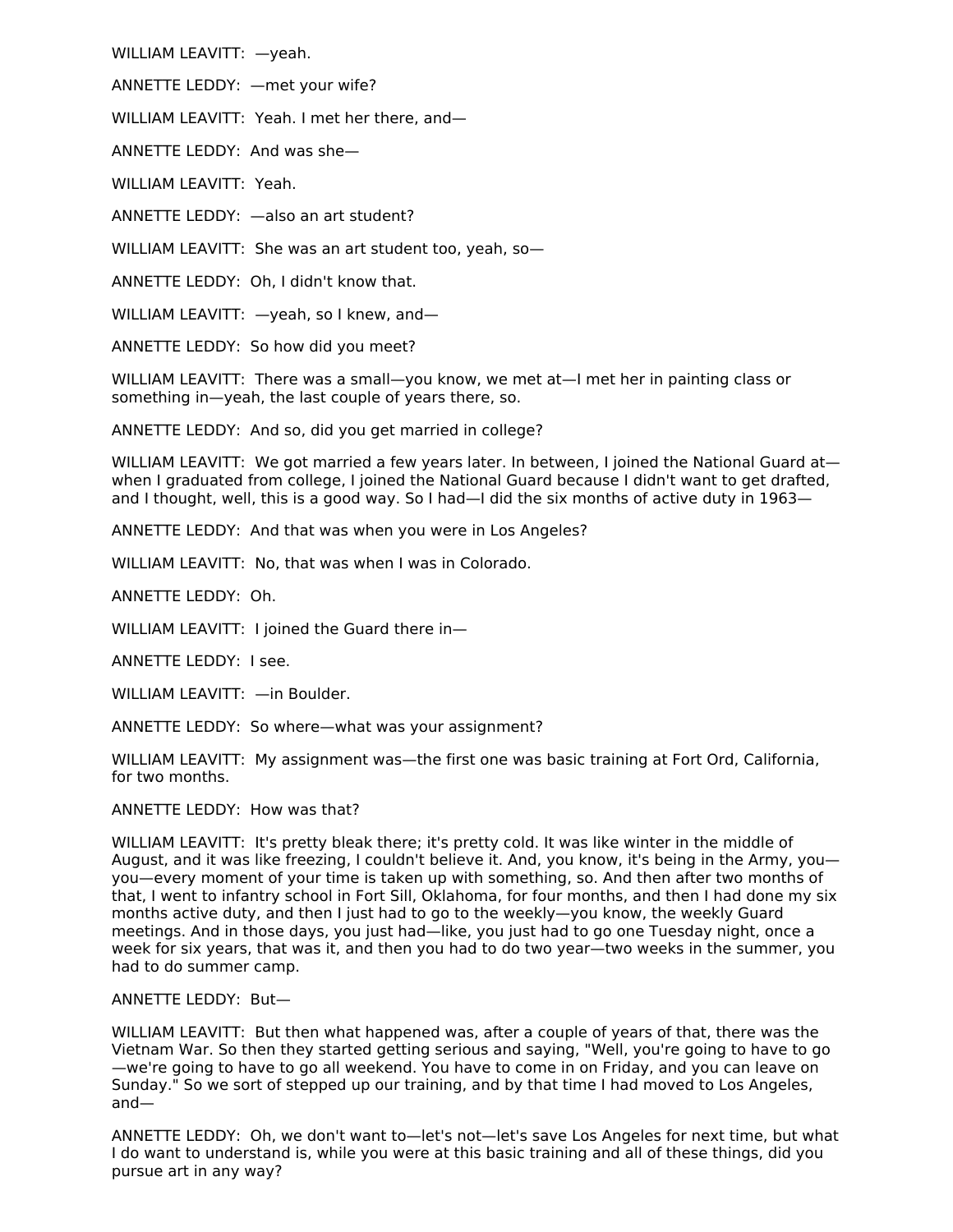WILLIAM LEAVITT: I drew, I drew, I had notebooks, I drew in my notebooks and I went to-

ANNETTE LEDDY: And what would you—

WILLIAM LEAVITT: —the library.

ANNETTE LEDDY: —draw?

WILLIAM LEAVITT: Pictures of soldiers running around—

ANNETTE LEDDY: Really?

WILLIAM LEAVITT: —drawings, yeah. They weren't very good, but, you know, I—I had to do something, because I—you know, so.

ANNETTE LEDDY: And the other thing I'm wondering is, when you were—you said you took classes in, you know, sculpture and painting and drawing, and so did you already have in your view of your work this idea of pursuing many different disciplines? Because, you know, you're a composer and a playwright and—

WILLIAM LEAVITT: No, no. I didn't, I really—I—I think I was—sculpture was really what I was—I was a pretty physical person. I mean, when—my summers, when I was in college, I worked for a cement contractor as a laborer and form setter, which is pretty heavy-duty work, you know?

[00:05:16]

ANNETTE LEDDY: Yeah.

WILLIAM LEAVITT: And so, I did that for three summers. And, of course, I got the job because my dad was part of the home building industry and worked with these guys, Tom Richie, and it was —you know, it wasn't interesting, but it was hard work. And I—at some points, I think, hey, why didn't I try to get a job as a law assistant or something?

ANNETTE LEDDY: Well, it's—

WILLIAM LEAVITT: But, you know—

ANNETTE LEDDY: —it's kind of interesting that you did this hard labor with the tractors and the ditches and so on.

WILLIAM LEAVITT: Yeah, no, I did a lot of physical—

ANNETTE LEDDY: And—

WILLIAM LEAVITT: —stuff.

ANNETTE LEDDY: —I wonder, you know, it seems like from your background, yeah, you would've gotten some job in an office or—

WILLIAM LEAVITT: Yeah, no, I mean—

ANNETTE LEDDY: But you—

WILLIAM LEAVITT: —maybe that's why my sculpture—at that time I was into sculpture and—but so—yeah, no, there—the group there at the contractors are pretty—I mean, that's—one of the cement contractors, Tom Richie, was this cracker from the South, a really tough guy, and he had been in the Army, he was pretty—but a really, really good guy. And the head finisher, Art Gonzalez was one and then Rudy Gonzalez was the form setter and so he was, sort of, my boss. And then there were a couple of other guys, Lloyd Collete was another finisher and all—

ANNETTE LEDDY: What is a finisher?

WILLIAM LEAVITT: —the thing that really—

ANNETTE LEDDY: So, like, you mean, you would make, like, a floor?

WILLIAM LEAVITT: Well, they had—at that time, I think the houses had basements. So I would after the house was built, the cement walls and the—you know, they didn't finish the basement,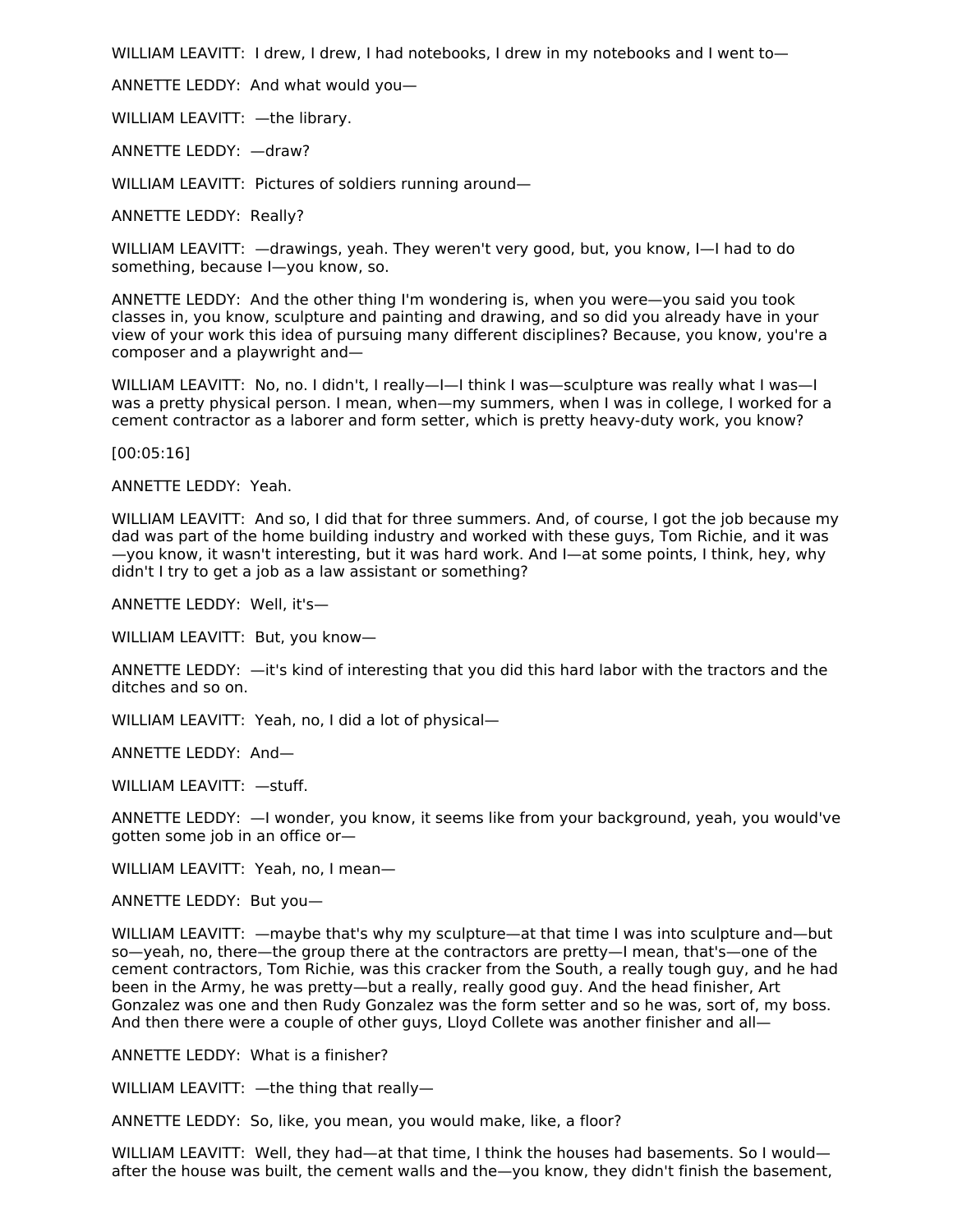they just, you know, dug it out and poured, you know, the walls and stuff. So my job was to go down and grade the basement to get it level for the floor, and then—so it involved a wheelbarrow and dirt and stuff, so just basically pushing dirt and stuff with—around with a shovel. Then, when they poured the floor—it was before they had these pumps. The cement truck would put the chute into one of the basement windows, and then the—it would—the cement would go into a wheelbarrow, and then I would move the wheelbarrow and dump it where the finishers would work, and so I'd—yeah, it was like pretty heavy-duty stuff.

WILLIAM LEAVITT: —also, you know, like, I was 19 years old, you know, and, you know, so I had —I wasn't really—I was in good shape, so I could do that.

ANNETTE LEDDY: Yeah.

WILLIAM LEAVITT: Yeah, and—

ANNETTE LEDDY: But—and you—it sounds like you kind of liked it.

WILLIAM LEAVITT: Maybe, yeah, yeah, I liked the money, I liked working and—

ANNETTE LEDDY: Uh-huh [affirmative].

WILLIAM LEAVITT:  $-1$  kind of liked the social life, the - of just this other group of people, you know. I mean, I was a college student, but I was, kind of, on the—we met every morning before work at seven in Englewood, Colorado, at the Cherrelyn Café, to have coffee and talk before—

ANNETTE LEDDY: So it was like a—

WILLIAM LEAVITT: —and—

ANNETTE LEDDY: —window into a different social world than you knew?

WILLIAM LEAVITT: Yeah, yeah, yeah, it was pretty, pretty cool, actually.

ANNETTE LEDDY: And when you were in college the last couple of years, so did you—were you —? The whole politics of like the civil rights movement and things like that, did any of that come —?

WILLIAM LEAVITT: Well—

ANNETTE LEDDY: —your way?

WILLIAM LEAVITT: —a little bit, yeah, yeah. We had—we had some socialist speakers coming in to talk, and I—you know, we went—I remember John de Andrea and I went to hear those. They also had a big week of where they brought people in to talk from all over the—it was kind of world affairs week. Marshall McLuhan came every year and talked, gave a speech during this week, and it was pretty active, in terms of—

ANNETTE LEDDY: And did that have—

WILLIAM LEAVITT: —what the extra—

ANNETTE LEDDY: —that impact on you?

WILLIAM LEAVITT: Yeah, yeah.

ANNETTE LEDDY: And did you start to consider yourself a Democrat or a leftist at some point?

WILLIAM LEAVITT: A little bit, yeah, yeah, I mean—

ANNETTE LEDDY: In that—

WILLIAM LEAVITT:  $-$ I think I did-I was thinking of, the socialism was kind-it was kind of interesting—

ANNETTE LEDDY: You felt like you were—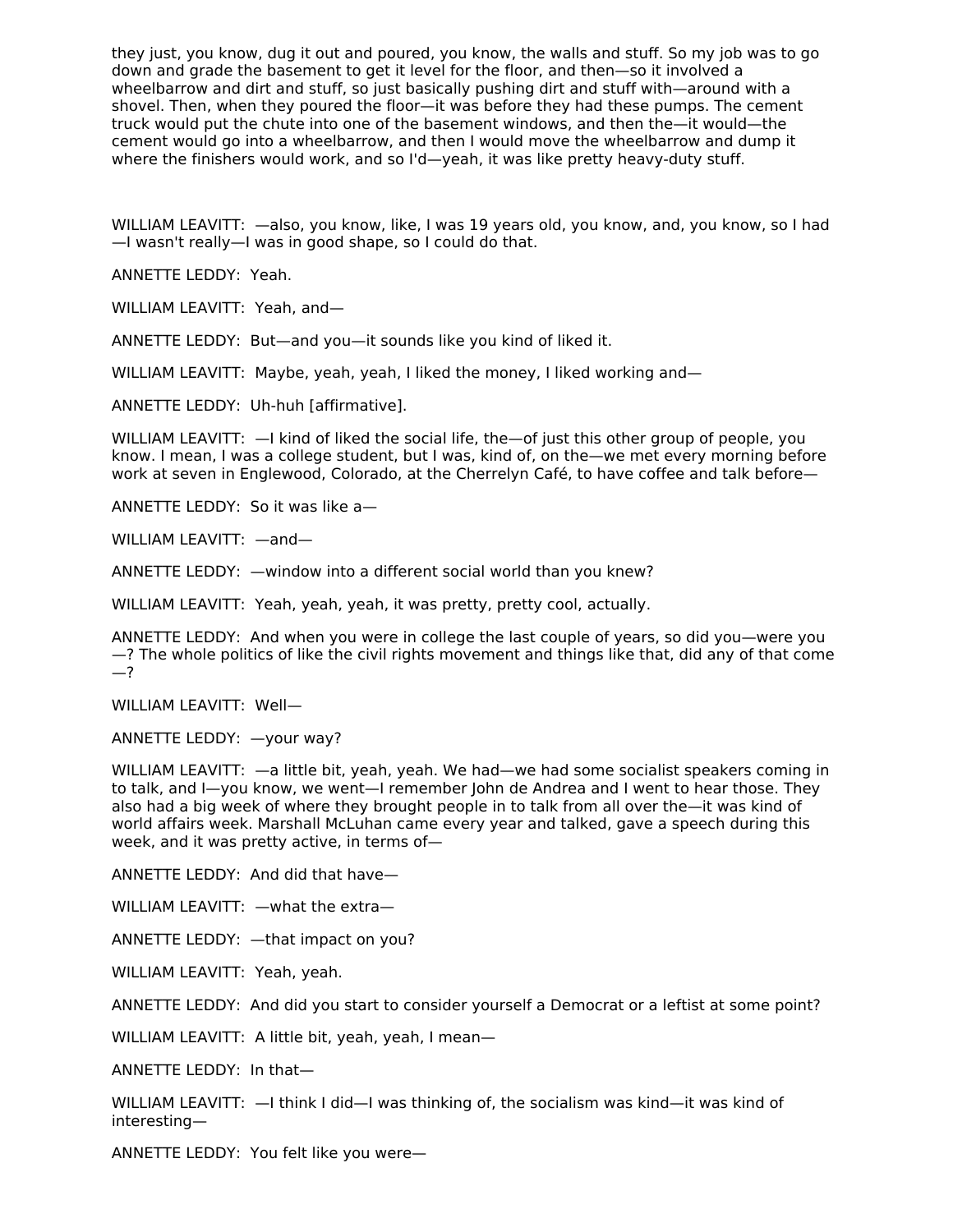WILLIAM LEAVITT: —but—

ANNETTE LEDDY: —a socialist?

WILLIAM LEAVITT:  $-$ yeah, yeah, I didn't think I was really going to be a Republican, so.

ANNETTE LEDDY: No, it's interesting. Okay. So—

WILLIAM LEAVITT: Okay.

[END OF TRACK leavit21\_1of3\_sd\_track03\_m.]

WILLIAM LEAVITT: —we did that, and—

ANNETTE LEDDY: Right, a little bit, yeah, hang on. This is Annette Leddy interviewing William Leavitt at her home in Los Angeles on May 10, 2021.

WILLIAM LEAVITT: Okay.

ANNETTE LEDDY: Okay. We—we're taking up after your college graduation. So here's my question for you. Did you feel like an artist when you graduated from college?

WILLIAM LEAVITT: Not necessarily, I mean I had other things to take care of; I mean, I had to support myself. Also, I think I mentioned that I had military service to do, which we talked about, and I think when that was done, it was like, beginning of 1964, and I went back to Colorado after that and got a job—another job, of course. I worked for Bekins for a while.

ANNETTE LEDDY: It's a—

WILLIAM LEAVITT: And again—

ANNETTE LEDDY: —you mean the moving service?

WILLIAM LEAVITT: Yeah, the moving company, and-

ANNETTE LEDDY: What did you do for them?

WILLIAM LEAVITT:  $-1$  lived back, I went back to Littleton and lived with my parents until—and, oh, then I applied to graduate school, was accepted at Claremont where I started in 1965, January of 1965. Got married in, I think, the fall of '64, and then Nancy and I moved to Claremont for graduate school, hence that was—

ANNETTE LEDDY: And why did you select Claremont?

WILLIAM LEAVITT: Well, I didn't have a lot of options. I thought about the San Francisco Art Institute, but I wasn't accepted to that school. I actually had spent, you know, a fair amount of time on the East Coast with the trips back as a child to DC. Also, I taught two summers at a boarding school in Newport, Rhode Island, so I, kind of, knew the East Coast, so—

ANNETTE LEDDY: What did you teach, may I ask?

WILLIAM LEAVITT: What was the school?

ANNETTE LEDDY: What did you teach at the—

WILLIAM LEAVITT: I taught Spanish and art, because I had studied Spanish in college, so.

ANNETTE LEDDY: Did that—and that made you want to go to graduate school back there, but—?

WILLIAM LEAVITT: Well, I mean, I-I had been in the army in California, and I also made a trip during college to California, so I felt like I was more comfortable on the West Coast, and I wanted —I didn't—and I had some knowledge of the East Coast, so I had some reference point about that, so.

ANNETTE LEDDY: Mm-hmm [affirmative]. Okay, and did you like Los Angeles?

WILLIAM LEAVITT: Well, I found it rather strange at first. I mean, it—the landscape and the culture is quite different, even though I wanted to say that Garden City in some ways was a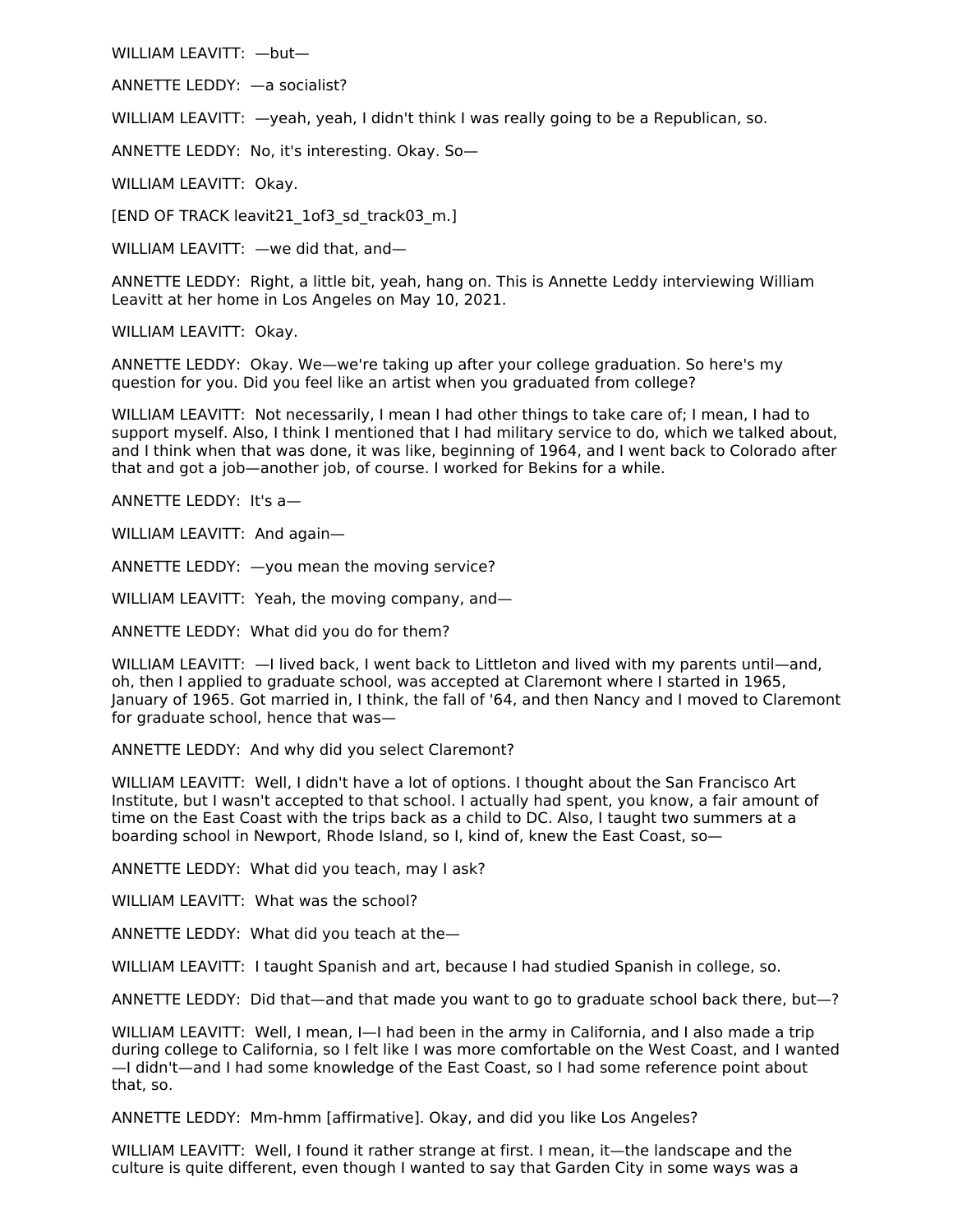miniature LA. It had a substantial Mexican American population. It had the rich people's modern houses on the hill, and—what hills were very slight hills, of course there, but—yeah, and it had a kind of varied, diverse community, and it was—but—

ANNETTE LEDDY: But it—

WILLIAM LEAVITT: —just the way—

ANNETTE LEDDY: —didn't have a movie industry.

WILLIAM LEAVITT: What?

ANNETTE LEDDY: It didn't have a movie industry.

WILLIAM LEAVITT: It didn't have a movie industry. No, it had the agriculture industry, but—yeah. But I think when you're first in Southern California, the movie industry isn't so visible. I mean, it's in the media and so forth, and if you go through Hollywood, you see studios and so forth, but that really wasn't a factor.

[00:05:06]

ANNETTE LEDDY: Because you were living in Claremont.

WILLIAM LEAVITT: But I was in Claremont also, which was 30 miles out of LA, so it was a different—a small, nice, little midwestern-like town, so that was quite—

ANNETTE LEDDY: And where did you live in Claremont?

WILLIAM LEAVITT: I had a—we had a house, you know, near the school. A couple—we moved a couple of times, yeah.

ANNETTE LEDDY: And you were—so you were there for three years?

WILLIAM LEAVITT: I was there for two years—

ANNETTE LEDDY: Two years.

WILLIAM LEAVITT: —and I studied sculpture with John Mason, and also art history with Nicolai Cikovsky, who also ran the gallery. I worked as the preparator for the Pomona College art gallery, I did—so. But, yeah, my main focus was sculpture; I don't even remember taking a drawing class, I must have, and they had a very good facility there, they had bronze casting and that kind of thing. But the house that we lived in had a two-car garage, which I used as a studio, and for my thesis show, I did some fiberglass sculptures, kind of, but they weren't really—they were kind of a combination of biomorphic and geometric shapes—they looked, so. I don't even know if I have pictures of those; I'm sure I have them somewhere, but—

ANNETTE LEDDY: So let's see, you were doing sort of abstract sculpture, it wasn't—you hadn't come to the tableaus at that point?

WILLIAM LEAVITT: No, no, I hadn't. No, they were abstract, yeah, they were but—

ANNETTE LEDDY: Mm-hmm [affirmative], and so all the other media that you later developed an interest in, like drawing, painting, photography, theater, music, and film, those were not part of graduate school?

WILLIAM LEAVITT: No, no.

ANNETTE LEDDY: Wow, that's so interesting.

WILLIAM LEAVITT: Yeah, so.

ANNETTE LEDDY: So you were kind of a straight-up sculpture student?

WILLIAM LEAVITT: Yeah, and—yeah, it was pretty much that.

ANNETTE LEDDY: And it sounds like it was a pretty good experience though.

WILLIAM LEAVITT: Yeah, yeah, no, it was good. We have—and, you know, I had—I met, you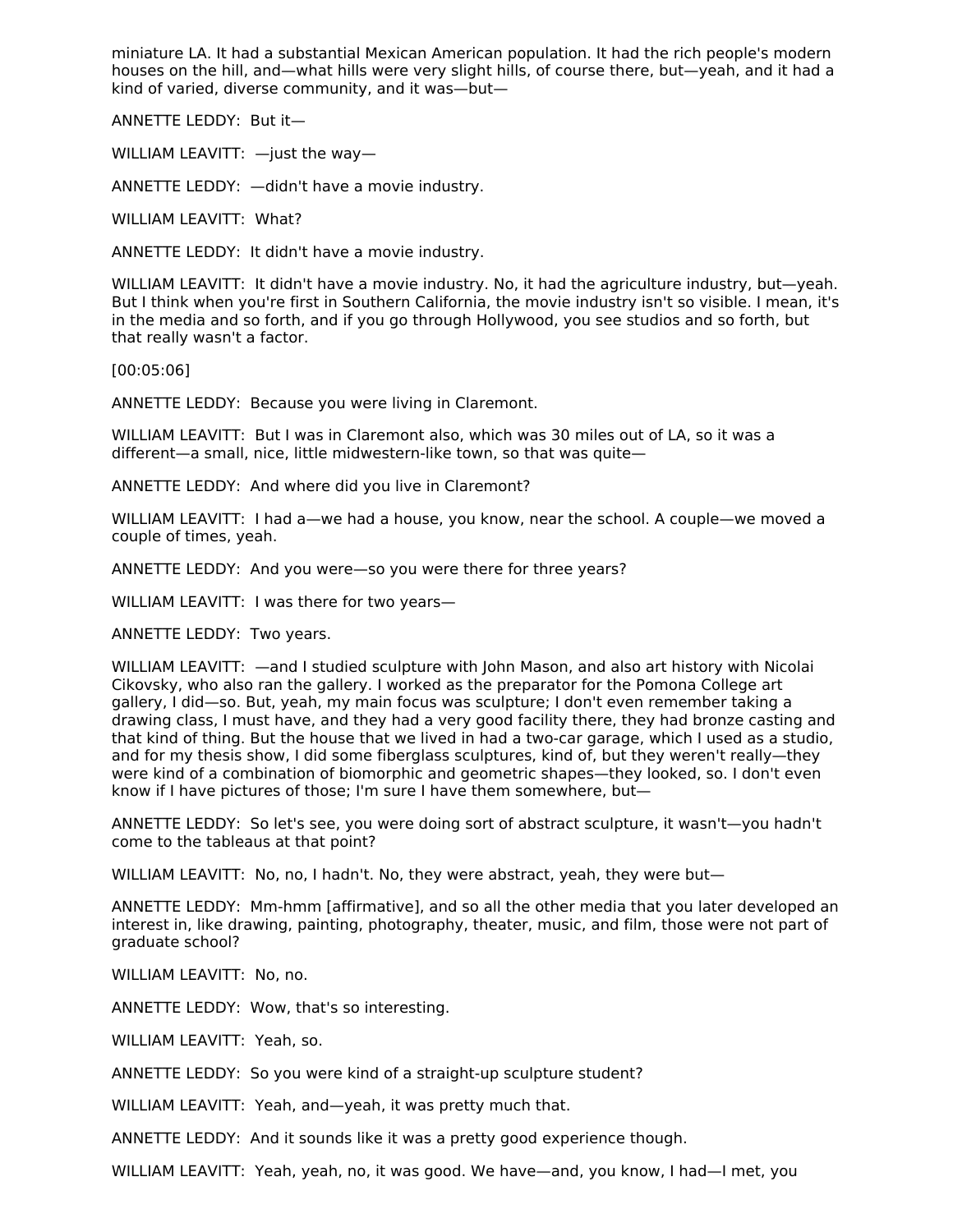know, fellow students Jim Bradley, Bas Jan Ader, Bill Hardesty, whoever—I mean, those were the close friends. And when I graduated, we—I think it was January '67, I'm not sure about the date, of course, the—it was job search then. And I had originally thought, well, the reason to go to graduate school is to get an MFA so that I could teach, but once I got out of school, I wasn't quite so keen on doing that, and I'm not sure exactly why. One reason is my friend Bill Hardesty interviewed for a job at Chouinard as the night school registrar and assistant to the dean of students. And he didn't want the job, so he said, "Bill, hey, maybe you want to check this out," and I did, and I was hired, and I worked in that capacity for, I think, like, three years there, so.

ANNETTE LEDDY: So before we do that, can we just go back a little bit and to stay with your graduate school experience? Okay, so Bas Jan Ader in particular, I was wondering if you could just describe when you—how and when you met him, and what he was like, and what your relationship was like?

WILLIAM LEAVITT: Well, he was a fellow student, and he made this really funny-looking sculpture, and I, sort of, came up to him and said, "Wow, what is that?" and he said, "Oh," and he described it as part of his past or something. I forget exactly what the thing was, and—

ANNETTE LEDDY: What did it look like?

WILLIAM LEAVITT: It was a cube with a cone, and then another cylinder on top of it, and it was painted, and—

[00:10:11]

ANNETTE LEDDY: So how was that funny compared to—

WILLIAM LEAVITT: Well—

ANNETTE LEDDY: —other things?

WILLIAM LEAVITT: —I don't know, it was painted—he painted it, and it was in bright colors, and, I don't know, it just wasn't what I was used to seeing in terms of the sculpture, so I thought, well, that's pretty interesting.

ANNETTE LEDDY: Mm-hmm [affirmative], and so, how—what was he like?

WILLIAM LEAVITT: Well, he was a very talkative, energetic person, and we shared an interest in jazz, and so that was one thing also. His art was humorous, I think, at that time. He had—he liked puns and jokes. And, for instance, he had a painting, it was done on Masonite and had rough edges, but it was cut in two. And then the top part had—it was painted silver, then there was a yellow rectangle at the edge of the break, and then on the bottom part there was no yellow rectangle, and the title was I Wonder Where the Yellow Went?, you know, referring to a commercial that had been around, about—

ANNETTE LEDDY: Oh, I see.

WILLIAM LEAVITT: —toothpaste, so, yeah, so he had a pretty good sense of humor.

ANNETTE LEDDY: And so, did you hang out together outside of class, did you—?

WILLIAM LEAVITT: Yeah, well, his wife Mary Sue was there. She was teaching at San Bernardino Valley College. They had a big house.

ANNETTE LEDDY: In Claremont also?

WILLIAM LEAVITT: In Claremont, yeah, sort of, the outskirts of Claremont. His friend Ger van Elk visited them for six months, so we got to know them—

ANNETTE LEDDY: And that's where you met Ger, and—

WILLIAM LEAVITT: That's where I met Ger—

ANNETTE LEDDY: And he was with Kitty?

WILLIAM LEAVITT: —and Evelyn, and his wife Evelyn.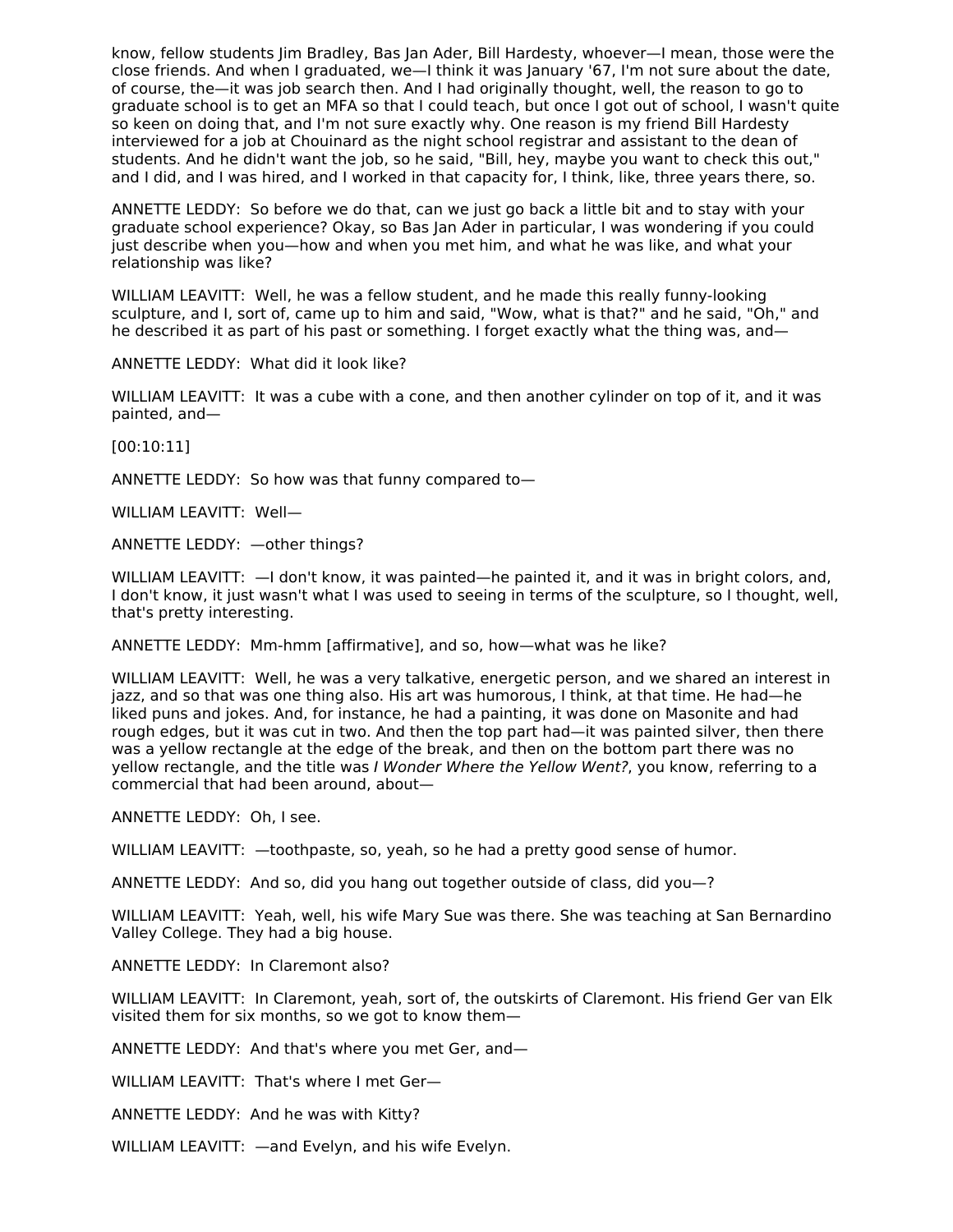ANNETTE LEDDY: Evelyn, uh-huh [affirmative].

WILLIAM LEAVITT: So—

ANNETTE LEDDY: And then so you had these kind of Dutch—you know, a Dutch circle of friends.

WILLIAM LEAVITT: Yeah, yeah, yeah, and I had one Dutch grandparent of a grand—my grandmother's last name was Schenck on my mother's side—

ANNETTE LEDDY: Oh really?

WILLIAM LEAVITT: —which is Dutch, so I had some family connection too.

ANNETTE LEDDY: But you had never been to Holland or—

WILLIAM LEAVITT: I had never been—

ANNETTE LEDDY: —anything like that?

WILLIAM LEAVITT:  $-$ no, I had never been to Europe, but I didn't—we did—we did a trip in '72. I did a show at Art & Project, and we stayed there for two months in an apartment that Ger had in his house upstairs, so we had free rent, and it was nice, it seemed.

ANNETTE LEDDY: But—

WILLIAM LEAVITT: Did a kind of—

ANNETTE LEDDY: —that was—

WILLIAM LEAVITT: —a tour of Europe and so forth.

ANNETTE LEDDY: Uh-huh [affirmative]. Oh yeah, that was after college so it's—

WILLIAM LEAVITT: That was after—

ANNETTE LEDDY: —'72, yeah.

WILLIAM LEAVITT: —yeah, '70.

ANNETTE LEDDY: So okay, so you're—I'm just trying to get a sense of the scene at—in Claremont. So you have—you're married to Nancy, you have this house, and you, kind of, socialize with this—with Bas Jan and his wife. It's kind of a foursome thing?

WILLIAM LEAVITT: Yeah, yeah. We were a group, and then—also, I don't think Bill Hardesty was really part of that group, but he was a good friend. He was a ceramic sculptor, quite good, and he was from Kansas, so we had that connection, and—

ANNETTE LEDDY: Mm-hmm [affirmative], I don't—I'm not familiar with this name, Bill Hardesty, is he—

WILLIAM LEAVITT: Bill Hardesty—

ANNETTE LEDDY: —an artist, yeah?

WILLIAM LEAVITT: —he's not with us.

ANNETTE LEDDY: I see.

WILLIAM LEAVITT: Yeah, he sort of—

ANNETTE LEDDY: Mm-hmm [affirmative]. Now, did you and Bas Jan collaborate on artworks?

WILLIAM LEAVITT: Well, we did later, yeah.

ANNETTE LEDDY: But not while you were students?

WILLIAM LEAVITT: Not while we were in school, yeah.

ANNETTE LEDDY: And was he also kind of—his mentor was also John Mason, or did he have—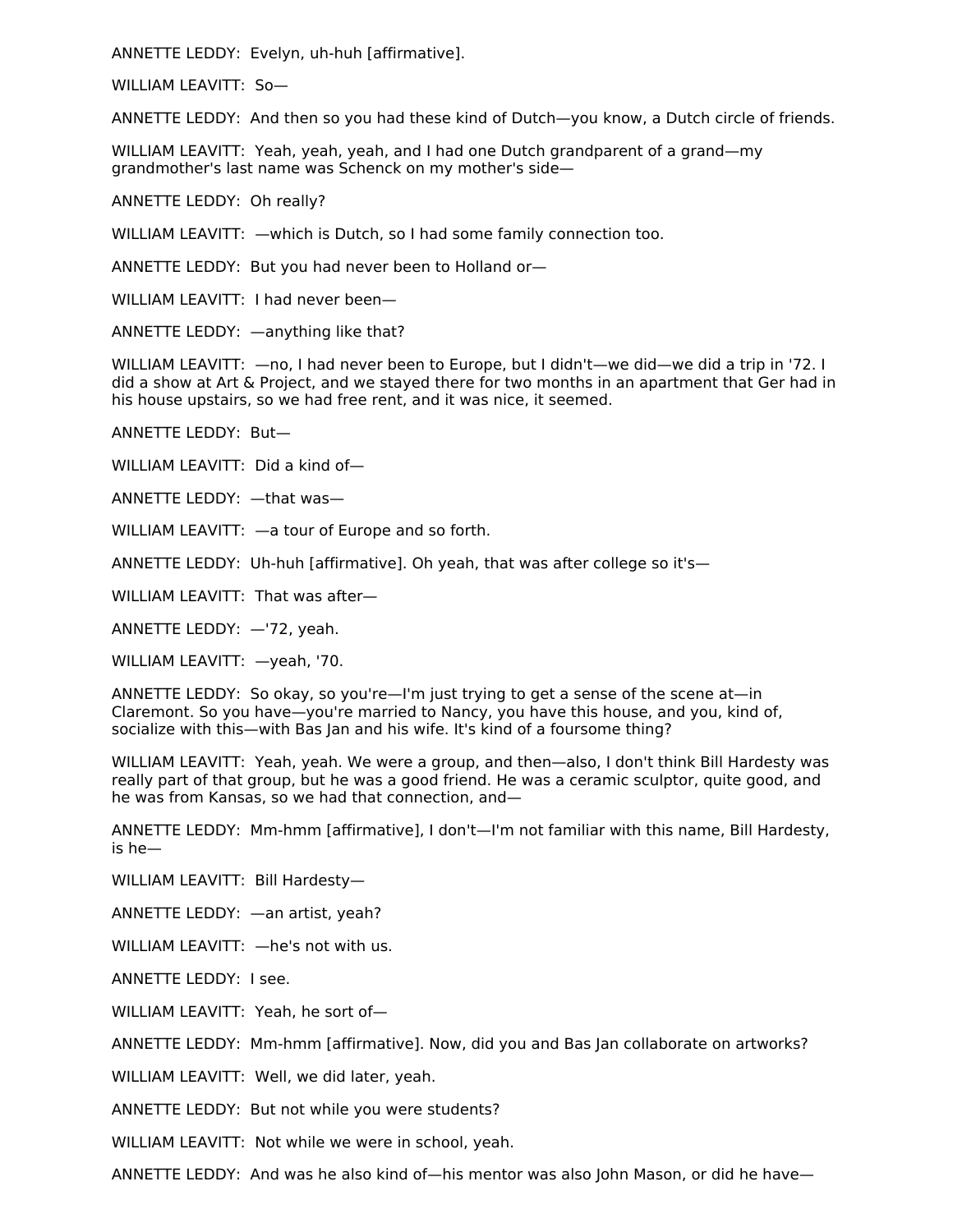work with someone else?

WILLIAM LEAVITT: I'm not sure. I don't remember who he worked with. I don't think he worked with John Mason, no.

ANNETTE LEDDY: Mm-hmm [affirmative], and did you feel—did you and he and the other people you knew there, did you feel that you wanted your art to be different than the art of your predecessors or your mentors, or did you feel that you wanted—you had new ideas, or did you feel like you were following in their tradition?

[00:15:00]

WILLIAM LEAVITT: Yeah, no, I think we wanted to, you know, go into new territory in terms of art, and—

ANNETTE LEDDY: And how would you have defined that new territory at that time?

WILLIAM LEAVITT: Well, I think when one is in graduate school, one hasn't defined what it is, you know, that you want. It's a question of trying different things and—but I think that's probably the desire of a lot of graduate students, is to find a new way, and because it's kind of the tradition of modern art is to break new ground, again, so—

ANNETTE LEDDY: Mm-hmm [affirmative], and so, you were a part of that, you felt that pulling you forward?

WILLIAM LEAVITT: Yeah, yeah, yeah.

ANNETTE LEDDY: And Bas Jan felt that also?

WILLIAM LEAVITT: Yeah, yeah, I think he did.

ANNETTE LEDDY: But what was he like, personality-wise?

WILLIAM LEAVITT: Well, I mean, he liked puns, that was one—

ANNETTE LEDDY: I see—

WILLIAM LEAVITT: —yeah, and—

ANNETTE LEDDY: —sort of a jokey guy?

WILLIAM LEAVITT: Yeah, he liked that as his kind of—but—he was energetic, he was talk—he liked to talk, and he talked to—I'm not—so how to describe a friendship like that? I'm not sure, you know? We shared an interest in art and also music, so I think that those are good—

ANNETTE LEDDY: Mm-hmm [affirmative]. And what about Nancy, was she still—was she working as an artist too, during that time?

WILLIAM LEAVITT: She started as a grad student there. She went—so we both did—she did, I think, only one semester, and then she dropped out in a way. I don't think it was as interesting to her as it was to us. I mean, she was more a painter, so I didn't—I think she—also, I think she was a little bit homesick. She had a very strong family background, and I think she felt a little isolated from her family being in California. And the—her artwork didn't fill that up, so I'm not sure what that—

ANNETTE LEDDY: And what did she do when she dropped out?

WILLIAM LEAVITT: She—well, she was a housewife, yeah, pretty much. She was—took care of things, and—well, let's see. Now, we're still in graduate school?

ANNETTE LEDDY: Well, you've described your—it seems like we can move on now. I just wanted to get a little better sense of it, you know, what that—what that scene was—

WILLIAM LEAVITT: Yeah, well—

ANNETTE LEDDY: —was like.

WILLIAM LEAVITT: Yeah.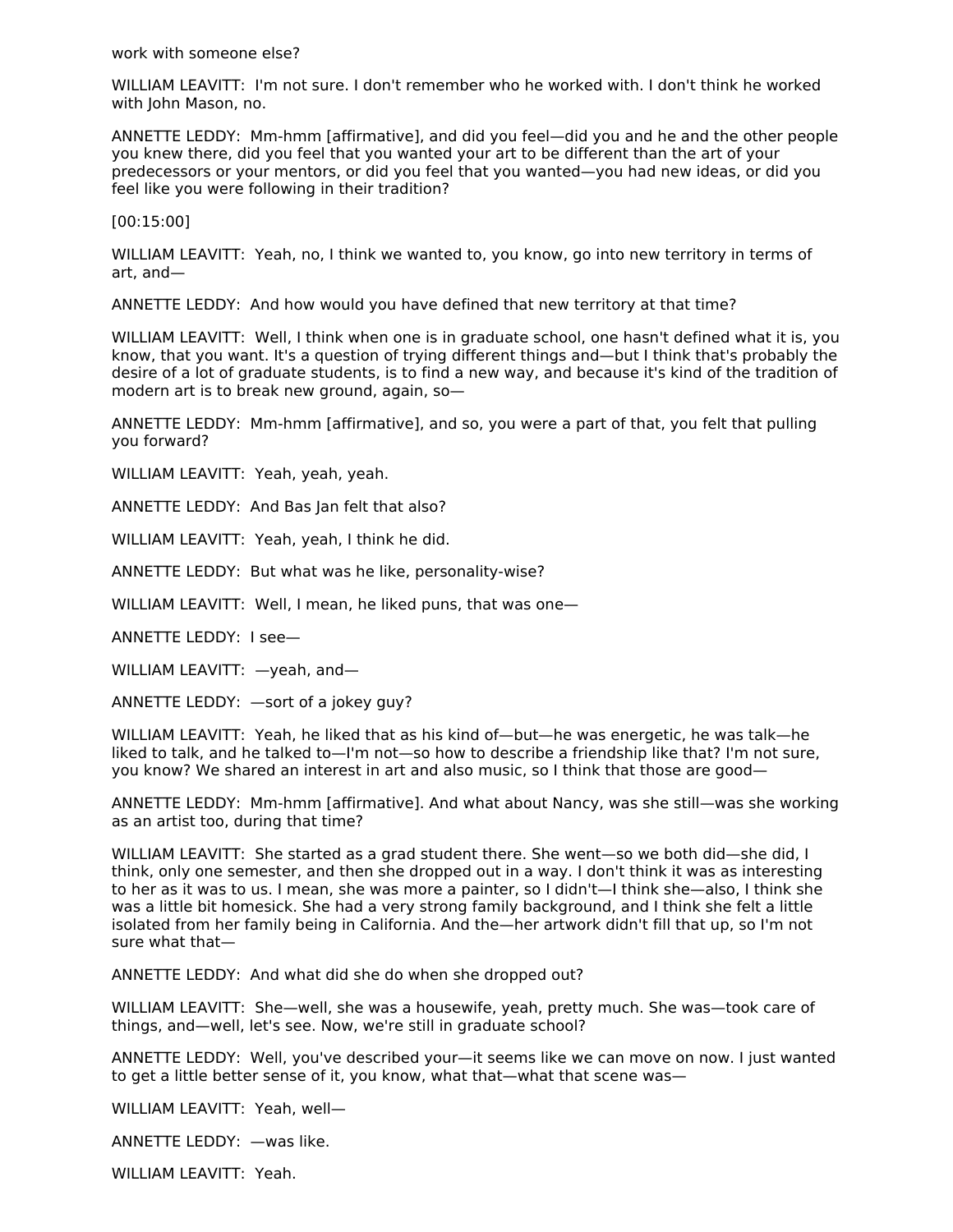ANNETTE LEDDY: So—all right, so then you got this job at Chouinard after art school, and you did that for three years, so that would be from—

WILLIAM LEAVITT: Uh-huh [affirmative.] Yeah.

ANNETTE LEDDY: —'67 to '70.

WILLIAM LEAVITT: Well, I mean, that was quite an interesting experience I think, for me, because I met many new people: Raul Guerrero, Al Ruppersberg, Bobby Clark, Guy and Laddie John Dill were there, Chuck Arnoldi. So I had a—even though I wasn't a student, I was kind of of the age of this—I was just a little bit older than most of the people there, but I knew them, and so I—it's kind of—and I think Al and Raul and Bobby had graduated by then, and they were actually working at Chouinard, so we were all postgraduate from somewhere on that. And also I met, like, Terry Allen. He wasn't around the school, but he was a friend of Al's, and he visited, so I knew him.

[00:20:24]

ANNETTE LEDDY: And did—

WILLIAM LEAVITT: Another good contact there for me was Harold Budd, the composer. At that time, Chouinard was called CalArts, even though it wasn't—what—the one in Valencia, and it was the Chouinard art school and the school of music, which was five blocks away up on Wilshire Boulevard. And I—and I remember that Harold gave a noontime concert of John Cage's music, which I thought was rather impressive, and so I started a friendship with him, and so that, yeah, I mean, that was, I think, a good—the good part of being there was new contacts. I mean, the shouldn't—Claremont was somewhat isolated in terms of its connections to the art world, it was not—and so. But here we were in the middle of the city, and even though I think the scene in LA at that time was small, it—there was something going on, so I really felt more part of the modern art—

ANNETTE LEDDY: And so—

WILLIAM LEAVITT: —community—

ANNETTE LEDDY: —did—?

WILLIAM LEAVITT: —at that time.

ANNETTE LEDDY: —I'm sorry. So, but did you, at the same time, remain friends with the people you'd met in Claremont like Bas Jan, or, you know, was it—did they integrate into that crowd, or did they remain somewhat separate? How did that work?

WILLIAM LEAVITT: Well, I mean, I stayed friends with Bas Jan and Bill Hardesty, even though he got into motorcycles and moved to Ojai, I think, and had—sort of took up another way of life. Jim Bradley also moved away from Claremont. I—I'm not sure, I think he moved to New Mexico, he was a painter.

ANNETTE LEDDY: And then—

WILLIAM LEAVITT: It was a very small department. and so there was a lot of—

ANNETTE LEDDY: Where did you live during this period in LA when you were working at Chouinard?

WILLIAM LEAVITT: First, we had a place in Venice; I had a small studio there, and then we found this studio on Beverly Boulevard in LA under the second floor of a building set back from the street, which was, sort of, set up for an artist. It had living quarters on one side, kitchen, bathroom, living room, porch. On the other side was a big empty space that was good for a studio, so—

ANNETTE LEDDY: So, like, describe your day during this time when you're working at Chouinard. Did you work there at night, or did you work during the day?

WILLIAM LEAVITT: When I first started, I was the night school registrar, and we would come in at four o'clock, and they had an evening school, so they had students who paid. And I was sort of the superintendent of the school, but also, like when people signed up for the classes, I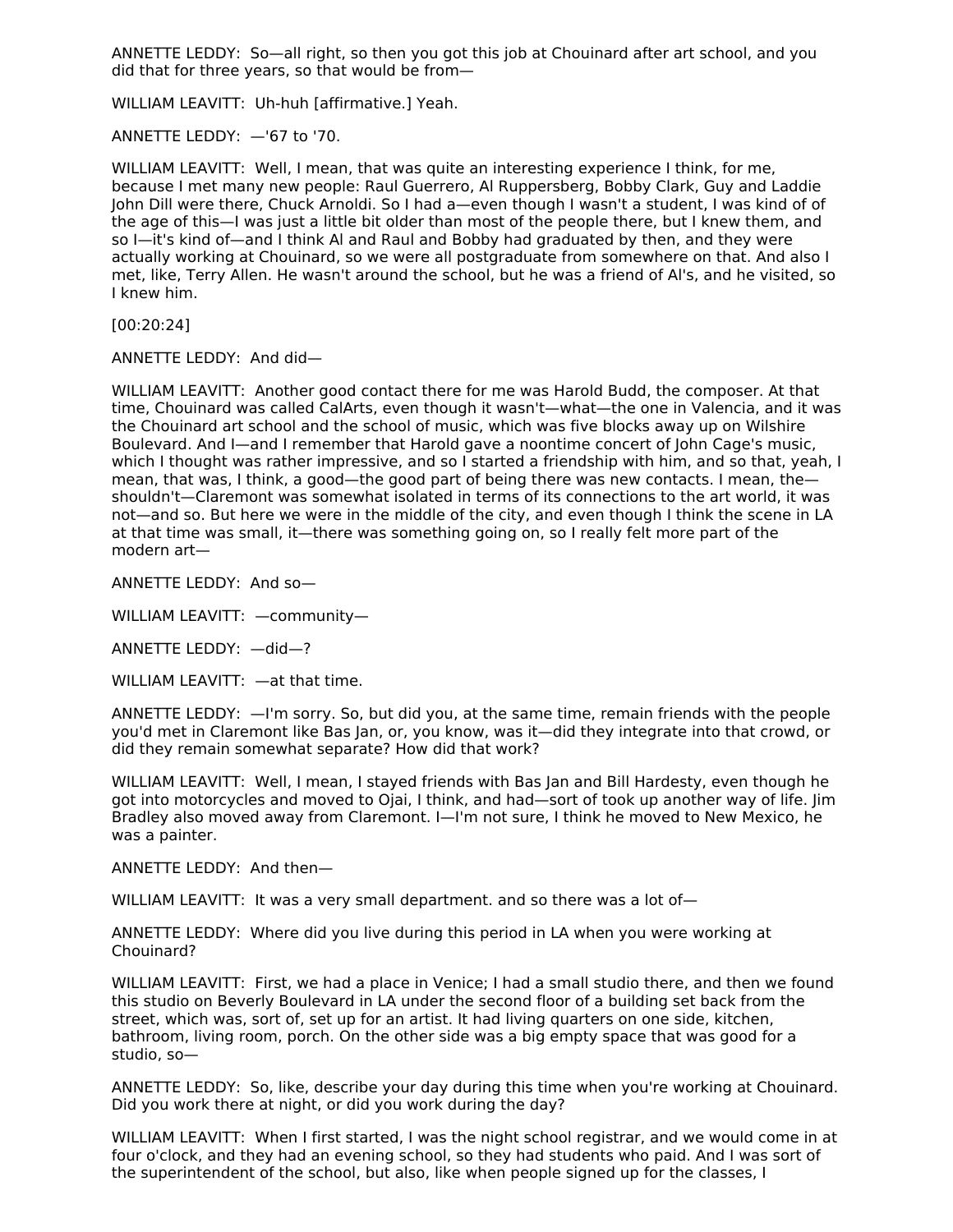registered them. They also had Saturday morning classes, so I was there—no Friday classes, so I was there Monday through Thursday and then Saturday morning. And so we'd drive in from Venice to work at four, and worked—I think we worked till 10 and came home and—yeah, and—

ANNETTE LEDDY: Wait, then when did you do your work, in the morning, or—?

WILLIAM LEAVITT: I—we had a—I had also had another garage space where I did some work when—this was actually in Ocean Park, before the Beverly Boulevard studio.

ANNETTE LEDDY: And then, did you—when did you socialize with people?

WILLIAM LEAVITT: Well, I don't think we had a big social life.

[00:25:02]

ANNETTE LEDDY: No?

WILLIAM LEAVITT: Bas Jan and Mary Sue were still in Claremont. We knew—

ANNETTE LEDDY: But when you say you met Raul and Al, and—

WILLIAM LEAVITT: And, yeah, I didn't—

ANNETTE LEDDY: —all these people—

WILLIAM LEAVITT: —really socialize with Raul too much. Al, I didn't—I mean, maybe saw him for coffee or something once in a while, but it wasn't until later that—really when he got together with Claire Copley, then we socialized, you know, as couples socialize, that kind of socializing.

ANNETTE LEDDY: So you really were, kind of, isolated within your marriages while during that period, but you—

WILLIAM LEAVITT: Yeah, yeah—

ANNETTE LEDDY: —met—

WILLIAM LEAVITT: —it was kind of—

ANNETTE LEDDY: —but when you say you met all these other people, you knew them well enough that you knew what they were doing artistically—what—you could talk about that, is that —?

WILLIAM LEAVITT: Yeah, well, I mean, and also the work itself was somewhat social, so we—that filled up, I mean, the fact that you're dealing with students and faculty and that kind of thing, so.

ANNETTE LEDDY: I see.

WILLIAM LEAVITT: Yeah, so that—

ANNETTE LEDDY: So it was kind of on-the-job socializing in a way?

WILLIAM LEAVITT: Yeah, yeah. I mean, that really kind of filled it up, and then married life, yeah, so that was—that. But after—I think, I'm not sure how long it was, but the night school was abandoned by Chouinard, they had no more night school, and the new CalArts came in to take over and start the new campus. So they had—they rented a big office building near the old Chouinard school, and then I had another—I—they gave me another job. I was assistant to the dean of students, and I took care of, oh, things like GI Bill questions that students had, or scholarship questions. I had—it was a desk job, and I did filing for them, and then when the new group came in from the East to start CalArts—

ANNETTE LEDDY: You mean, what, like Allan—

WILLIAM LEAVITT: I mean—

ANNETTE LEDDY: —Kaprow and—?

WILLIAM LEAVITT: Allan Kaprow and, yeah, and the whole—they—I'm not sure that all of them were there yet, but the administrative staff was there for the beginning of the new school. And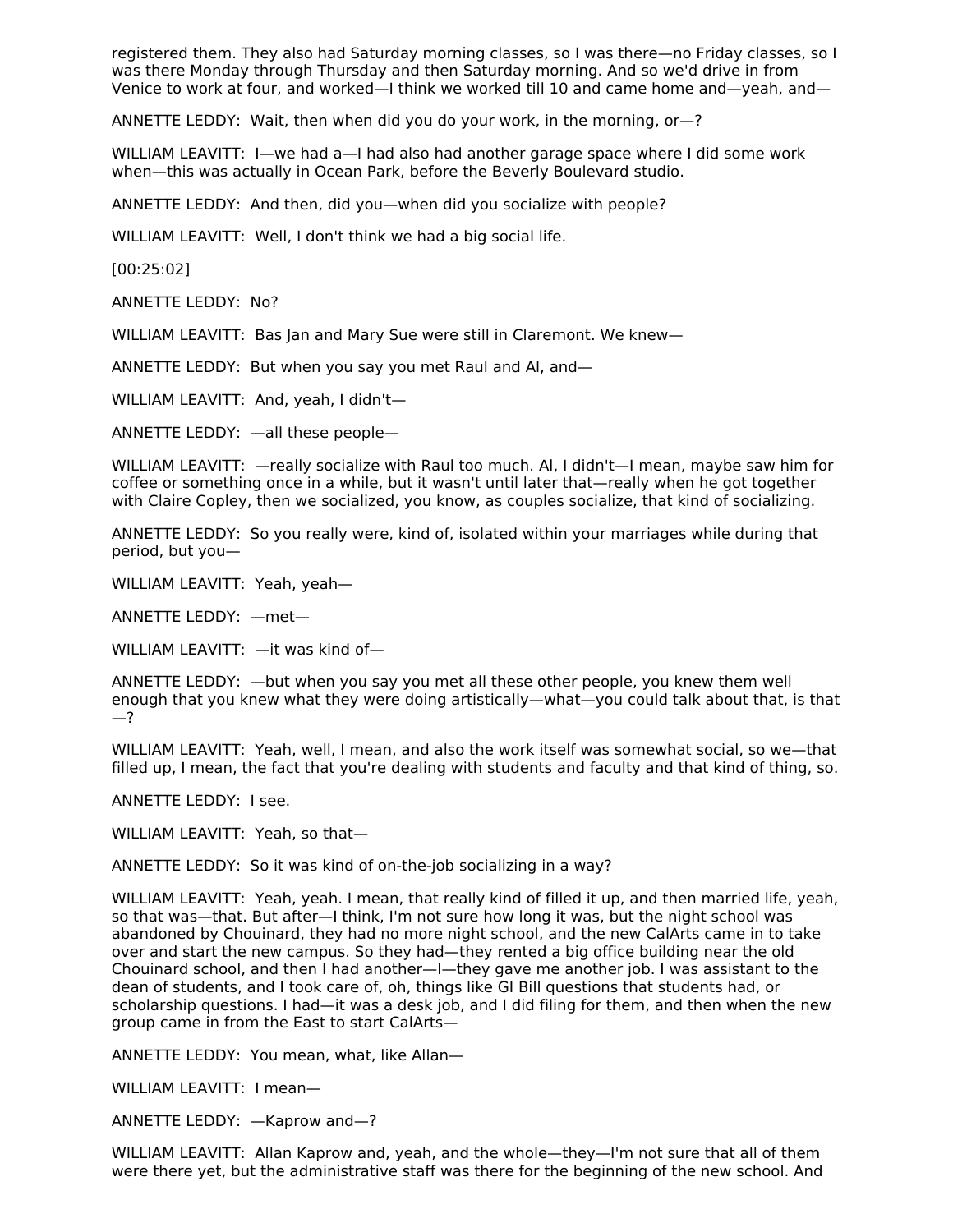then I moved to the new office building, and I worked in the mailroom, and I did the printing and, you know, mimeographing and printing, and that's where I started the magazine Landslide, because I had access to this mimeograph machine, and I—

ANNETTE LEDDY: I see.

WILLIAM LEAVITT:  $-$ and, sort of being the mailroom clerk, of course I had a lot of time on my hands there.

[They laugh.]

WILLIAM LEAVITT: It was somewhat of a cushy job; yeah, it was good.

ANNETTE LEDDY: So—

WILLIAM LEAVITT: But also there was another aspect of this work at that time. The guy who was in charge of the physical grounds, Bob Cormack, started a film series in one of the classrooms there. I'm not sure, I think it was once a month, and he had really good choices in films, so we had a little mini-film school.

ANNETTE LEDDY: Such as?

WILLIAM LEAVITT: Well, he did the Hammer films, and all of the war films, he showed all of those, and he showed some French films. I can't remember exactly what the—all the titles, but that was an interesting kind of sidelight to being part of this school community, you know, it was this film series that he did that—yeah.

ANNETTE LEDDY: So, your interest in music and film start to come out at this time, it seems like?

WILLIAM LEAVITT: Yeah, I mean, I didn't really—I mean—you know, I mean we were young adults who went to films, and there were—it was, you know, good—there's some pretty good stuff around, Robert Altman and a lot of—

ANNETTE LEDDY: So did you feel that this new group of artists that you became friends with had different ideas than the ones you've been exposed to at Claremont?

[00:30:05]

WILLIAM LEAVITT: Yeah, perhaps, yeah, I'm not—that's it, yeah. And I think a lot of younger artists' time is spent evaluating what has already happened and trying to form an answer to that or, you know, either to be influenced by that or to reject that as an influence, and so that—I don't feel like I had—that I knew exactly what I wanted to do, at that time.

ANNETTE LEDDY: So your aspirations weren't clear? They were—

WILLIAM LEAVITT: No, they weren't clear, but they were—the—a couple of things in terms of—

[END OF TRACK leavit21\_2of3\_sd\_track01\_m.]

WILLIAM LEAVITT: —exhibitions I think influenced me that happened. One was the Ed Kienholz show at the LA County Museum, and I'm—I have no idea what the date of that show. It was some late '60s, I think. And, of course, here are these big room installations and—

ANNETTE LEDDY: Tableaus.

[Crosstalk.]

WILLIAM LEAVITT: —well, yeah. And then the other one was, Ed Ruscha had a show at the Ferus Gallery where he had these black paintings, and they were—he used three objects on the paintings: a bird, an oriole, I think a fish, and a pencil. And he took those three elements, and there were five or six of, you know, moderate-size paintings with these things on it. And I don't think he really ever developed that, and I don't think he's really, sort of, promoted that as part of his work. But I think I was kind of—I was pretty influenced by that use of these objects in combination, and I think it's—if you look at some of my later works, some of the things I'm doing now, I mean, I've expanded the range of objects that I choose to combine or use as, sort of, inspiration for something. But I would say that that—probably a lot of that comes from the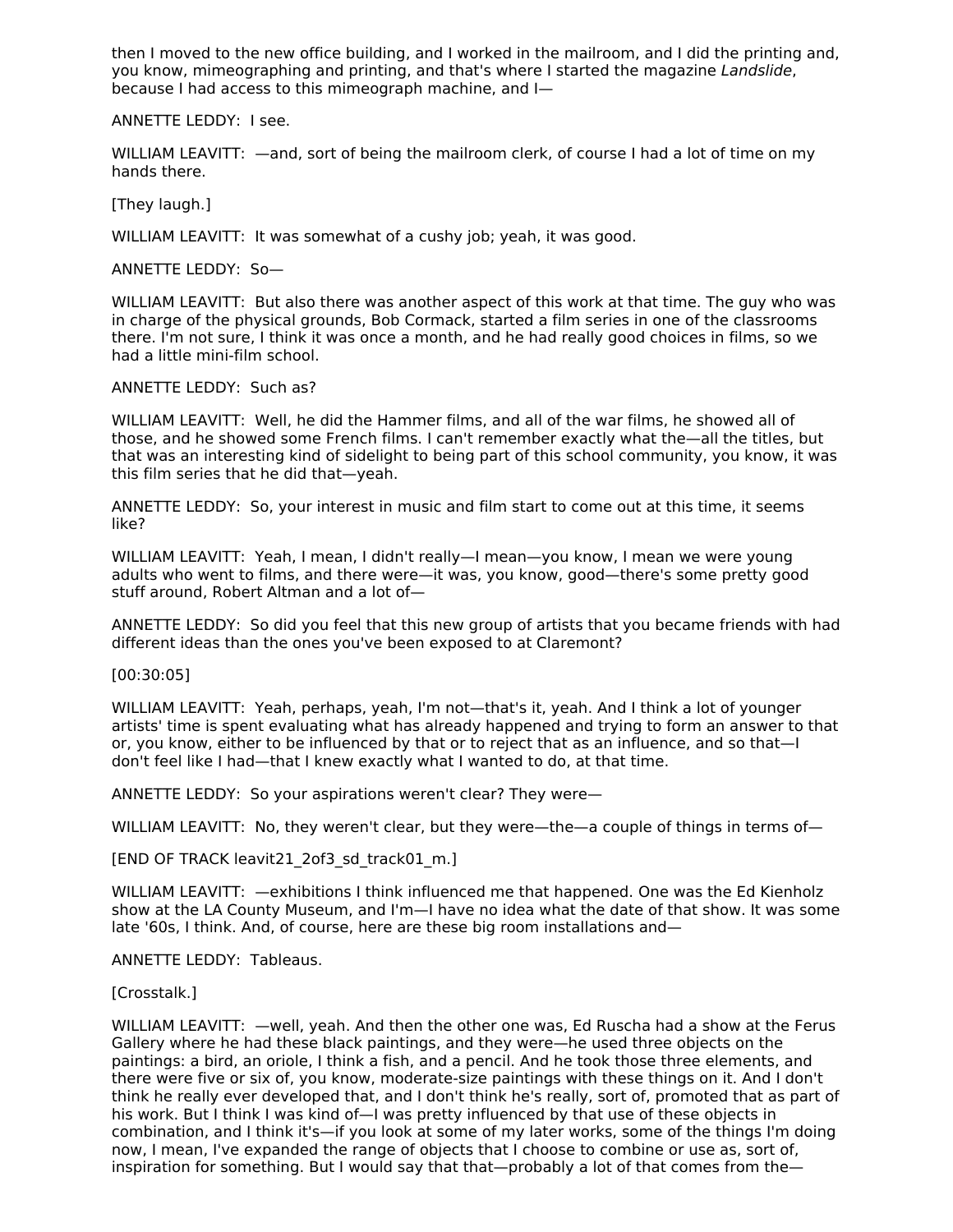from seeing that exhibition, and I don't—yeah, I mean, on—also, maybe not directly, but I think the Kienholz obviously had an influence on my making of installations, so.

ANNETTE LEDDY: And what about—let's say a little bit more about Landslide. You did that with Bas Jan, correct? Was that—

WILLIAM LEAVITT: Well—

ANNETTE LEDDY: —a collaboration?

WILLIAM LEAVITT: - I started it. I did three or four issues that I sent out as an anonymous to, like, 25 people. I sent it out as kind of a joke. You know, these were—

ANNETTE LEDDY: And what—

WILLIAM LEAVITT: —but—

ANNETTE LEDDY: —was the joke, I mean what—?

WILLIAM LEAVITT: Well, the joke was that the first issue was a series of prints by "Brian Shitart," so that—and—and then the one issue, and then I made up another phony artist, and so I kind of —I think it was satirical, I mean, I had us—and then, pretty soon, friends figured out that was I doing it, you know, so. And then since I was friend with Bas Jan, he said, "Well, let's, you know, what if, you know, I get in on—?" You know, I brought him in, and we collaborated on it but—

ANNETTE LEDDY: And was it—was the object of satire Artforum and their language?

WILLIAM LEAVITT: Well, it could've been Artforum or, or-I think our-our target was pretension in the art world; so, maybe—

ANNETTE LEDDY: Pretension in—

WILLIAM LEAVITT: —there will—

ANNETTE LEDDY: —terms of concept, or in terms of—

WILLIAM LEAVITT: —or—

ANNETTE LEDDY: —just, you know—?

WILLIAM LEAVITT: —well, , maybe the kind of writing that people use to describe work and stuff, and we—

ANNETTE LEDDY: Mm-hmm [affirmative], like the jargon—

WILLIAM LEAVITT: —or—yeah, yeah—

ANNETTE LEDDY: —lingo?

WILLIAM LEAVITT: —we had—yeah, we had—we made up this artist John Grover, and we interviewed John Grover. Bas Jan was the interviewer, and I played the part of John Grover, and as—

ANNETTE LEDDY: [Laughs.] So it was a performance—

WILLIAM LEAVITT: —I had—

[They laugh.]

ANNETTE LEDDY: —it was a performance.

WILLIAM LEAVITT: Yeah, yeah, and then we published it with pictures of his work as a—as an issue of the magazine.

ANNETTE LEDDY: Well, of course, now Landslide is a collector's item and, you know, and kind of considered one of your works in effect, yeah?

WILLIAM LEAVITT: I guess, yeah, yeah.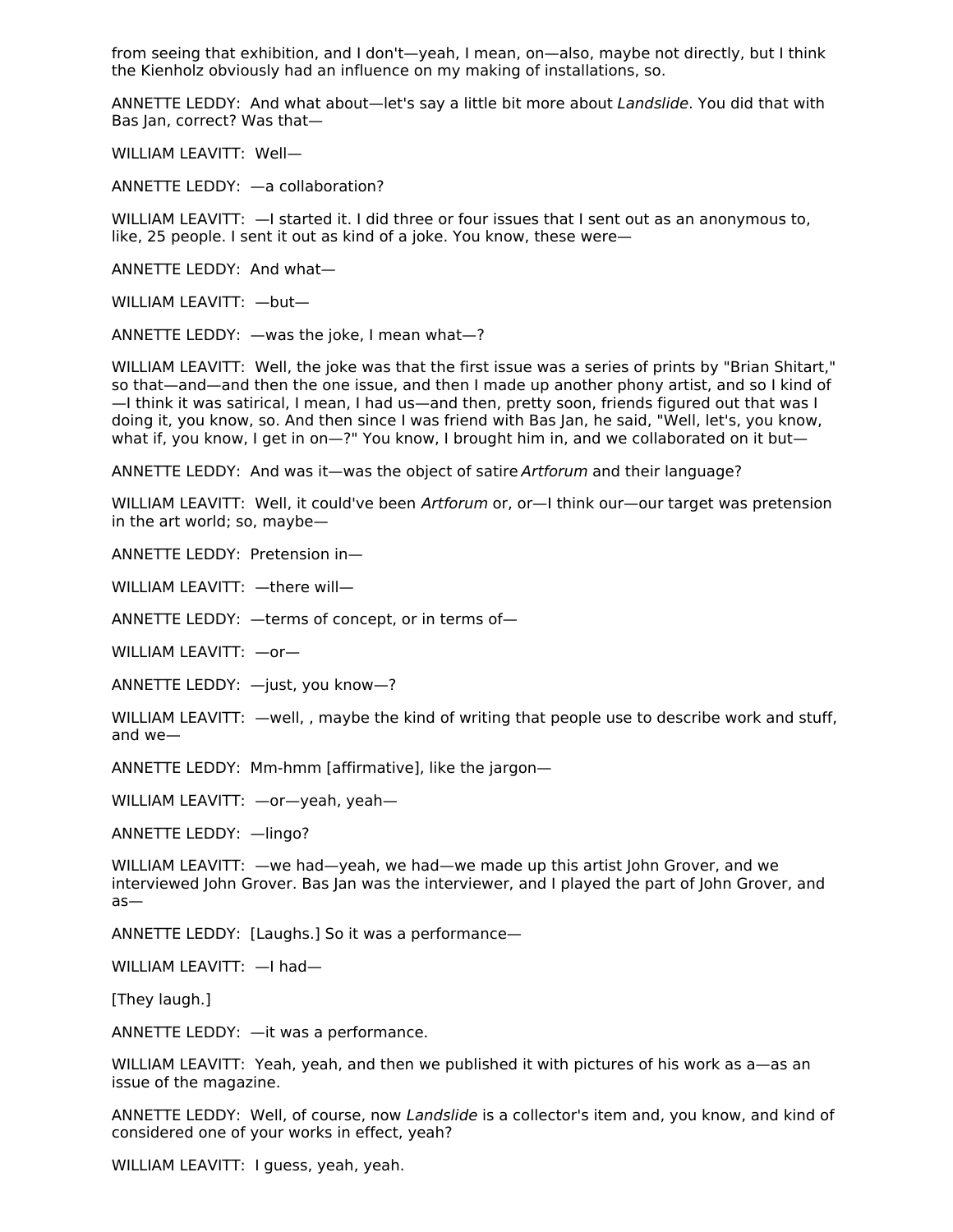ANNETTE LEDDY: But do you really—do you see it that way, or do you see as a way that you crystalized your thinking, or was it kind of—what?

[00:05:07]

WILLIAM LEAVITT: No, I mean I—I mean, it was something that was, kind of—it was fun to do. I mean, we were involved in it, and there was also a term at the time, "joke art"?

ANNETTE LEDDY: Oh, yeah.

WILLIAM LEAVITT: Right. And you had Baldessari and other peoples doing joke art, which was—I don't know. Maybe it was reaction to the seriousness of academic art on the East Coast of—I'm not sure, but anyway, it was something that was maybe California style, or—

ANNETTE LEDDY: California style, but also somehow Dutch, right? I mean—

WILLIAM LEAVITT: Uh-huh [affirmative], and Dutch, yeah, yeah.

ANNETTE LEDDY: —kind of—

WILLIAM LEAVITT: There was a kind of—

ANNETTE LEDDY: —very connected to Art & Project and all of those kinds of artists there.

WILLIAM LEAVITT: Yeah, kind of.

ANNETTE LEDDY: Mm-hmm [affirmative], how do you understand that this LA, Amsterdam—

WILLIAM LEAVITT: Uh-huh [affirmative], yeah, there was a kind of-

ANNETTE LEDDY: —synchronicity? What—how do you understand that now, how that—

WILLIAM LEAVITT: Well—

ANNETTE LEDDY: —came about?

WILLIAM LEAVITT: —hmm, I don't—I mean, I think I probably filtered through Bas Jan and Ger van Elk's work and their interest in puns and lack of seriousness. I mean they wanted—Ger's father worked for Hanna-Barbera—

ANNETTE LEDDY: Right—

WILLIAM LEAVITT: —as an animator.

ANNETTE LEDDY: —animator.

WILLIAM LEAVITT:  $-$ so he was sort of part of this cartoon industry already as a son of a cartoonist. So that was, I think, maybe a good connection and—

ANNETTE LEDDY: But do you think that the Amsterdam—the culture somehow of Amsterdam and Los Angeles were—had something in common, or was it just totally—

WILLIAM LEAVITT: No, no—

ANNETTE LEDDY: —serendipitous?

WILLIAM LEAVITT:  $-$ I only went-I mean, it's so different, you know what I mean?

ANNETTE LEDDY: Yeah.

WILLIAM LEAVITT: It's not really—maybe there is some kind of Dutch humor or something that I don't—

ANNETTE LEDDY: It—

WILLIAM LEAVITT: —see any—

ANNETTE LEDDY: —simply was serendipity. It was the fact that there were these two artists who went to school in LA and who were the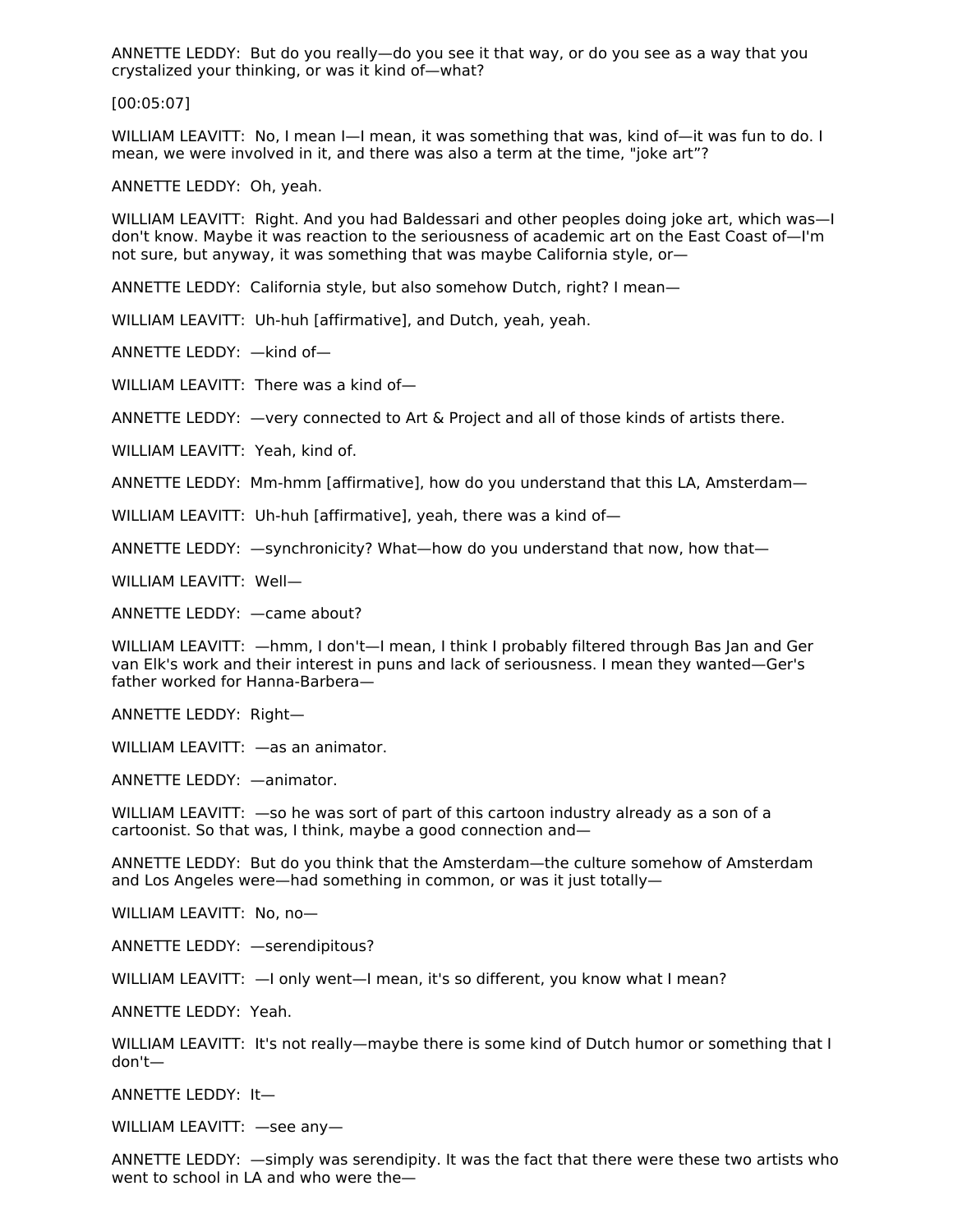WILLIAM LEAVITT: Yeah, and—

ANNETTE LEDDY: —conduit between these two worlds.

WILLIAM LEAVITT: Yeah, and also, I mean, there was the support of Art & Project, you know, that they—they showed and promoted international artists who worked in these styles that were—I hesitate to say, conceptual, but that—

ANNETTE LEDDY: Were they called that—

WILLIAM LEAVITT: —did—

ANNETTE LEDDY: —at that point, they were—?

WILLIAM LEAVITT: Well, I think so, I'm not—

ANNETTE LEDDY: A little bit—

WILLIAM LEAVITT: —sure.

ANNETTE LEDDY: —it was called—

WILLIAM LEAVITT: —but—

ANNETTE LEDDY: —concept art, right?

WILLIAM LEAVITT: Yeah, yeah. But, you know, the work that was done on paper, or as—you know, as—something that wasn't hard-core painting or sculpture that—something that could be mailed, because they had their bulletins and—

ANNETTE LEDDY: Right.

WILLIAM LEAVITT: —yeah, so.

ANNETTE LEDDY: Yeah, I guess I partly wonder to what extent, like, Los Angeles conceptual art was impacted by Bas Jan and Ger and that—

WILLIAM LEAVITT: I don't know—

ANNETTE LEDDY: —connection to Holland—

WILLIAM LEAVITT: —I don't know how much it was. I mean, I think it would—it would've been a very narrow kind of path, and I don't—so maybe just for a few people, I mean—

ANNETTE LEDDY: I see, yeah. Okay, so then another name that comes up, and I don't know what time you met him, is Guy de Cointet. Is that more the '80s?

WILLIAM LEAVITT: Yeah, I met Guy later, yeah.

ANNETTE LEDDY: Later?

WILLIAM LEAVITT: Yeah.

ANNETTE LEDDY: Okay, all right, so essentially then, getting back to—so we're now around 1970, and that was when you had your first show, solo show I guess, Forest Sound at Eugenia Butler.

WILLIAM LEAVITT: Right, yeah.

ANNETTE LEDDY: And so you had that show after, you're saying, you saw the Kienholz show, that that—was there a direct—

WILLIAM LEAVITT: Yeah, yeah—

ANNETTE LEDDY: —did you—?

WILLIAM LEAVITT: —there were a couple of years in between that. And I had—like I said, I had this studio in Beverly Boulevard that had this big, open space as part of the layout, and I had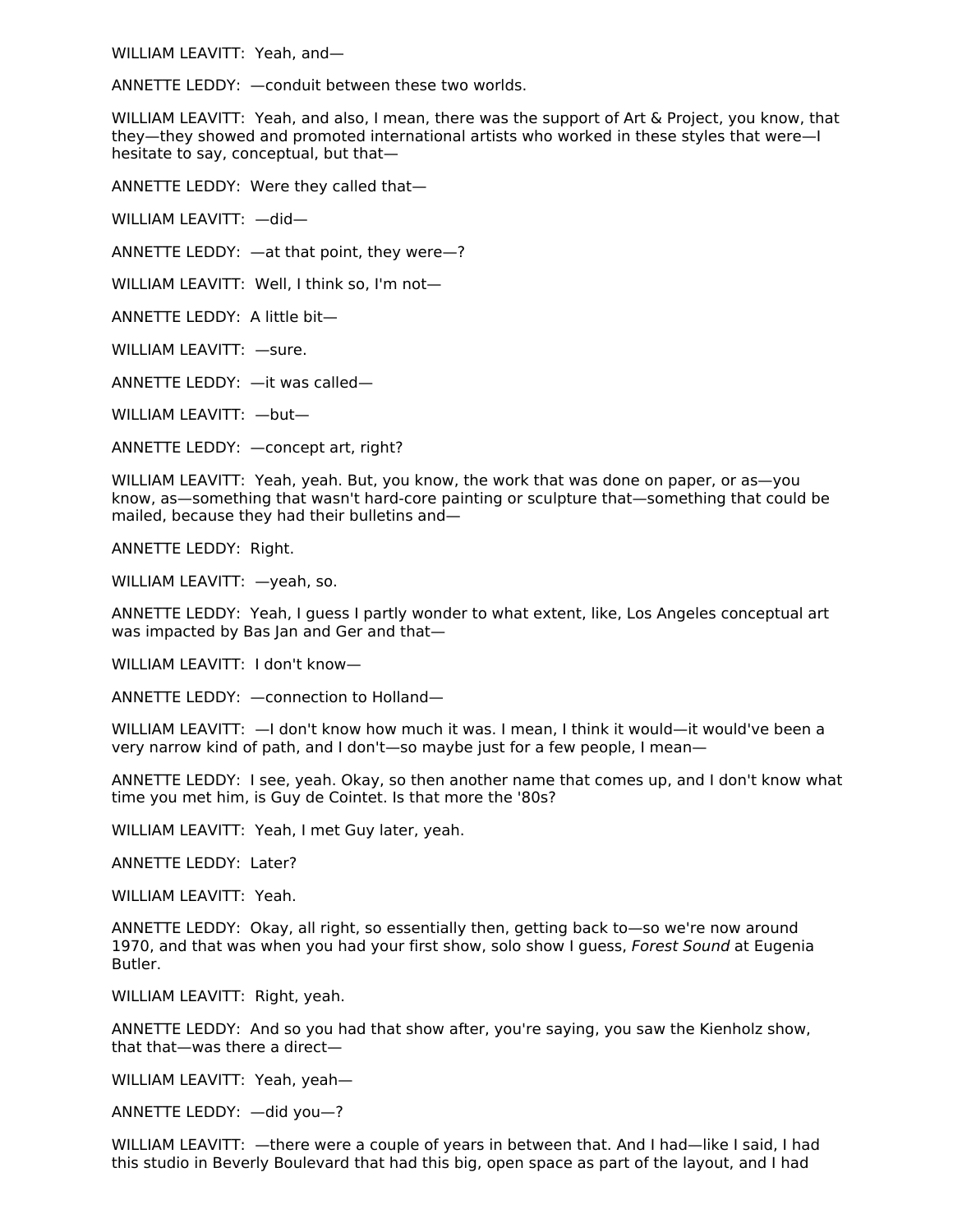done these sculptures where I took earth and plants, and then I made these poly—plexiglass cylinders, or triangular-shaped things that were filled with water, and the water circulated. I think I was interested in something that was kind of absurd, that there was—and also probably, you know, they came from my having grown up in Kansas and part of the agriculture, being part of an irrigation system. So these were pretty much done on the floor—

[00:10:42]

ANNETTE LEDDY: And were those—

WILLIAM LEAVITT: —and—

ANNETTE LEDDY: —shown in the '69?

WILLIAM LEAVITT: And those were never shown.

ANNETTE LEDDY: They were never shown?

WILLIAM LEAVITT: Yeah, so. But I think I—and so I had this—so—and some of them—growing plants at the time that are in the earth, but then I had the idea for artificial plants. I thought, well, you know, this is—maybe I'll make a little artificial forest with—and it will have the sound. Instead of water, I will have the sound of birds in the forest, and maybe one of those California colored spotlights that they shine onto the apartment walls to illuminate the foliage there. So I made that, and I think it was like—they had like—God, I went down to Moskatels downtown and bought five- or six-foot high artificial trees.

ANNETTE LEDDY: And you—

WILLIAM LEAVITT: Got some dirt into the studio and some—and got a sound—put a speaker in one of the trees and that broadcast the mockingbird sound, so.

ANNETTE LEDDY: Oh—

WILLIAM LEAVITT: And when I showed—

ANNETTE LEDDY: —it's a mockingbird.

WILLIAM LEAVITT: —it at Eugenia Butler, she said, "Well, I don't really know what this is. Is it something about the—a comment on our plastic society?" [Laughs.] I said, "Well that's a good, good point, but no." Yeah, I just thought of it as more of an absurd combination of materials; you have the live recorded sound and, you know, you have the slight illusion of a forest and trees, but the elements are really made up of artificial things, so I think that—

ANNETTE LEDDY: And is that the first work you did that really focused on that sort of Southern California domestic design and kind of—?

WILLIAM LEAVITT: Yeah, yeah. I don't think it had so much really to do to the design, more about maybe it was an appreciation of what I saw, the weird foliage here or something, [laughs], I don't know, I mean, but I—

ANNETTE LEDDY: But the staginess of it and the way—it's like, sort of—I mean, it's part of people's yards and gardens, right, but at the same time—

WILLIAM LEAVITT: Uh-huh [affirmative.]

ANNETTE LEDDY: —it has a little twist that's very LA, which is the colored lights, and maybe the mockingbird too. I actually never—

WILLIAM LEAVITT: And the mockingbirds—

ANNETTE LEDDY: —realized that was a mockingbird when I saw that show. That actually adds—

WILLIAM LEAVITT: Yeah, that was—

ANNETTE LEDDY: —to it.

WILLIAM LEAVITT: —the tape I got, yeah. And I did another piece at that time which was called Garden Sound, which was in a plot of ivy and plants, also all artificial, and a little—some bushes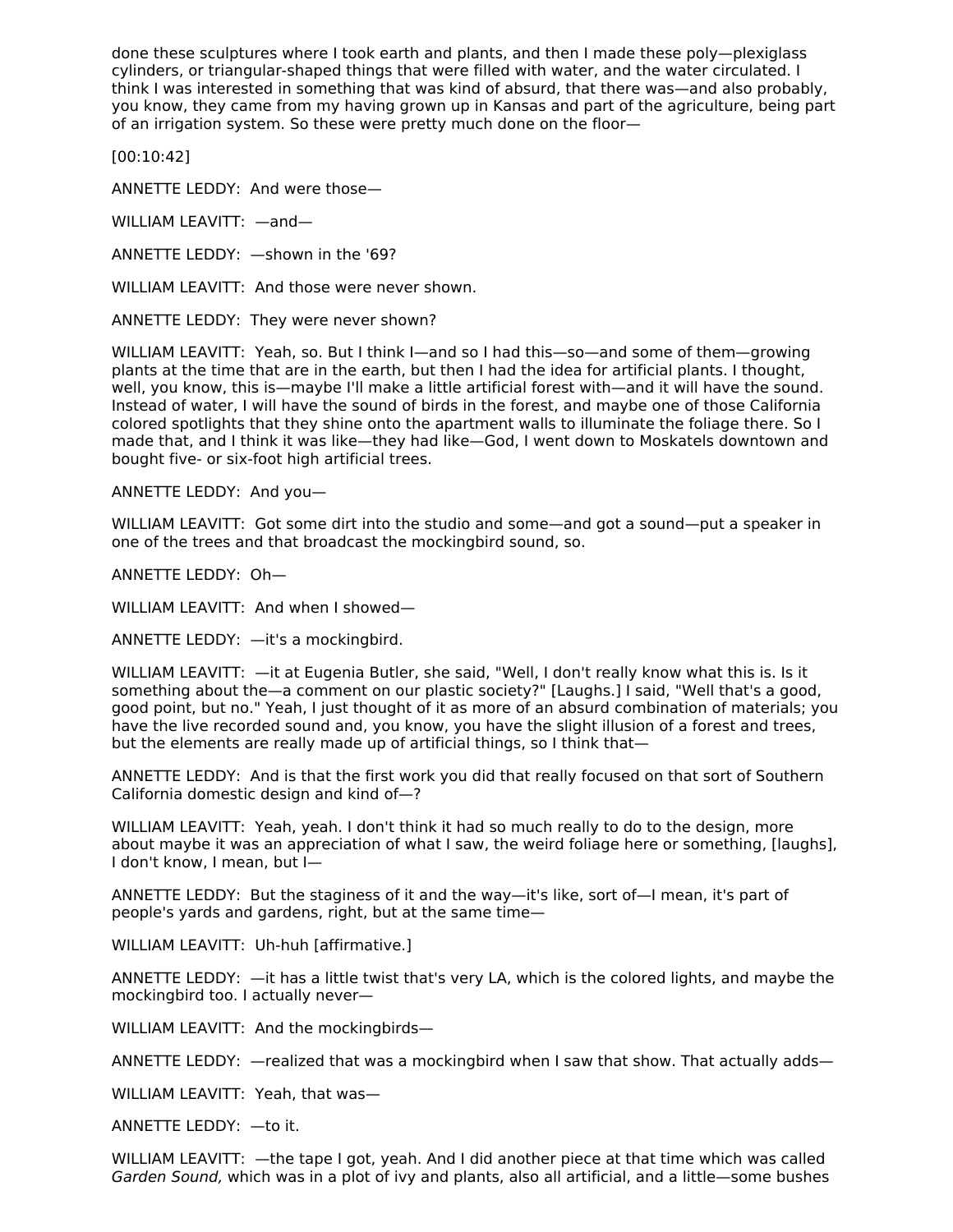and ferns, some ivy, and then a cardboard box lined with fiberglass. No, it wasn't cardboard, it was actually plywood, fairly stable, filled with water, with a pump. And then the sound of the circulating water was amplified with a mic. You know, it had a mic and an amplifier, and then the sound of it came out of the plants, so and—

ANNETTE LEDDY: What happened to that work?

WILLIAM LEAVITT: What's that?

ANNETTE LEDDY: What happened to that work?

WILLIAM LEAVITT: It's still around. It's—Carol [Greene of Greene Naftali Gallery -AL] has it, yeah.

[00:15:00]

ANNETTE LEDDY: Did you—was there any response to land art in these works? Was that—

WILLIAM LEAVITT: And it was what?

ANNETTE LEDDY: Was any response to land art, or earthworks in this work that you're doing, or was that outside of its—

WILLIAM LEAVITT: No, I think—

ANNETTE LEDDY: —intention?

WILLIAM LEAVITT:  $-$ it was, sort of, I mean, except I didn't--I didn't feel any rejection or-

ANNETTE LEDDY: Mm-hmm [affirmative], it wasn't—

WILLIAM LEAVITT: —anything—

ANNETTE LEDDY: —in relation to—

WILLIAM LEAVITT: —yeah, I—

ANNETTE LEDDY: —that.

WILLIAM LEAVITT: —didn't, possibly in the back. I think it was more my feeling of a kind of absurdist sensibility at the time that—

ANNETTE LEDDY: Mm-hmm [affirmative], so the show—

WILLIAM LEAVITT: Also the-you know, the politics were pretty awful. It was the middle of-you had the Vietnam War, and a lot of—had just happened and or was happening, and—you know? So there was kind of a—I think maybe something of that, of some, but not wanting to really deal with it—face straight on, you know? I wanted to—it was a kind of a side comment about the mood of things. Well, this is the absurd approach and—you know?

ANNETTE LEDDY: Mm-hmm [affirmative]. You also had a show in 1969, right, with Bas Jan and someone at Claremont—is that not true?

WILLIAM LEAVITT: I—no.

ANNETTE LEDDY: Sixty-nine? Let me—

WILLIAM LEAVITT: —I don't remember that, I don't, I don't. Do you want to stop here and look that up? Do you want to take a—?

ANNETTE LEDDY: I have it, just a second, it's over here. [Sounds of paper rustling.] No, not '69; '72.

WILLIAM LEAVITT: Well, the show at Eugenia's was really my first. Bas Jan and I did a—an exhibition at Mt. San Antonio College. It wasn't a formal exhibition, it was part of Landslide, and it was in a big, outdoor installation work called Piece "G". And what we did, we had three things: we had water pumped up a hillside that came down, and it was done at night and so you could see the water and the spotlights on the water. We had a pen of—with, I think, three sheep in it, and also a choir, a women's choir singing traditional songs. So this also, I think, was in the line of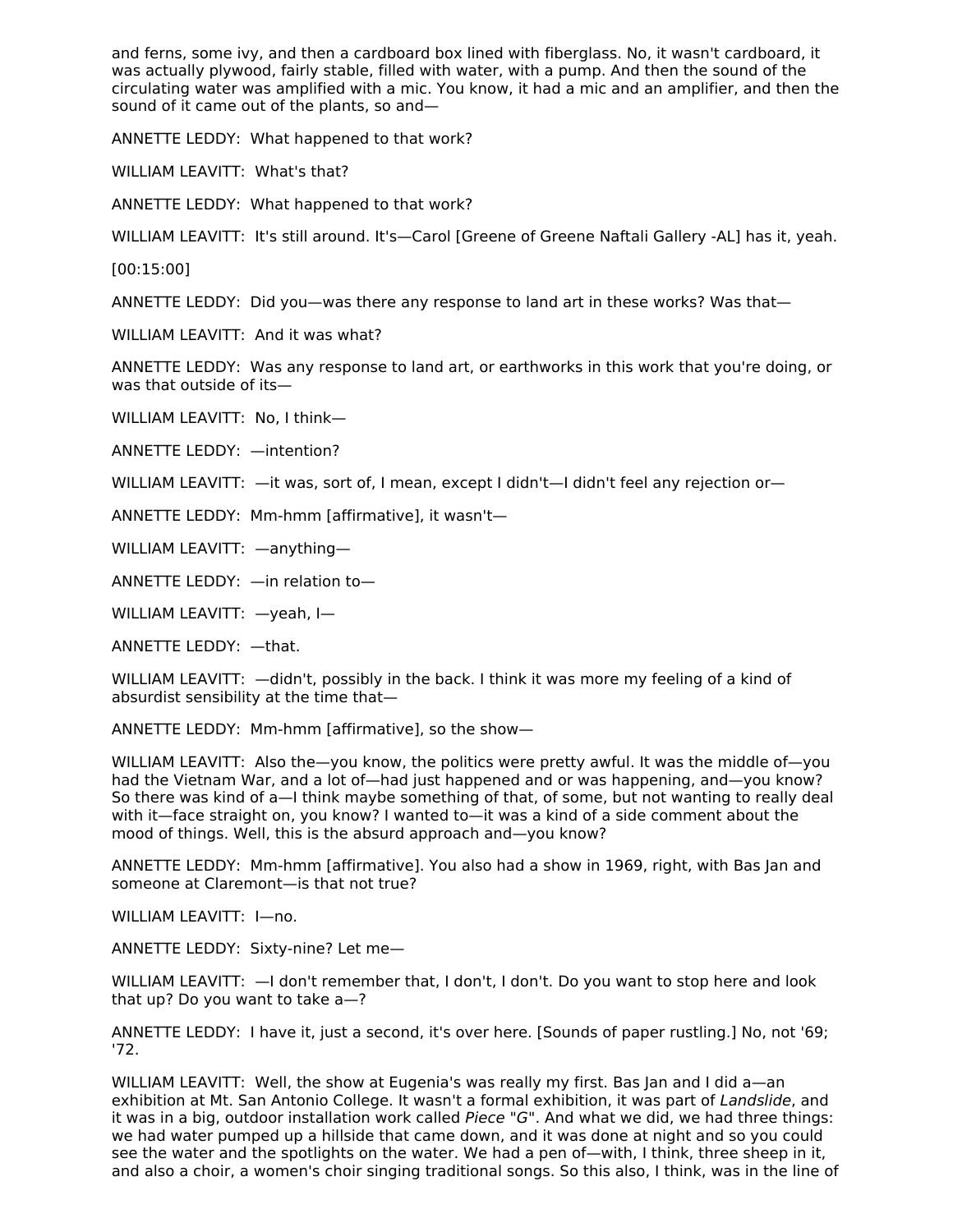humorous work of—yeah, but it wasn't done as a formal exhibition, and it was just one evening that we did this, so.

ANNETTE LEDDY: So the—

WILLIAM LEAVITT: Because I think this—Bas Jan was teaching at—or going—he had some connection to Mt. San Antonio and Pomona, and I'm not sure what it was at this time but—so that was—

ANNETTE LEDDY: So—and then in '72, which was the show I was thinking of, I'm sorry—

WILLIAM LEAVITT: Oh yeah, in '72, yeah, that's a—yeah.

ANNETTE LEDDY: You did California Patio, right, as part of that group show at Pomona?

WILLIAM LEAVITT: Yeah, this was done at the Pomona College gallery with Helene Winer as the curator of this show. And it was Ger van Elk and Bas Jan and myself, and that's where I did California Patio.

ANNETTE LEDDY: Still your most famous work.

WILLIAM LEAVITT: My most famous work, yeah.

[They laugh.]

ANNETTE LEDDY: And at the time, how was it received?

WILLIAM LEAVITT: You know, I think it was—well, it was—I mean, I think there was interest in it, you know. I mean people thought it was funny. I mean, it had the wall text with—telling the people what they were doing, and then you are looking at this installation of a fragment of the scene that was described in the wall text, and so.

[00:20:18]

ANNETTE LEDDY: So people, you would say—the general response was positive?

WILLIAM LEAVITT: Yeah, yeah, I think so, yeah, yeah. I mean, it wouldn't—yeah.

ANNETTE LEDDY: And the other pieces in that show, what was Bas Jan's piece, which one, which piece?

WILLIAM LEAVITT: Bas Jan had these pieces where he had gone to Sweden and had done some falling pieces and—so he had these movies of these trees. And I'm not—I don't remember exactly what was going on, but I remember there were projections of trees.

ANNETTE LEDDY: I remember the ones where he's falling off a house in Claremont.

WILLIAM LEAVITT: That was—I don't think that was in the show, but that was a movie that he did, yeah, and then he did a version in Amsterdam, yeah.

ANNETTE LEDDY: And which work of Ger's was shown?

WILLIAM LEAVITT: What?

ANNETTE LEDDY: Which work of Ger's was shown?

WILLIAM LEAVITT: I'm trying to think of what his work was. Oh, he had photographs of him, and one of them is a kind of manipulated photograph of him playing the piano, and it's so—the title was, C'est moi qui fait la musique.

ANNETTE LEDDY: "It's I who made the music."

WILLIAM LEAVITT: Yeah, that was the title of the piece, and so there was like a little bit about his, you know, ego and so forth, so it was good, and there was some other photographs like that, yeah.

ANNETTE LEDDY: Mm-hmm [affirmative]. So, at this point now, you are still—you're still working at CalArts as a day job, or were you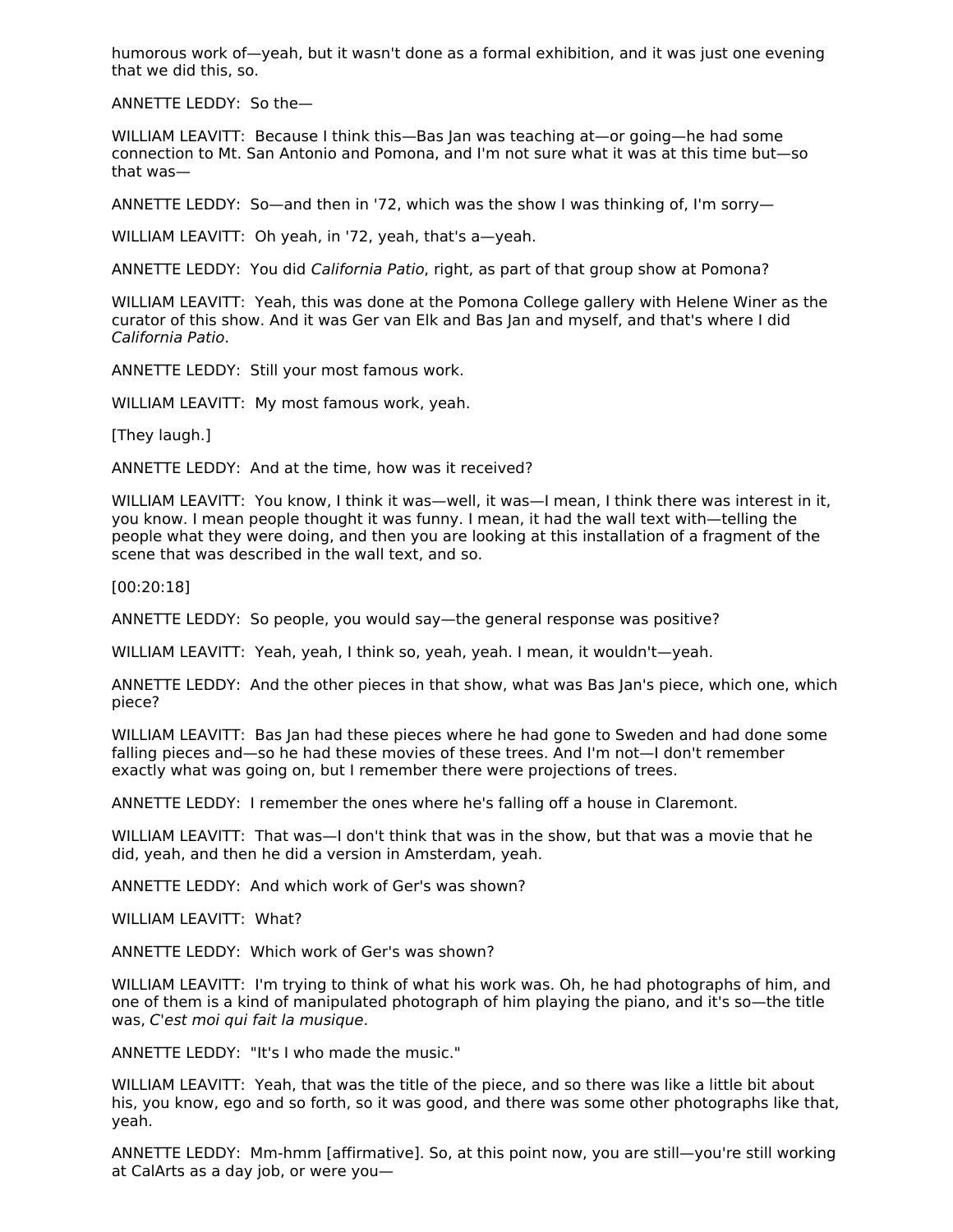WILLIAM LEAVITT: Well—

ANNETTE LEDDY: —teaching at this point?

WILLIAM LEAVITT: —no, at—around 1970, CalArts had a campus at Villa Cabrini in Burbank or in —it was a one-year campus. It was their first campus before they moved to CalArts in Valencia, and I didn't go with them at that point. I got a job at Immaculate Heart College teaching art.

ANNETTE LEDDY: And it was a full-time job?

WILLIAM LEAVITT: It was a full-time job. I taught drawing and sculpture, I think, was—they were my—so that was—I was on another track there.

ANNETTE LEDDY: And did you like it?

WILLIAM LEAVITT: Yeah, I mean it was an interesting experience definitely, and, you know, I think one of the things about these jobs is they are very social. This is how young people get to know other young people and older people and, you know, this is—these are sometimes deep social contacts that you—one keeps one's whole life, and—

ANNETTE LEDDY: So who did you meet there?

WILLIAM LEAVITT: Well, I met students: Mary Gail Artz; Nancy Klobucar, who was Ali Acerol's's wife later; Patty Foley; Tonda Marton. And their interest was more—it was theater, so this was really kind of my connection to theater. Also, there were—one of the people who taught theater there, Bill Shephard, was quite avant-garde in the theater, and he kind of brought me in. We you know, I went and took part in his classes, so I kind of had this—

ANNETTE LEDDY: You mean—

WILLIAM LEAVITT: —yeah—

ANNETTE LEDDY: —you did acting.

WILLIAM LEAVITT: —I had this sort of inadvertent introduction to the theatrical world that I did. Some of the—other people from this group led to meeting. And at one point, I'm not sure, it's probably later in the '80s, Tony Abatemarco had his theater club downtown. He had a big loft in downtown LA, and he did this once-a-month or twice-a-month theater club where one would go, one could present works, and so—

[00:25:25]

ANNETTE LEDDY: And did you present plays that you wrote there?

WILLIAM LEAVITT: I didn't write any plays or produce any work for that, but, you know, I was part of—

ANNETTE LEDDY: You acted, you did, you performed—?

WILLIAM LEAVITT: I was there as a part of the club, you know, and I was audience to people who were putting on these short works, and—

ANNETTE LEDDY: And were these works have—in your line, in the sense of being avant-garde theater, or were they—?

WILLIAM LEAVITT: No, they were—I remember one was kind of a spoof of My Dinner with Andre or something, so they might have been satirical works about other things. Yeah, I mean, I don't think there was a lot of original work done in this. I mean, it was more of a social thing, but a good way, you know, to kind of meet people and hang out and do that kind of thing, so.

ANNETTE LEDDY: You know, you frequently told this story of how when you were in the National Guard and you were stationed in LA, you saw the sets.

WILLIAM LEAVITT: Yeah, that—I mean, that was earlier and—yeah. And in—I was in—1965 was the—I think the Watts Riots, and we had—part of the Guard responsibility was a two-week summer camp at the end of August every year. So I was in Colorado in the summer with Nancy and her family, staying there. I made the trip to LA for the summer camp, you know, appeared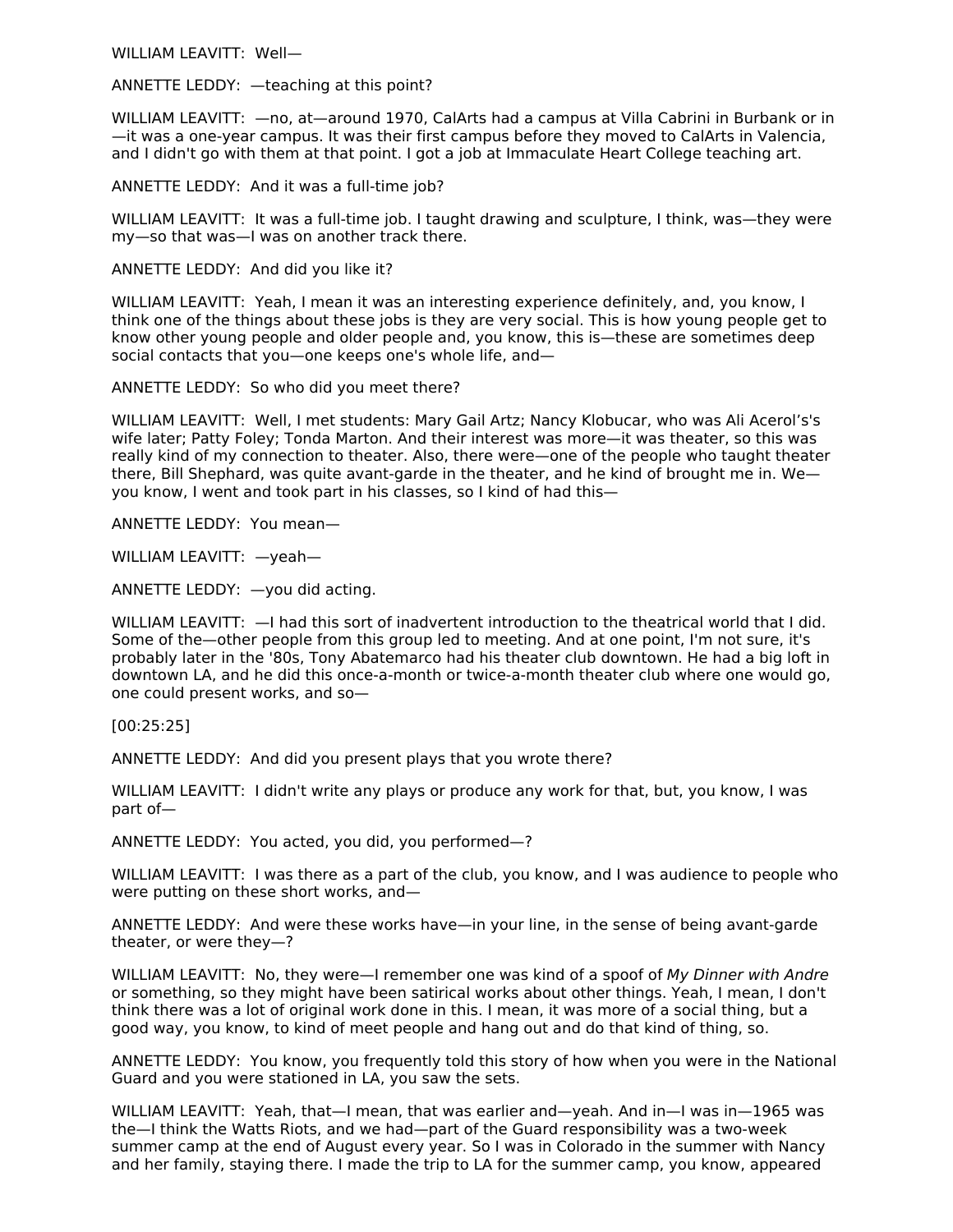with my uniform and everything, and they said, "Well, we're going to Watts," and we did. On Friday night, we were sent to a school at Century Boulevard and Harbor Freeway, which was the headquarters for the Guard and police for that Watts Riot operation. So it was right there in the middle of that, and—but it was—you know. And when that was over, I think I was only there like five or six days, and the riots stopped, and we did some street patrolling in Jeeps in areas around USC, and then went on to summer camp up in—up by Central Coast somewhere. But in the years after that, of course, everyone was very concerned that there—could be more riots, so they wanted the National Guard to have riot training, and they sent us on one weekend to Twentieth Century Fox Studios. This is probably '66 or '67, and the whole back lot was completely empty of any movie activity, and they—we had to sort of simulate riot training in this place. But it was like, wow, these are all these great kind of sets, so it was—I mean, it was a nice side-light of being there, and—

ANNETTE LEDDY: It's bizarre—

WILLIAM LEAVITT: Yeah, yeah, it was bizarre—

ANNETTE LEDDY: —a military—

WILLIAM LEAVITT: —yeah, yeah, it was—

ANNETTE LEDDY: —exercise in a film set. [Laughs.]

WILLIAM LEAVITT: —completely surreal. Here is this completely empty back lot, and us running around with our backpacks and our rifles and our helmets acting like riot police.

ANNETTE LEDDY: So, I'm just thinking about that, because of, you know, the—we get these various sources of your tableaus, right, from that experience in the National Guard, to seeing the Kienholz, to being part of these theater groups, and, I mean, there's some kind of mix that starts to happen.

[00:30:05]

WILLIAM LEAVITT: Yeah, yeah, yeah, and—

ANNETTE LEDDY: But then I'm thinking, okay, so we're here in the '70s then, and you're teaching at Immaculate Heart, and then the—you're doing the Dutch, the Art & Project shows, and you're doing the Claire Copley Gallery shows, correct?

WILLIAM LEAVITT: Oh, yeah—

ANNETTE LEDDY: Also in the—

WILLIAM LEAVITT: —it's——

ANNETTE LEDDY: —'70s.

WILLIAM LEAVITT:  $-$ I don't know when-when is-I don't have a-

ANNETTE LEDDY: Let me get—

WILLIAM LEAVITT: —an idea of when the Claire Copley show was, and-?

ANNETTE LEDDY: Well, it's on here, I'm just going to find the exact—all right, so Art & Project is '72, and then '74 is Art & Project again, and Claire Copley: '76, Claire Copley; '77, Claire Copley.

WILLIAM LEAVITT: Uh-huh [affirmative], okay.

ANNETTE LEDDY: So you were—that's pretty much part of your life in the '70s—

WILLIAM LEAVITT: Uh-huh [affirmative.]

ANNETTE LEDDY: —with those galleries now considered, of course, you know—

WILLIAM LEAVITT: Uh-huh [affirmative].

[END OF TRACK leavit21\_2of3\_sd\_track02\_m]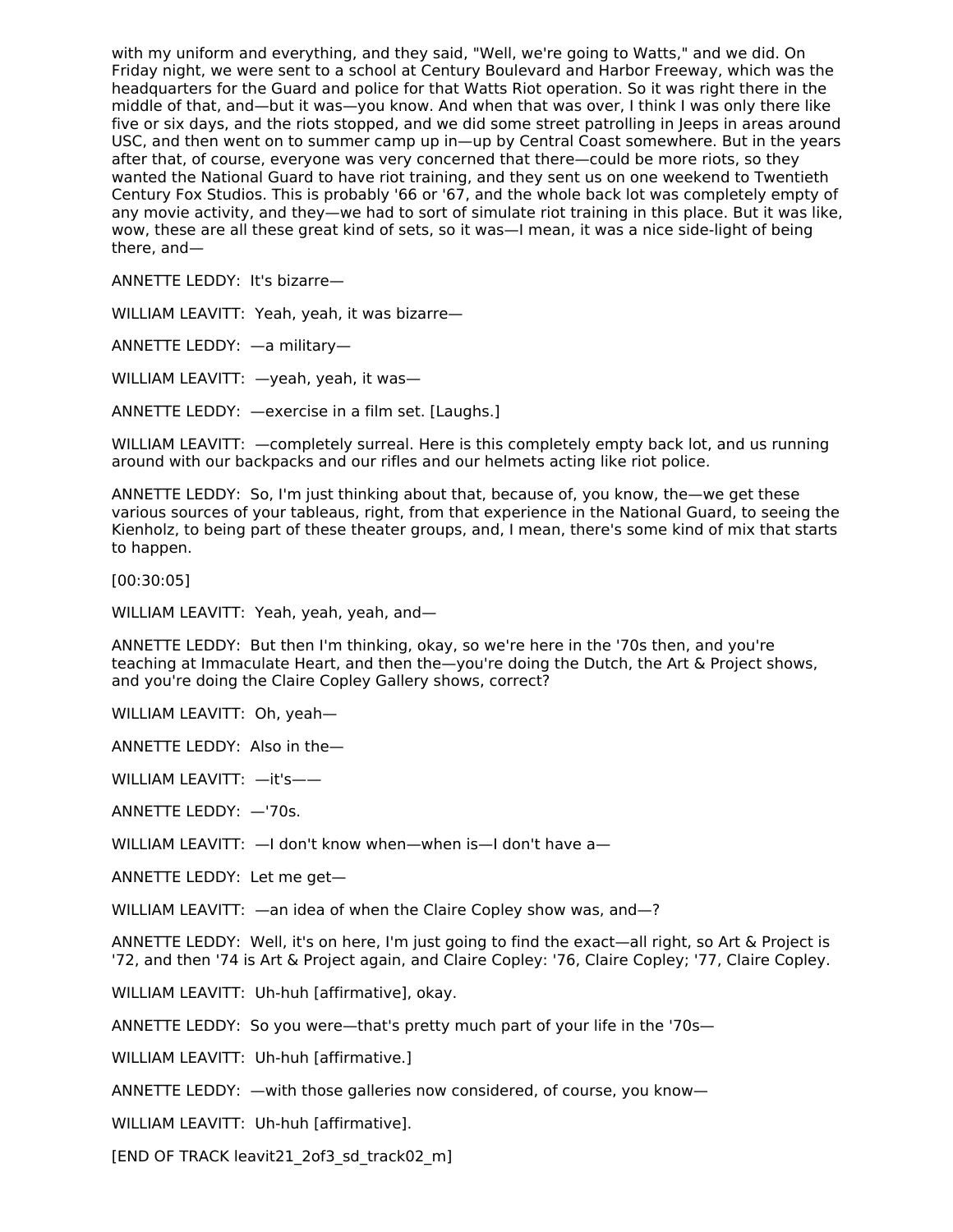ANNETTE LEDDY: —really important for the foundation of what other people call conceptual art.

WILLIAM LEAVITT: Uh-huh [affirmative], yeah, yeah, that was—

ANNETTE LEDDY: But at the time, it's—what did it feel like? Like, if you went to an opening at Claire Copley Gallery, what did that feel like?

WILLIAM LEAVITT: I mean, yeah—oh, somewhat isolated from reality. I mean, it was small—a small group of people go to this small modern art gallery to see Joseph Kosuth or, I don't remember, so many of the other shows, but there was—I think David Salle had one, was part of one of the group shows, and I did a couple of shows there.

ANNETTE LEDDY: And then Al [Ruppersberg] did shows there.

WILLIAM LEAVITT: Right, yeah, Al had a show, and my wife Nancy worked as a gallery assistant for Claire, so there was, sort of, have a—but it was a small—I don't even think we got reviewed, I don't think there—

ANNETTE LEDDY: Oh, yeah, there were reviews—

WILLIAM LEAVITT: There were—

ANNETTE LEDDY: —I've read them—

WILLIAM LEAVITT: —reviews, okay.

ANNETTE LEDDY: —in the Claire Copley Gallery records, yeah. They were all just kind of, you know, completely mystified to what—it's that guy Champlin, right, who was the reviewer then for the—

WILLIAM LEAVITT: What's—?.

ANNETTE LEDDY: —LA Times?

WILLIAM LEAVITT: William Wilson, or—there was another guy before Will—

ANNETTE LEDDY: Was it Champlin, Charlie—

WILLIAM LEAVITT: I don't remember—

ANNETTE LEDDY: —Charles Champlin?

WILLIAM LEAVITT: —them, yeah.

ANNETTE LEDDY: Anyway, I can't remember the reviewer at the moment, but I did read some of those reviews, and they all seem, kind of, like mystified about what's going on.

WILLIAM LEAVITT: Yeah.

ANNETTE LEDDY: But kind of like—

WILLIAM LEAVITT: Not surprising—

ANNETTE LEDDY: —as if they understood they—that something big could be happening there potentially, but they didn't especially like it maybe.

WILLIAM LEAVITT: Yeah.

ANNETTE LEDDY: And did you feel as the '70s went on that the—that this group of your friends, and your interests, were becoming—you know, had a trajectory that they were becoming more accepted and known or, you know, that the—?

WILLIAM LEAVITT: No. no. I think it was-

ANNETTE LEDDY: —it didn't feel that way?

WILLIAM LEAVITT: —a feeling of, you know, of being somewhat insular, and then being part of a smaller group here. But having the opportunity to show was important and so, I mean, I think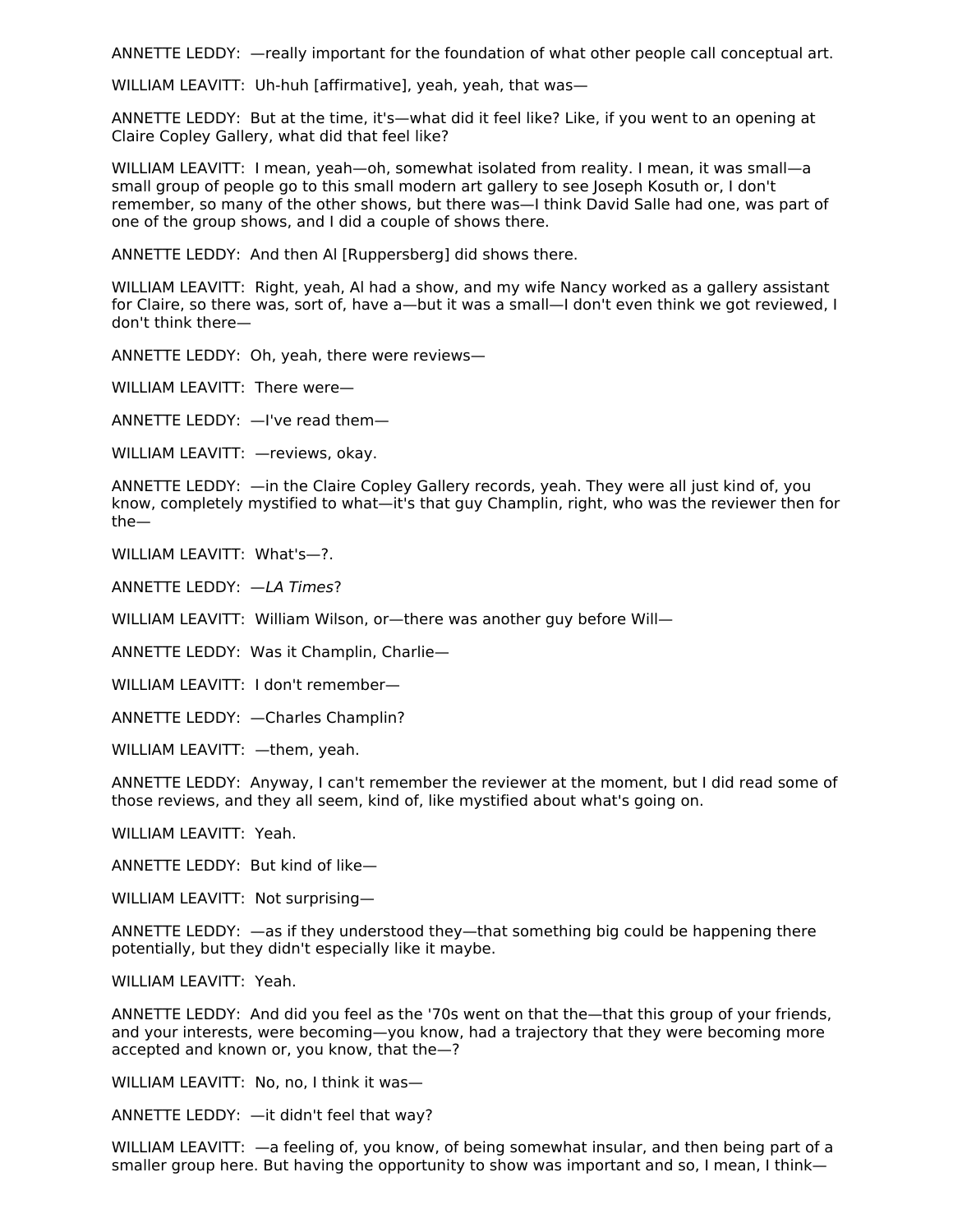and having the support of an actual art gallery was quite good. I mean—

ANNETTE LEDDY: What else was—

WILLIAM LEAVITT: —I think—

ANNETTE LEDDY: —going on?

WILLIAM LEAVITT: —Eugenia Butler, you know, I mean, she was fantastic, really. I mean, she—I went into her gallery. I think she had a William Wiley show there at the time, and introduced myself, and said, "Yeah, I'm Bill Leavitt, I'm an artist, and would you like to come see my work? And I have a place on Beverly—" She said, "Sure, yeah, I'll come over." She came over, and I had the sculptures set up, the Garden Sound and the Forest Sound. She said, "Oh, yeah, I'd like to show these." It was like, "Yeah," like, "hey, okay, well that's fine, yeah, let's—" so. So that—I mean, that was a pretty good, good scene I would say. You know, the artist Dieter "Rot," as we called him, Roth, as the sound—called himself at the time Dieter Rot, but had done his 37 suitcases of cheese [Staple Cheese (A Race), 1970] about two or three months before my show, and then Peter Zecher had a show after him, but the gallery still smelled of the cheese by the time I had the show.

# [They laugh.]

WILLIAM LEAVITT: At least in my imagination, anyway. So I thought it kind of fit with thesethese works that I was doing there. And the work, I mean, that I showed at Claire, I thought was a little more refined, even though I did one piece, the Red Velvet Flame that was the red curtains with the slate floor and the burning lamp there, which, I—that for me was an important piece that I was—also maybe an influence of the Hammer Films I've seen earlier. That was kind of—I kind of got into a movie kind of sensibility through English horror films or something, yeah.

# [They laugh].

WILLIAM LEAVITT: A lot of times things are very indirect, you know, in the way one accomplishes things, but—

## [00:05:08]

ANNETTE LEDDY: Right, exactly. So, over the course of the '70s, how did your art evolve, and how did your feelings about your trajectory as an artist evolved?

WILLIAM LEAVITT: Hmm, well, I mean, I think that also one has to factor in one's life, one's home life, and what was going on; I mean, having to support oneself. It was—I—it was somewhat of a difficult time, I have to say for several reasons. We—on the good side, in—in 1969, our son Matthew was born, and he lived with us in—on Beverly Boulevard there, but—yeah, and then we're going to skip to—anyway, around '75, '76, Nancy and I split up, and that— that's a pretty major thing. And she moved back to Colorado and took Matt with her, so I was pretty much on my own there. And Michael Asher had got me a job to take his place at CalArts, teaching Post-Studio Art for two quarters, or one quarter, I don't remember exactly what, but it wasn't really a successful experience for me. I don't think I was really ready for that kind of high-powered art school teaching, so, but, I did it and I made—I made some friends there, and that I'm glad I was —

ANNETTE LEDDY: But what was—what was uncongenial about it for you?

WILLIAM LEAVITT: Well, you know, I mean, I think I had, you know, personal things going on, and I don't think I really could give myself to—and I don't think I was really that set about what I was doing. And it was still, still evolving as—so, but, oh, so—but anyway, that was definitely a factor, I think, was personal life at that time. So I only taught maybe one or two quarters there, and Michael took his job back, and so. And I—

## ANNETTE LEDDY: And so then—

WILLIAM LEAVITT:  $-1$ -yeah and so, I-but I had gone there from Immaculate Heart, so I hadand here were two really very different kinds of institutions: the Catholic, closed, very small, almost like remedial art for people, I mean, that was the—to CalArts, which was just super highpowered, top-level thing. So there was kind of a big jump for me, and—

ANNETTE LEDDY: But did you actually quit your job at Immaculate Heart to take this job, this job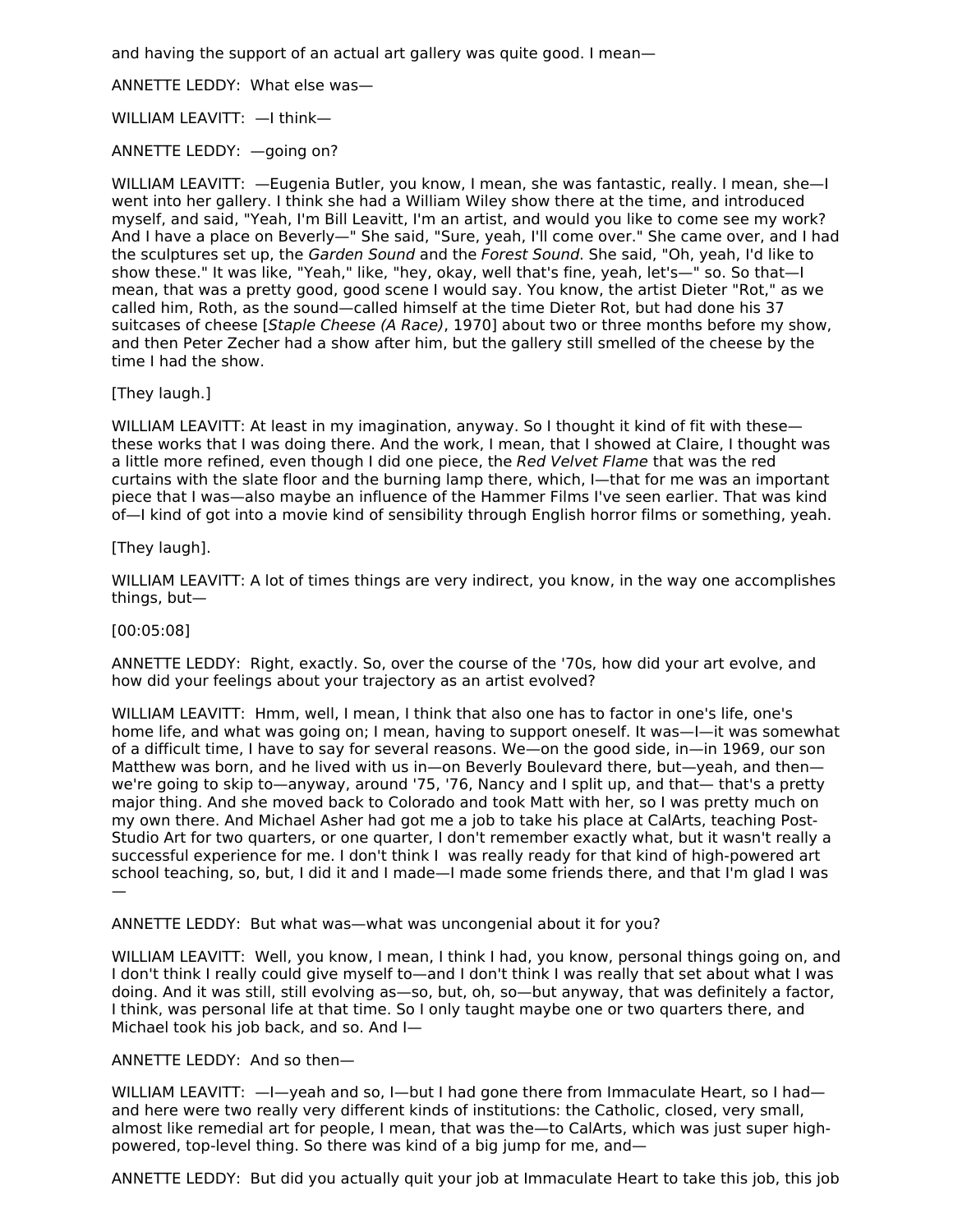#### at CalArts?

WILLIAM LEAVITT: I hadn't quit there, yeah, I hadn't, and so.

ANNETTE LEDDY: And—

WILLIAM LEAVITT: No, actually I had not; there was an intervening job. We have—always have so many jobs. I taught life drawing at East LA City College, and for—for a couple of years, which was kind of good, you know, and then on to CalArts. And then after CalArts, I needed a job. My friend Joel Marshall, who was a student at UCLA and who did the lecture series there, so, he brought a lot of people in, and I did one of his lecture things.

#### [00:10:07]

His father, Noel Marshall, was making a movie in—near Palmdale, and so he said, "Hey, want—do you want to work in the art department of this film?" and I said, "Sure yeah." So I went out and worked on this movie that had Tippi Hedren and Melanie Griffith and Joel, and all the—and that was a pretty good experience and a nice way of—well, the other thing was, I mean, at the time, like—I was like 30-something, you know, and I didn't really feel—I had been in school my whole life every—And I thought, well, I really—I don't want to spend—I don't want to be just a teacher, I want—and so it was a good opportunity to do something that wasn't academic, to do something that was—

ANNETTE LEDDY: And did you make—

WILLIAM LEAVITT: —again, I'm—

ANNETTE LEDDY: —sets?

WILLIAM LEAVITT: —hands-on? Yeah, we built sets. They had been working on this film, it was an independent movie obviously, and they had built this big house using telephone poles. It was a two-story house on this lake, and the rest was, kind of, bamboo, and so it was kind of ramshackle, but it was a pretty big, big structure, and Joel had built it. He was quite good at doing these construction projects. But they had had a flood because it was in the riverbed, and it, sort of, wiped out the lower floor of this house. So part—the first part was just rebuilding this; it was heavy work, and then when that was done, I got to do some special effects where I made masks of people, cast—live cast, cast in latex that they used for special effects, and—yeah. Also, the other factor about this was, because they had so many wild animals, they needed all these fences to keep them apart and for the shots, so they had all these chain-link things. And they had a very large labor crew there, about 40 people or so from one town in Mexico, so it was another mixed, Spanish-speaking community, so, which also was good for me, because I had studied Spanish, so. And most of them didn't speak English, so I had a chance to become somewhat of a Spanish speaker. Even though if you live in LA, you really don't get to speak Spanish unless you work with somebody who can speak only Spanish; otherwise they're going to want to speak English, so that's not the—so no, that was good. Also, I met a lot of people from the desert community who weren't—this guy Chris Gallucci was a—kind of a biker guy, and these other people who handled the—who—I don't know what that—trainers I guess or handlers, animal control people. Alex Newman, who her—she was a niece of Tony Duquette's, and she she specialized in lions and things, and they had elephants, and so there was this other group of people that I met. And I had this one thought that, well, my work, I want it to be—appeal to not just art people, but I want people who come from Palmdale to be able to look at it and say, "Hey, yeah, that's cool." So I did these drawings on black paper using colored pencils, or they were somewhat psychedelic, and with scenes that I think influenced by the desert itself and—yeah, so.

[00:15:00]

ANNETTE LEDDY: And—

WILLIAM LEAVITT: And I showed those at Metro Pictures. I think that they were—my first show at Metro Pictures had these in 1980, because they came after this—

ANNETTE LEDDY: Yeah, that's right.

WILLIAM LEAVITT: —experience in the desert.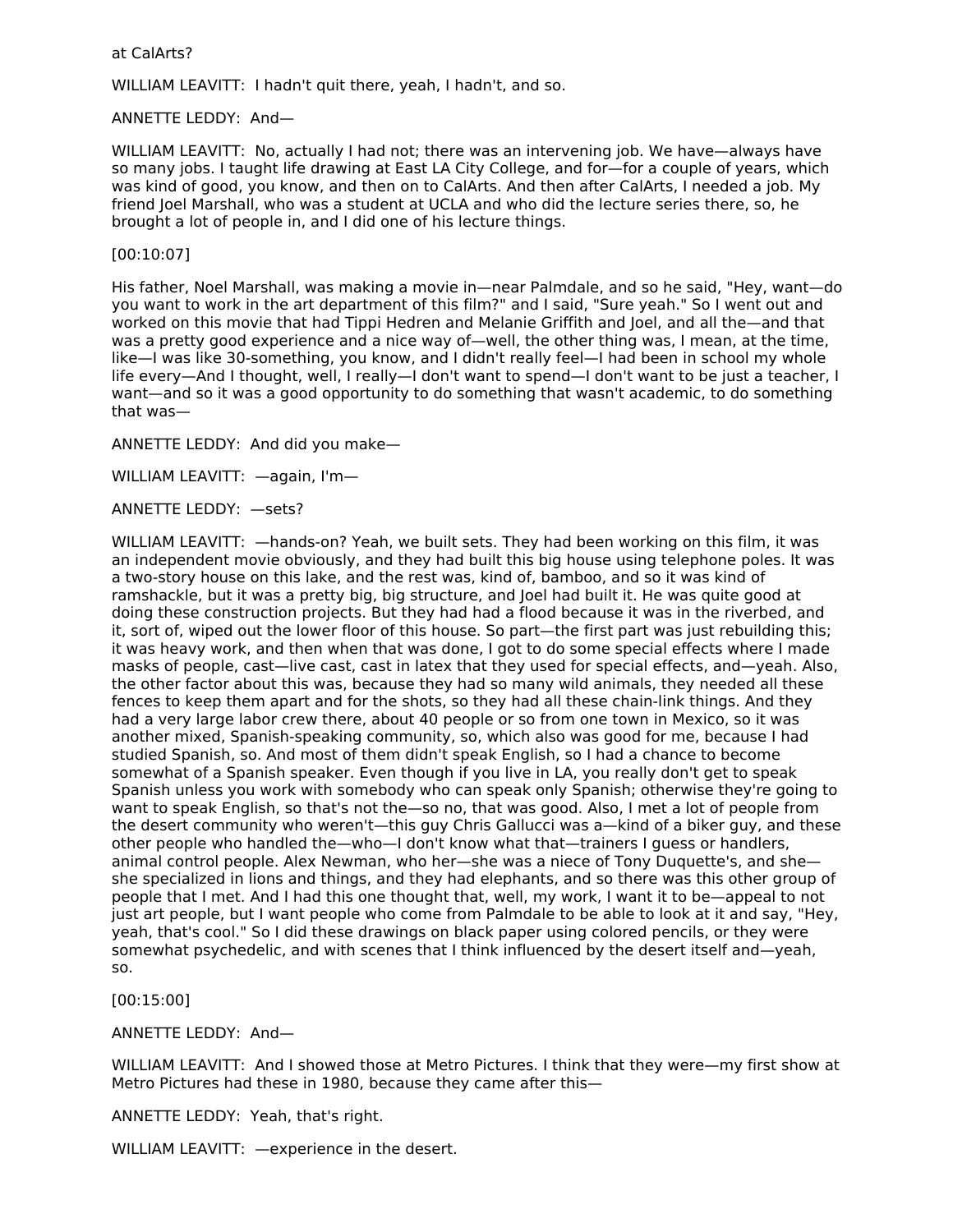ANNETTE LEDDY: But also, 1975, you do The Silk, right? You start this whole—

WILLIAM LEAVITT: Yeah, yeah. I was—

ANNETTE LEDDY: —complicated—

WILLIAM LEAVITT: —teaching—

ANNETTE LEDDY: —project.

WILLIAM LEAVITT: —at CalArts at that time, yeah, yeah.

ANNETTE LEDDY: So it's the drawings and it's the story and it's also a play, correct? It's a—?

WILLIAM LEAVITT: Yeah, yeah. I had this interest in soap operas, daytime; I was fascinated by the banality of them. Also, I had this, you know, highbrow interest in, say, like Alain Robbe-Grillet, and Last Year at Marienbad. And so, I think—I don't think as far as my plays go, that The Silk is very good, but it was a way for me to kind of combine this weird combo of—combine a combo there. Anyway, you have—

ANNETTE LEDDY: [Laughs.]

WILLIAM LEAVITT: —the—the lowbrow soap operas and the highbrow. I don't think it was a successful mixture, but I did get—you know? And it was—it was a piece of theater, and I, you know, got my feet wet from having these other theatrical influences and experiences. And I did a couple of plays after that, and then—when—but the first—I don't think the first ones were quite as—I would've liked more. The second one was Rain or Shine, which, yeah, that's really, really kind of abstract and not very good. Spectral Analysis I think was the first play that I really realized something, in terms of the writing that I could do, that it was more—I had a little more fun with how to do the dialogue, and that kind of thing. The first two I think were a little stiff, and I didn't do—and I wrote another play at the time, the one of—THE PARTICLES (of White Naugahyde), which was never produced, but it was—it was, I think, a good venture, and it was produced later, much later, in 2012, so. But see—and at that time I had—was—you know, I didn't live out in Palmdale when I was working on Roar, but just doing this scenic work got me jobs in other ways. So, I got jobs with commercial production companies doing scenic, and I had a studio on Second and Western in LA, a very nice, second-floor studio, and I—I was paid well enough that I could do my work and not have to really worry about meeting the rent and so and it gave me a lot of time. And, I think after these first three or four plays, I said to myself, "You know, I really want more out of the writing. I don't want to just, you know, have just the expression that I'm feeling right, I wanted—" So I wrote, like, three or four plays during the period, that a couple of them I would stand by today. I wrote a vampire play called Crimson Shadows, which I like, and also when—about—sort of peripherally about Aimee Semple McPherson called Paradise Delayed, which was good, and I think that—and then some—and these were actual, you know, theatrical works. They weren't as abstract as the earlier ones. I mean, the narrative was much more well-developed—

[00:20:24]

ANNETTE LEDDY: But, you know—

WILLIAM LEAVITT: —and—

ANNETTE LEDDY: —when you look at the CV, one thing that stands out is that the '70s seem to be when there were, you know, performances and installations. But then once you get to the '80s and '90s, it was like two decades where—that you shift much more to drawing and painting, but I'm not sure if that's just in terms of what was shown, or if it's actually in terms of the work you produced?

WILLIAM LEAVITT: Well, I think that was what the work was shown. I mean, I did have time to paint, and I never—I didn't really have, since 1970, an actual studio. I worked in—pretty much in the spare bedroom, or the living room of whatever apartment I was, because I was writing, and I was—I wasn't really concerned about producing a lot of big work. And I did a lot of drawing, and also had the opportunity to go to the library and read. I mean, I had, sort of, a good life, because —

ANNETTE LEDDY: What did you read? When you said you went to the library to read, what did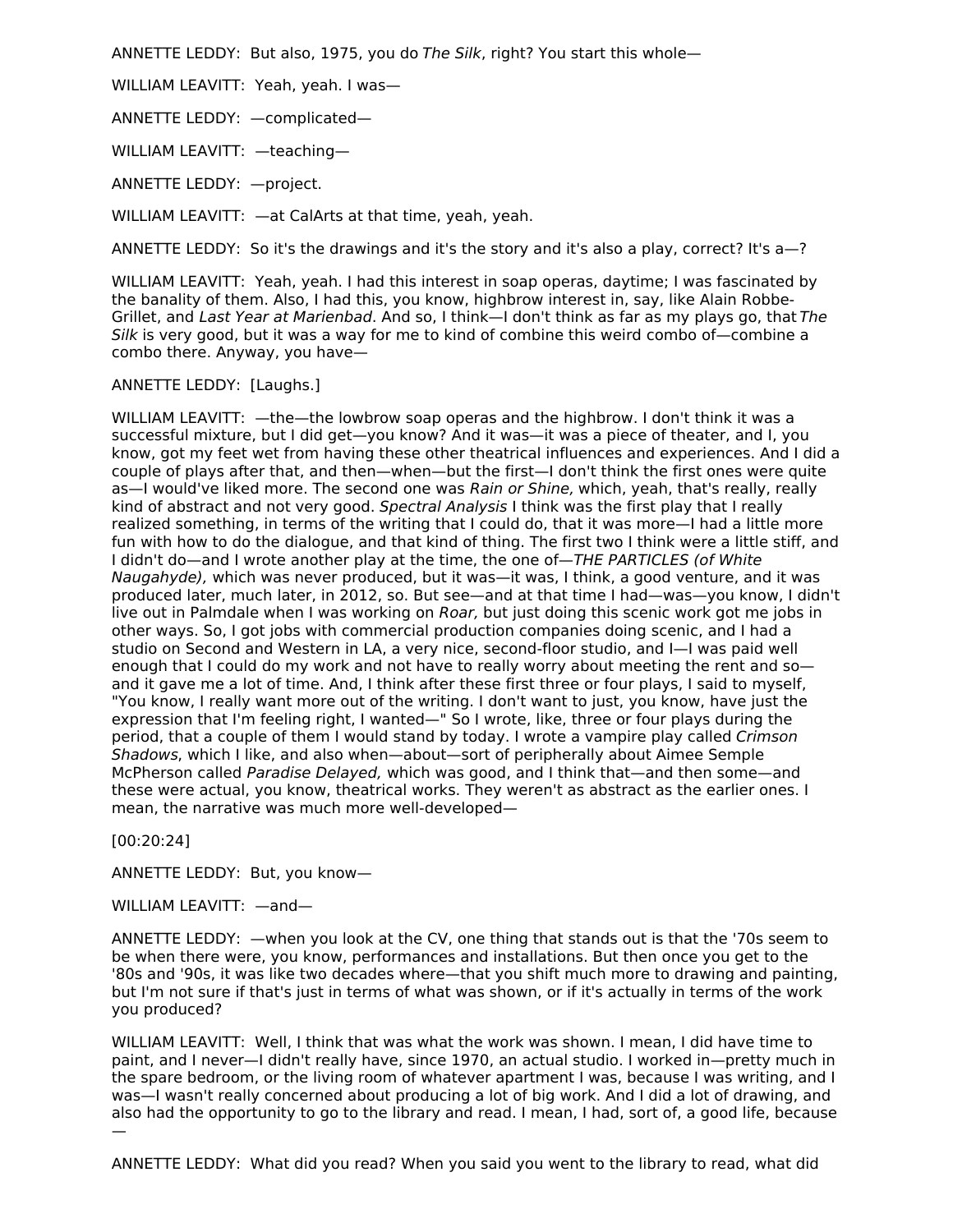WILLIAM LEAVITT: Well, I mean, I-at the time, structuralism and poststructuralism was really important, so I read a lot of that, which, I don't know, if there's any real influence in what is there. But, it's interesting as philosophy to make these distinctions about language, and so I did that. And, let's see, what else? I mean, yeah, that's—

ANNETTE LEDDY: I'm thinking, and so, as we get to the end of the '70s in this discussion, there are, kind of, two questions that come into my mind. So, you start showing in New York at Artists Space, and at Metro Pictures, and so part of me wonders if you ever thought of moving there, like so many other artists?

WILLIAM LEAVITT: No, I didn't, and in fact, I think I sort of—I had a little bit of art world rejection impulse at that time. I don't know exactly where—what it came from. Maybe it was because I was getting involved in the writing of the theater, and of pieces, and also—I don't know. I—and also, I think I'm a shy person, and I didn't—yeah, no, it—I just kind of rejected the scene. I think I felt like, okay, you have this time, you—well, you can use it wisely if you don't try to do too many things. If you don't try to—I—so I felt like I just really wanted to concentrate on drawing and writing, so I did, and reading.

ANNETTE LEDDY: And, kind of, related to this question, I wonder about your relationship with Helene Winer, you know, which seems to have extended over that whole decade.

WILLIAM LEAVITT: Uh-huh [affirmative].

ANNETTE LEDDY: And also Jack Goldstein, right, I mean, who were of course at one point a couple, but—

WILLIAM LEAVITT: —yeah, yeah.

ANNETTE LEDDY: —I mean, how those two people, you know, impacted your life and what—if you want to talk about that?

WILLIAM LEAVITT: Well, I mean the fact that they were in New York. I mean, Jack came, visited —came saw him once—once in a while when he—when either I went to New York, or he came back here for his family, or something like that. He house sat for us in the '70s when—on Beverly Boulevard when, say, I went to Colorado or something and not—but, yeah, I think Helene was always pretty supportive, but I—the second show with Helene I did these really kind of interesting—what's the matter?

[00:25:20]

ANNETTE LEDDY: Nothing.

WILLIAM LEAVITT: Has it run out?

ANNETTE LEDDY: No.

WILLIAM LEAVITT: Okay. Drawings and paintings, she gave me the show of them, and I didn't even go back to—want to go back to the opening for—I don't know if I was having some kind of, you know, ADD or something about the art world, but I just didn't—I don't know, I just didn't want to participate. I think that was probably like '82, or '82, or something like that, I'm not sure of the dates of that. And I didn't really show, I don't think, any much work in the '80s. I—

ANNETTE LEDDY: You made a lot of work—

WILLIAM LEAVITT: I made a lot of work, but I didn't—but the fact that I was working at a job consistently had allowed me to do that. I mean, there was a five-year period where I didn't even have a car, I mean it was separated, where I could take the bus, I could take the bus to work, and it's a kind of amazing thing. If you don't have a car, you have a lot more time, because you don't just make these unnecessary trips somewhere to do something that you don't really need to do, you have to really think about it. Yeah. Yeah, so—

ANNETTE LEDDY: Right.

WILLIAM LEAVITT:  $-$ I think it gave me a lot of time to you know, produce more work as a-you want to stop here?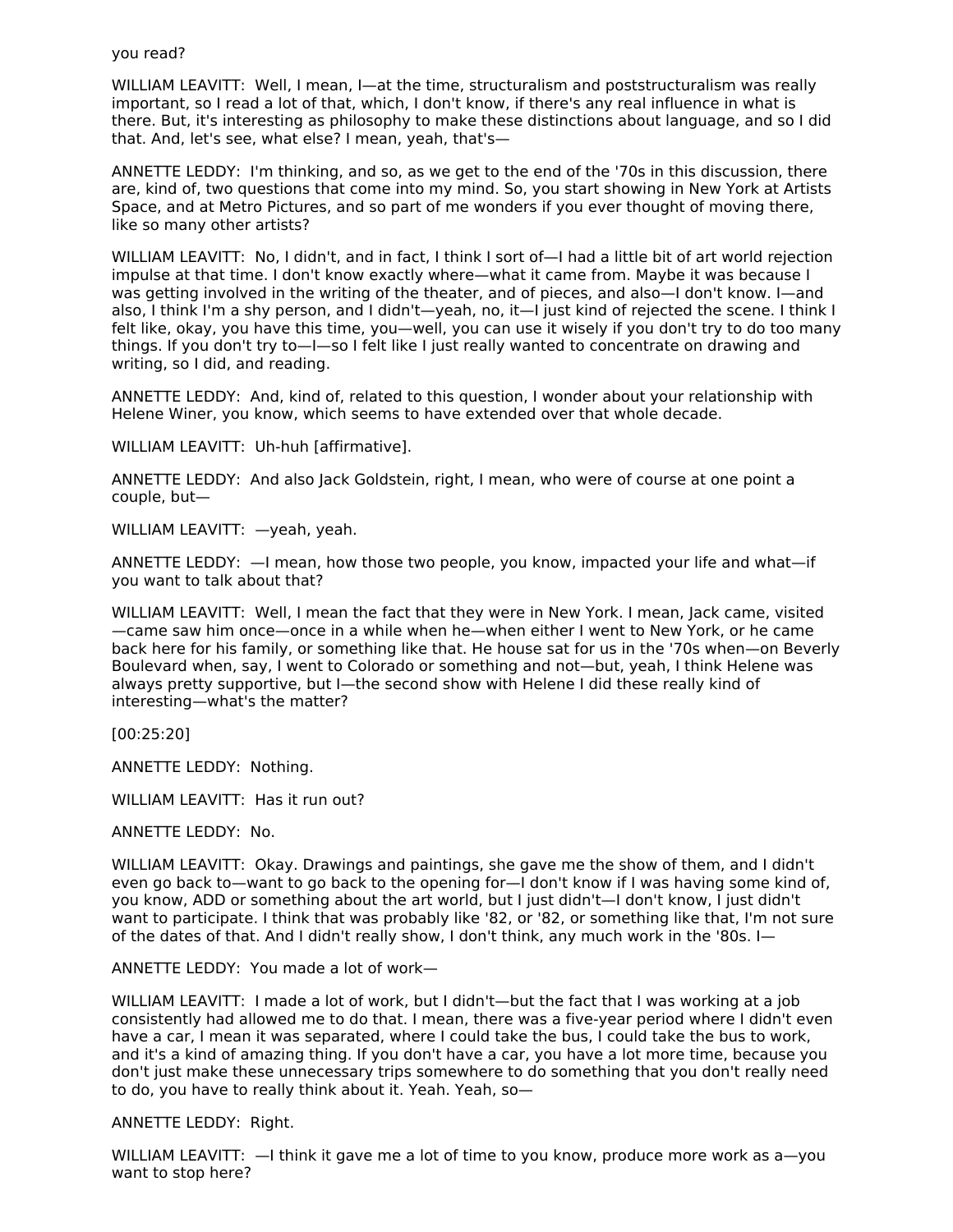ANNETTE LEDDY: [Laughs.] Okay.

## [END OF TRACK leavit21\_2of3\_sd\_track03\_m.]

ANNETTE LEDDY: All right, one, two, three, here we go. This is Annette Leddy interviewing William Leavitt at her home in Los Angeles on May 11, 2021. Okay. Let's follow up a little bit on some issues from last time.

WILLIAM LEAVITT: Okay.

ANNETTE LEDDY: So, you said that the end of your marriage in '75 and the departure of your wife and son for Colorado was kind of a wound that you had to recover from. So, do you think that this experience is expressed in your work?

WILLIAM LEAVITT: Hmm. I don't think I really got back to working as much—I mean, I think there was a gap in my-I hate to use the word *productivity*, but-

## [They laugh.]

WILLIAM LEAVITT: —yeah. But I had some other things to deal with, and I—like I said, I had the new job working on the movie, which was pretty time consuming. It was six days a week, and it was in Palmdale-Acton area, so it was—I drove out every day. It was a—so I think I, sort of, spent some of the negative energy that I had from divorce and separation from my son by working for a couple of years, so—and I did work for two years on the movie. And I think it was a while before I really got back to—I may have—I don't—if I look at my—you know, the dates of what I—I don't see anything from that period, say, '76 to '78, I don't really see any. I think it was—it sort of started again—1978 through '80, I started drawing again, and writing.

ANNETTE LEDDY: Mm-hmm [affirmative]. Now, I'm going to ask you some big questions about your work, okay, the things that encompassed your whole oeuvre in a way, maybe. What do you consider the core content of your work?

WILLIAM LEAVITT: Good question. [Laughs.] Well, I mean I--I'm in--I feel like I'm dealing with the elements of the world that we live in, or I live in; the people, the objects, the buildings, the landscapes. And in some way, I feel like, well, that's my material, to take those elements and represent them in some way, and develop work from what I have, and not so much from what they necessarily mean, but the fact that they exist and that this is the world I'm surrounded in, so. So I think that wanting to represent the life that I live, and represents the things of that in my work, is primary.

ANNETTE LEDDY: Okay. But how do you represent those things, or what facets of those things?

WILLIAM LEAVITT: Well, I think my modes of representation are fairly traditional in terms of drawing and painting. I think early influences; my uncle's painting and drawing was, I think, a very strong influence on me. Just that he had an economical approach to it, and a skillful—I mean, he was a skillful artist, and I—so I want to—I think I've used that way of working too.

[00:05:21]

I'm not so much interested in expressionistic techniques or things like that. I think my approach is more illustrational, and that—to, sort of, represent the scene or the object in a way where the handling of the drawing or the paint doesn't really get in the way, but is—has some quality that one could appreciate if you—one takes the time to look at it, and—

ANNETTE LEDDY: And, so what are those qualities that you—for example—

WILLIAM LEAVITT: Well—

ANNETTE LEDDY: —you've—?

WILLIAM LEAVITT: —I mean, a certain freedom of handling, you know, that I don't think my work is fussy in that way. I mean, it has—I mean, I like the graphic quality of line and paint, so I think I —my paintings tend to be a little tighter than my drawings, but—so that's one. And then—well, and then the question is, what do you choose from this sort of sea of things that we have, and how do you make that—those choices? Well, I guess I make the choices through what I desire, what I see as interesting to me or—which is something that inspires me as form, and—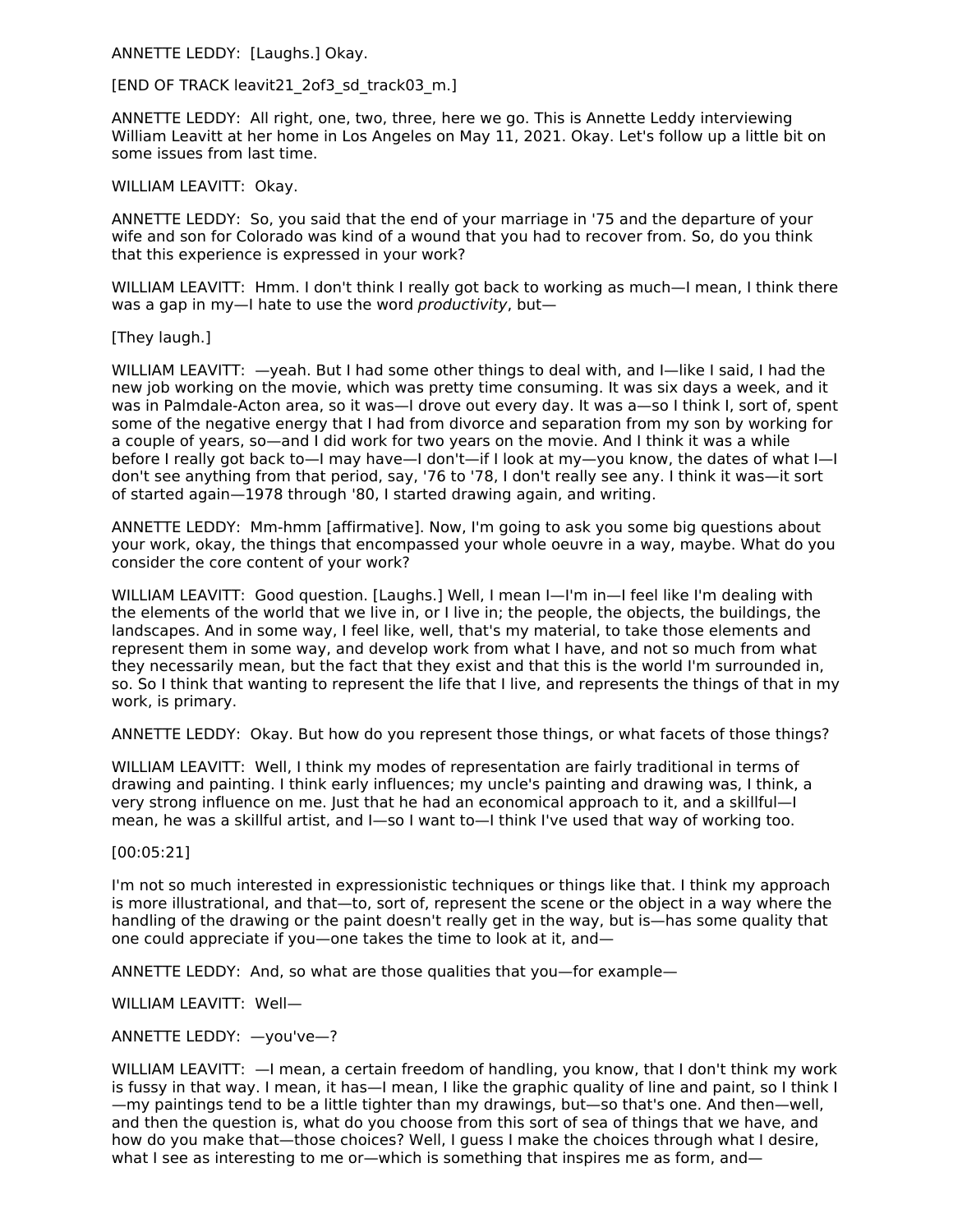ANNETTE LEDDY: Well, so my impression is that even though, of course, there is a technical aspect to your drawing, just, for example, the drawing you might do of a chair or a curtain or something, there also seems to be a kind of supercharged atmosphere. I mean, there's something that is on the one hand technical and objective, and on the other hand there's something very charged—

WILLIAM LEAVITT: Well, maybe I choose things that I feel will create a mood through juxtaposition or focus of what's represented.

ANNETTE LEDDY: Right, sometimes it seems like the objects—that you emphasize the references embedded in the objects, if you know what I mean, by the way you draw them; do you think that's right?

WILLIAM LEAVITT: Mm-hmm [affirmative]. You know, that—I think that's fair. Maybe I choose them for their form and structure, and I'm interested in how things are put together in terms of, say, buildings and landscapes and—

ANNETTE LEDDY: But you wouldn't really be a formal artist, that's not—that's not how anyone would think of your work, right?

WILLIAM LEAVITT: Uh-huh [affirmative].

ANNETTE LEDDY: They would think of it, in fact, as almost the opposite; like, in other words, referring to many real-world phenomena, right?

WILLIAM LEAVITT: Well, maybe when things are taken out of context and isolated and highlighted, they take on other qualities by—although, I mean, I think I do appreciate something of the ordinary, which—but then how do you define what's ordinary?

ANNETTE LEDDY: Mm-hmm [affirmative].

WILLIAM LEAVITT: And so I have maybe run into other philosophical questions with the choices. I mean, I think I try to avoid symbolism; however, it always kind of creeps in, kind of comes in the back door, you know? I try to kind of push it away, but then if you pay attention to it, well, that could mean this or that, you know, and so maybe I'm denying that aspect of it.

[00:10:24]

ANNETTE LEDDY: I don't know if it's symbolism but, you know, in—I guess you've mentioned this before in some way, that some of the drawings and paintings, especially of the '80s, seem to refer—not to judge so much, but to refer to consumerism or commodity culture in some general sense?

WILLIAM LEAVITT: Hmm, well it—I hadn't thought about it like that, but it could be, yeah. I should probably go back and look at some of that work from the '80s and—

ANNETTE LEDDY: I think one time you told me that it was like that Leave It to Beaver fantasy

WILLIAM LEAVITT: Well, that's a good—

ANNETTE LEDDY: —a quote.

WILLIAM LEAVITT:  $-$ that's a good point. I mean, I think that since my background is so middle America, tract-house environment, maybe I have a way of wanting to, you know, recreate that or deal with it. I don't think of the—my choices as exotic; I just think of them as more part of everyday life. But it does point out—I mean, when I moved to California, I thought that the environment here was exotic, and I think also somewhat banal. And so, I think my work focused on that a little bit with *California Patio* and the lighted gardens, and the sliding glass doors, and the poolside dinner party. I mean, that—that's a pretty, everyday middle-class vision of things, so, but I don't know. Sometimes I wonder if, say, I'd stayed in Colorado, what would I've—what would've been my material for these constructions, and—

ANNETTE LEDDY: That's a really—

WILLIAM LEAVITT: —so forth.

ANNETTE LEDDY: —interesting question. What do you think the answer to that is?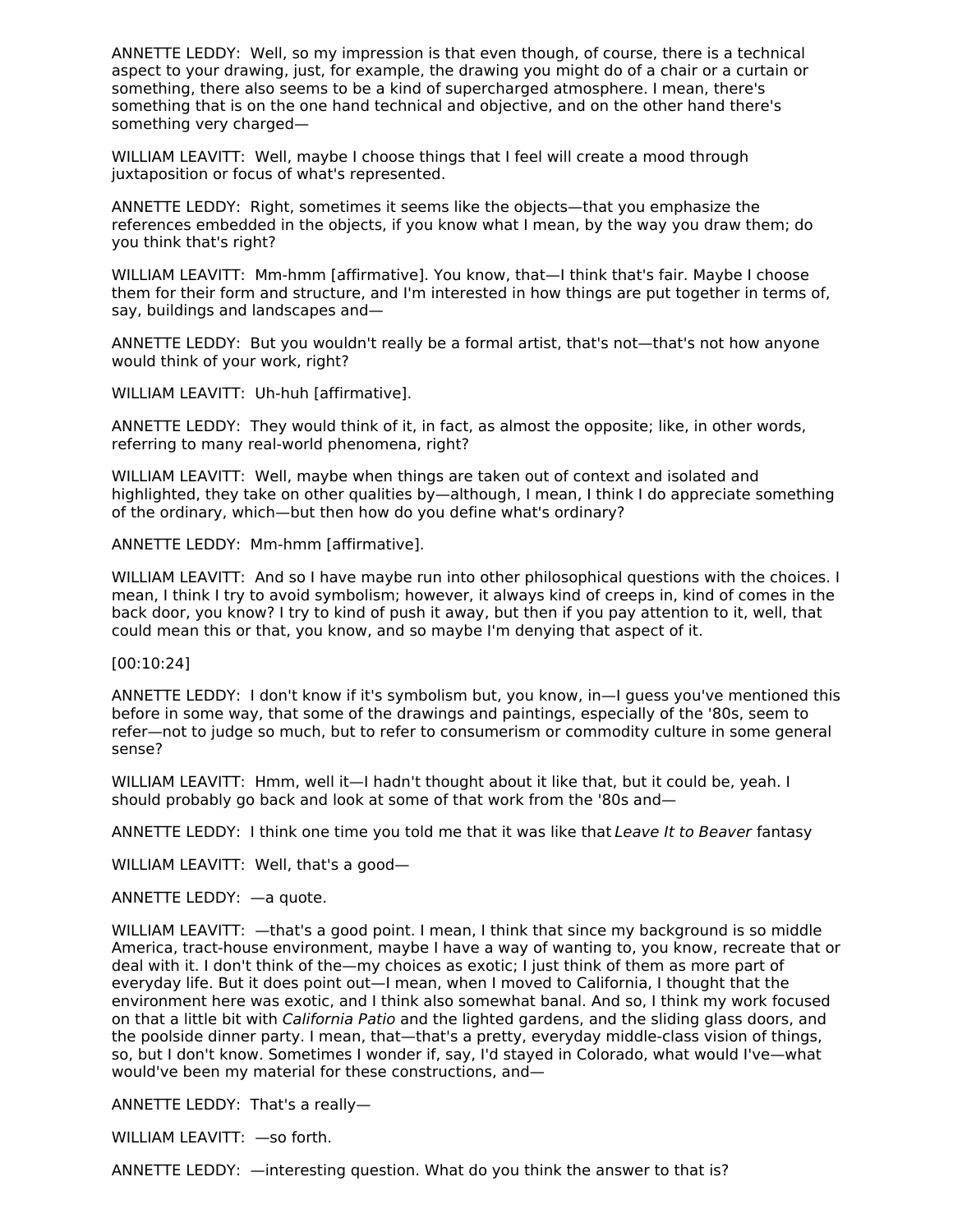WILLIAM LEAVITT: I don't really have an answer, because—

[They laugh.]

WILLIAM LEAVITT:  $-$ maybe I was trying to get away from that a little bit. Or what if I'd, say, lived in Europe after I've got out of school, what I would have chosen as—? But I think what all this points out is that what I'm interested in is representing where I am, what I see, where I live, what I encounter on an everyday basis.

ANNETTE LEDDY: Well, you said something, that it's on the one hand exotic and on the other hand, banal, you know. I mean, so what this says to me, and correct me if this is not right, is that you're really talking about fantasy that's embedded in objects.

WILLIAM LEAVITT: Well, yeah, I mean, that—also, I mean, I think the—I mean, the exotic, but also here in Southern California, there is—so, the banal part I think is the artificiality of how things are represented, you know, and that—

ANNETTE LEDDY: You mean like plastic plants?

WILLIAM LEAVITT: Well, plastic plants, and I have this fascination with these fieldstone walls; I mean, they have no structural use at all. I mean, they're pieces of stone glued on to a flat wall that's already built. Whereas, say in Denver, all the houses are made out of brick, or at least they were for a while because there was a building code that you had to—and they were—you know, it was—they were cemented together. It wasn't a decorative element. But I think that maybe seeing the, kind of, combination of fantasy and artificiality interested me, and—

[00:15:31]

ANNETTE LEDDY: And it's kind of a contrast with these sort of midwestern, you know, homes that you grew up in, that were maybe more traditional, and possibly—?

WILLIAM LEAVITT: Yeah, yeah, sort of more plain and having some—yes, and—

ANNETTE LEDDY: Plain, but maybe also more—what is the word—substantial.

WILLIAM LEAVITT: Uh-huh [affirmative]. Yeah, they had a kind of solidity to them that maybe—

ANNETTE LEDDY: Solidity—

WILLIAM LEAVITT: —that didn't happen here.

ANNETTE LEDDY: Solidity, and maybe reflected traditional values, you know, as sort of homes and the—?

WILLIAM LEAVITT: Yeah, well, yeah, I think that's true, yeah.

ANNETTE LEDDY: many critics would say your work is about Los Angeles. Is that true? Is your work about Los Angeles?

WILLIAM LEAVITT: Is it about—is it—? Well, I don't think entirely it is my subject matter, but, I mean, I have chosen to represent aspects of Los Angeles, but I don't think that it's my whole thrust as an artist. I don't—I—I don't—yeah, that's—

ANNETTE LEDDY: I mean in the sense when you represent Los Angeles, you're representing the movies and television too, right? I mean, that's just, sort of, part of the city, the whole city is one big—

WILLIAM LEAVITT: Yeah, and it—

ANNETTE LEDDY: —sort of set, but also—

WILLIAM LEAVITT: Well—

ANNETTE LEDDY: —was so influenced by movies and its architecture, and so on.

WILLIAM LEAVITT: Well, one thing about Los Angeles is, I mean, if you pick one part of it, you're going to have a different city, and then you go to another area, you're going to have another different—yeah.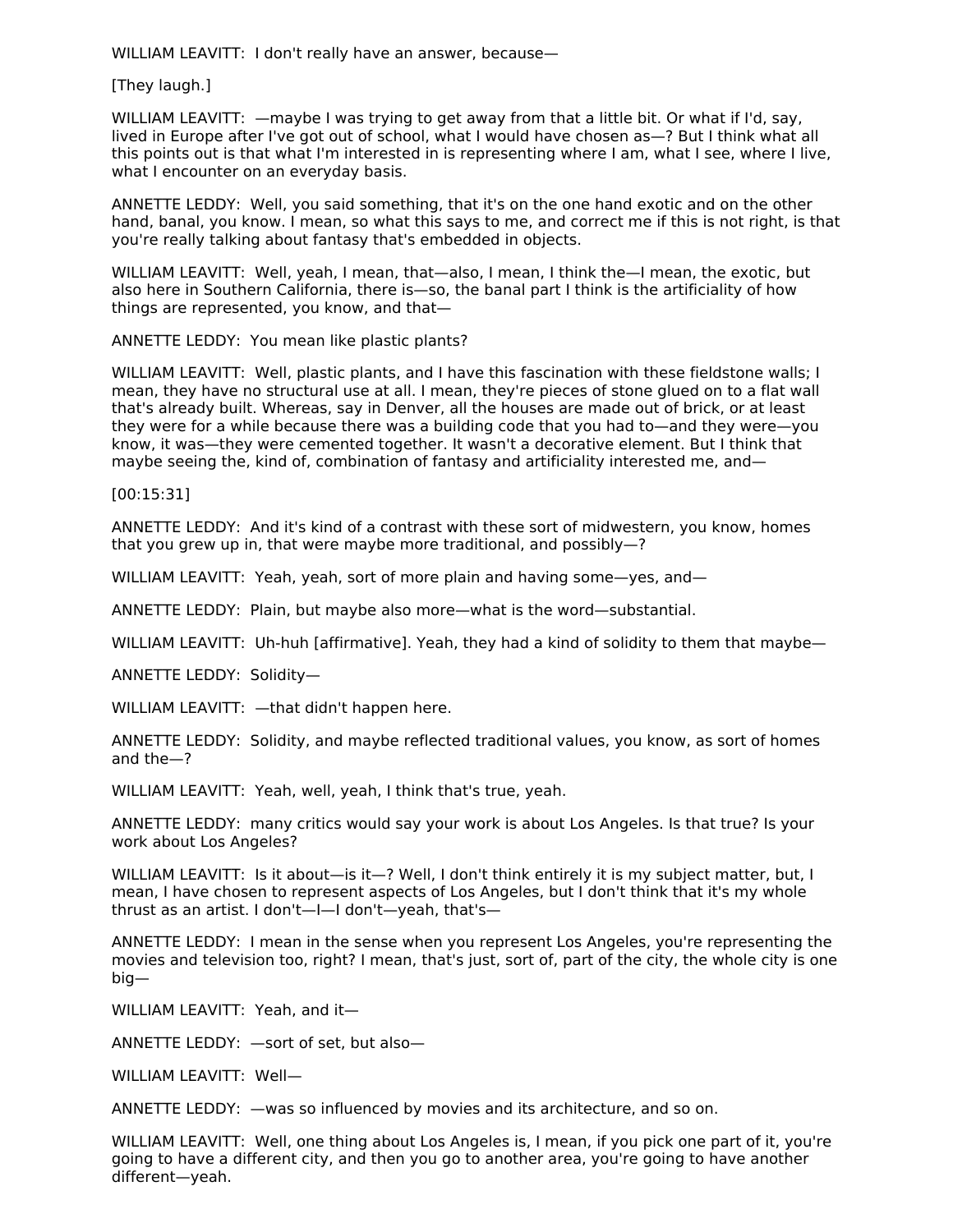ANNETTE LEDDY: Yeah, that's true.

WILLIAM LEAVITT: It had a kind of multiplicity that—and variety of areas that maybe other places don't have. I have, I mean, you know, I'm—there's kind of an inconsistency of styles here, so I don't know if that's a factor or not, but—

ANNETTE LEDDY: I don't—

WILLIAM LEAVITT: - also-

ANNETTE LEDDY: —find that.

WILLIAM LEAVITT: —I mean, I—maybe we work for—we're pulled by something, but then we're also repelled by it, so, and maybe I think the two are working that. I mean, I'm not a big movie person, I'm not, you know, a fan of Hollywood movies, and maybe I made some choices that resisted that pull. I mean, certain influences like Raymond Roussel and his approach to narrative, where he uses things that generate the narrative in a non-emotional way. He's not interested in pulling in the expected human emotional response from what's happening in his work. And I found that as a kind of liberation about working, and that I could do scripts that didn't necessarily have to build to a—an emotional climax or something. That they could—

ANNETTE LEDDY: Right.

WILLIAM LEAVITT: —sort of follow the rhythm of conversations and the activities that the characters were doing. But maybe the—what was moving them along was a kind of device that changed the scene, or the circumstances of the exchange between the characters.

[00:20:17]

ANNETTE LEDDY: Have you seen the movie L.A. Plays Itself?

WILLIAM LEAVITT: Yes, I appreciate that, that's a good movie.

ANNETTE LEDDY: Because in a way—

WILLIAM LEAVITT: I went out—

ANNETTE LEDDY: —your work is, a little bit reminds me—I mean, that movie reminds me of your work, or vice versa. There seems to be something similar.

WILLIAM LEAVITT: Oh, okay, I have to watch, listen, yeah, yeah, and like—yeah.

ANNETTE LEDDY: Because of the idea of the entire city being a movie set and never really being —it's never—the city is never about itself, it's always about other fantasies and other places, you know?

WILLIAM LEAVITT: Yeah, yeah. Yeah.

ANNETTE LEDDY: But, all right, let's talk about this—the speculative in your work. Like, do you how does the speculative enter your work?

WILLIAM LEAVITT: How does the what?

ANNETTE LEDDY: The speculative, you know, the visions of the future, or thoughts about what might be?

WILLIAM LEAVITT: You mean a kind of science fiction—

ANNETTE LEDDY: A little—

WILLIAM LEAVITT:  $-y$ ou know, yeah. Well, maybe I go—maybe that's my interest in design that —and here, maybe I'm again going to the exotic, maybe I'm thinking of an appreciation of scientific objects and forms for their shapes and their—the way they're put together and—yeah. I mean, would that fit as a kind of—?

ANNETTE LEDDY: Yeah. And is that related to Surrealism in any way?

WILLIAM LEAVITT: Well, I think I have appreciated Surrealism, but I think that, yeah, it's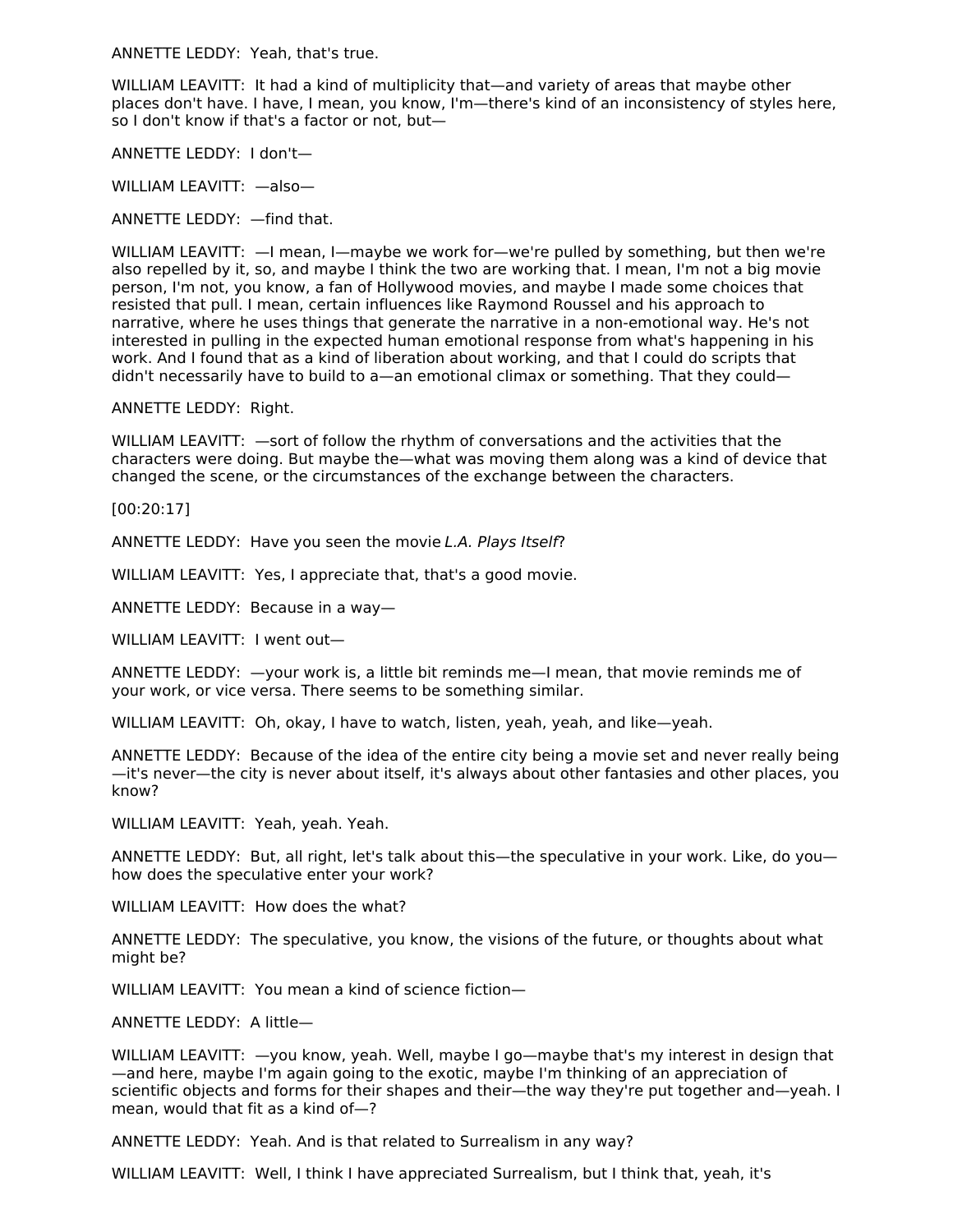probably a natural artifact of putting disparate things together that are outside of the everyday that you're going to encou—refer to Surrealism perhaps, yeah.

ANNETTE LEDDY: Would you say that Marshall McLuhan, or you said you saw Marshall McLuhan speak, do you think that he influenced your work?

WILLIAM LEAVITT: Hmm, yeah, I'm not sure, I don't—I—

ANNETTE LEDDY: Is that one of the people you usually mention, you usually say—

WILLIAM LEAVITT: Yeah, yeah—

ANNETTE LEDDY: —Raymond Roussel—

WILLIAM LEAVITT: —maybe, you know, and sometimes I think influences become assimilated, and then you don't even know that they're an influence, and then you—when you go back to the influence, oh, yeah, yeah, that, oh yeah, that's what that was about, and—

ANNETTE LEDDY: Right.

WILLIAM LEAVITT: —yeah, yeah, so—

ANNETTE LEDDY: All right, so this is another big question. When you think about your whole career, what are the key shifts in your work, or the key stages? What are the different stages, how would you describe it?

WILLIAM LEAVITT: Well, I'm not sure that there has been a shift, you know. I think, oh—I don't know, I'm not—maybe before 1980, my work, I—well, concentrated on what I thought was the everyday and tried, you know, not to. But after—no, I'm not sure that I've really shifted. Maybe I've shifted my interest in styles of, but I can't—I don't think I've really shifted my work. I don't—I feel like it's fairly consistent from the beginning that I'm concerned with the same thing—you know, what people do, where they live, what are the objects they use in this life and how they, you know, kind of, fit together. And if—so, I mean this implies that I'm interested in some kind of narrative of what's going on, that my work, maybe the drawings, are settings or illustrations of settings for a potential narrative, but then I also have words on paper that are actual narratives and—

[00:25:49]

ANNETTE LEDDY: Narratives, but as you say, they're anti-narratives, they don't follow this conventional structure—

WILLIAM LEAVITT: Yeah, maybe—

ANNETTE LEDDY: —of coming into it. They're more about anomie in some way.

WILLIAM LEAVITT: Well, I think we talked about this a little bit last time when we were talking about the early theater pieces, which I felt were a little bit distanced and abstract, and I was able to, you know, do a kind of cut-and-paste kind of Cubism with the narrative. And then I did, like, mention in the '80s that I did some work that I felt was more straightforward narrative; characters have a problem, the script followed that through to the end. And then I—but more recently, I've come back to using techniques where I've used chance, or sort of automatic writing for—to—so maybe I've gone back to a kind of early Dada Surrealist approach to generatings of the script. And also, with the representation of things, that my early drawings usually are one object, a setting, or so, but there was a time in the '90s when I was living in Silver Lake, and I did these—well, they weren't really Cubist, but I—they had an element of Cubism in them, where we would put these—represent these landscapes, but instead of the rectangles or, you know, geometry of the houses that were there, I would put other scenes, so that replacing the forms of the houses with various other, other things, which is a kind of Cubism because it's representing several aspects of something in time at once. It's not just one view, one time, one place; you have multiple viewpoints multiple times, all in the same work, which maybe is not a classic definition of Cubism, but I think that there's an aspect of that in this work. And also I think the recent work that I've been showing has done that again, where—

ANNETTE LEDDY: With the cutouts.

WILLIAM LEAVITT: With the cutout—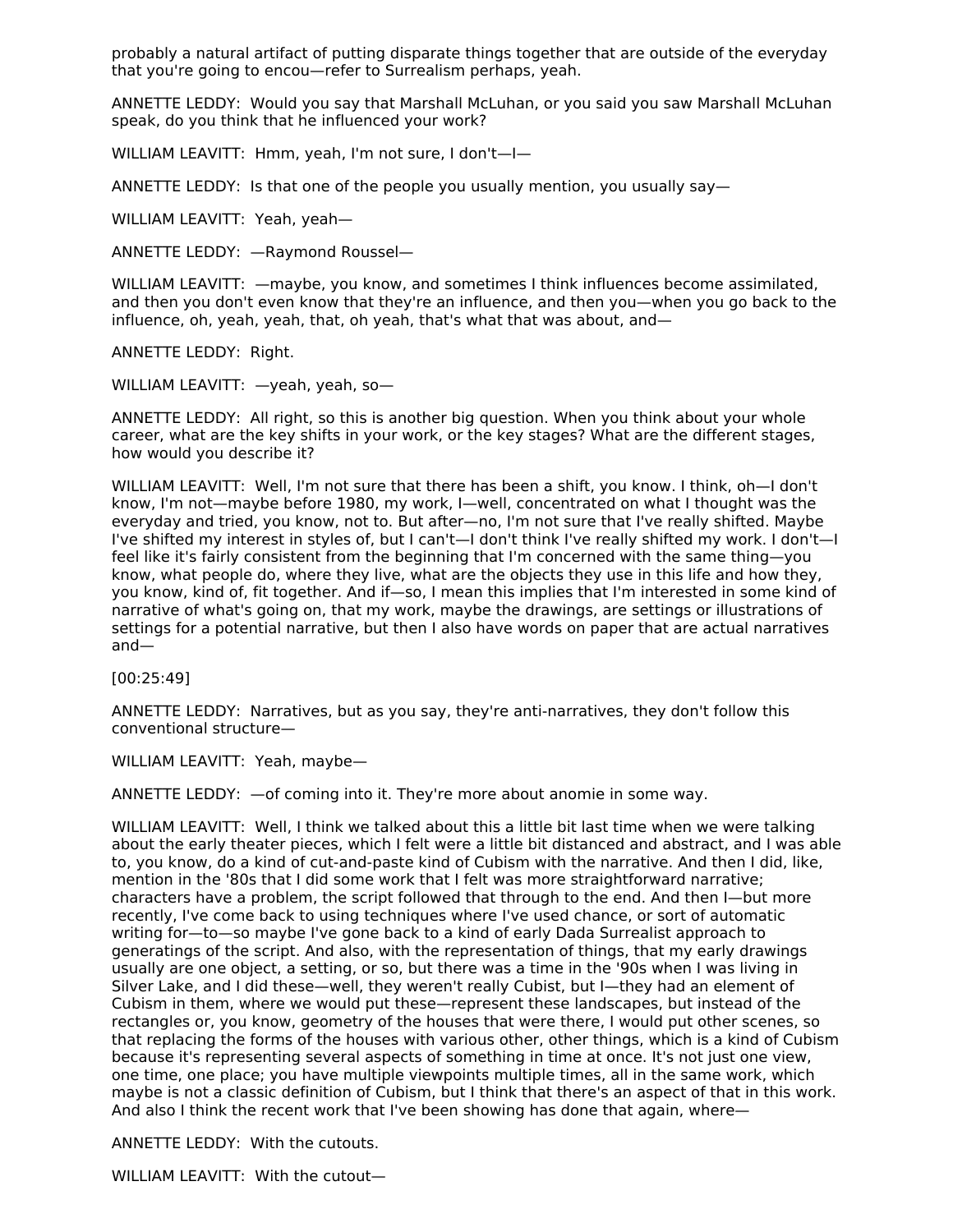ANNETTE LEDDY: You kind of have the little—

WILLIAM LEAVITT: Oh—

ANNETTE LEDDY: —a—

WILLIAM LEAVITT: —with the figures—

ANNETTE LEDDY: —square—

WILLIAM LEAVITT: —and on—yeah. But also the recent ones where I've done these complex landscapes where there are two or three scenes going on at the same time. And for me, it's a compositional challenge to, kind of, make that fit in, how they fit together, even though one may be a nighttime scene and one might be daytime, one a—the different part of the—the countryside or the city or whatever, so that the—there are many things combined.

[00:30:08]

ANNETTE LEDDY: Well, here would be one—

WILLIAM LEAVITT: Okay—

ANNETTE LEDDY: —for example.

WILLIAM LEAVITT: Yeah, yeah, there's a—uh-huh [affirmative].

ANNETTE LEDDY: Right?

WILLIAM LEAVITT: Where they have—you have multiple things going on in the landscaping, and I don't think of that one as so Cubist because there—it's—they're not geometrically—and they're not using the geometry of—let me see. Oh.

ANNETTE LEDDY: You're talking about these [pointing to works in Leavitt's MOCA catalog -AL].

WILLIAM LEAVITT: Yeah, yeah, like so—

ANNETTE LEDDY: So you have—

WILLIAM LEAVITT: —I mean—

ANNETTE LEDDY: —have—

WILLIAM LEAVITT: —this is something maybe I don't even know the dates of those, when are those—?

ANNETTE LEDDY: This is 1991.

WILLIAM LEAVITT: Ninety-one, so—

ANNETTE LEDDY: - all of these, like Rose and Chandelier, where you like the iconic airport, and then you have the—

[END OF TRACK leavit21\_3of3\_sd\_track01\_m.]

ANNETTE LEDDY: —the same shape, essentially, but quite a different object, and then a rose.

WILLIAM LEAVITT: So maybe the shift you're talking about is—I mean, I see this happening in my work now, so maybe that was something that happened later, you know, in the '90s, where instead of the earlier work, which was the—

ANNETTE LEDDY: It's like this, where you have the cell phone, and then you have something that looks like Minerva, so it's like the ancient world, the contemporary world, and then there's this ship that could be either from today or from, you know, maybe the age of exploration. I mean, to me they always seem like visual timelines, you know, so it's—

WILLIAM LEAVITT: Uh-huh [affirmative].

ANNETTE LEDDY: —although the title is Untitled Cordless Phone 2003.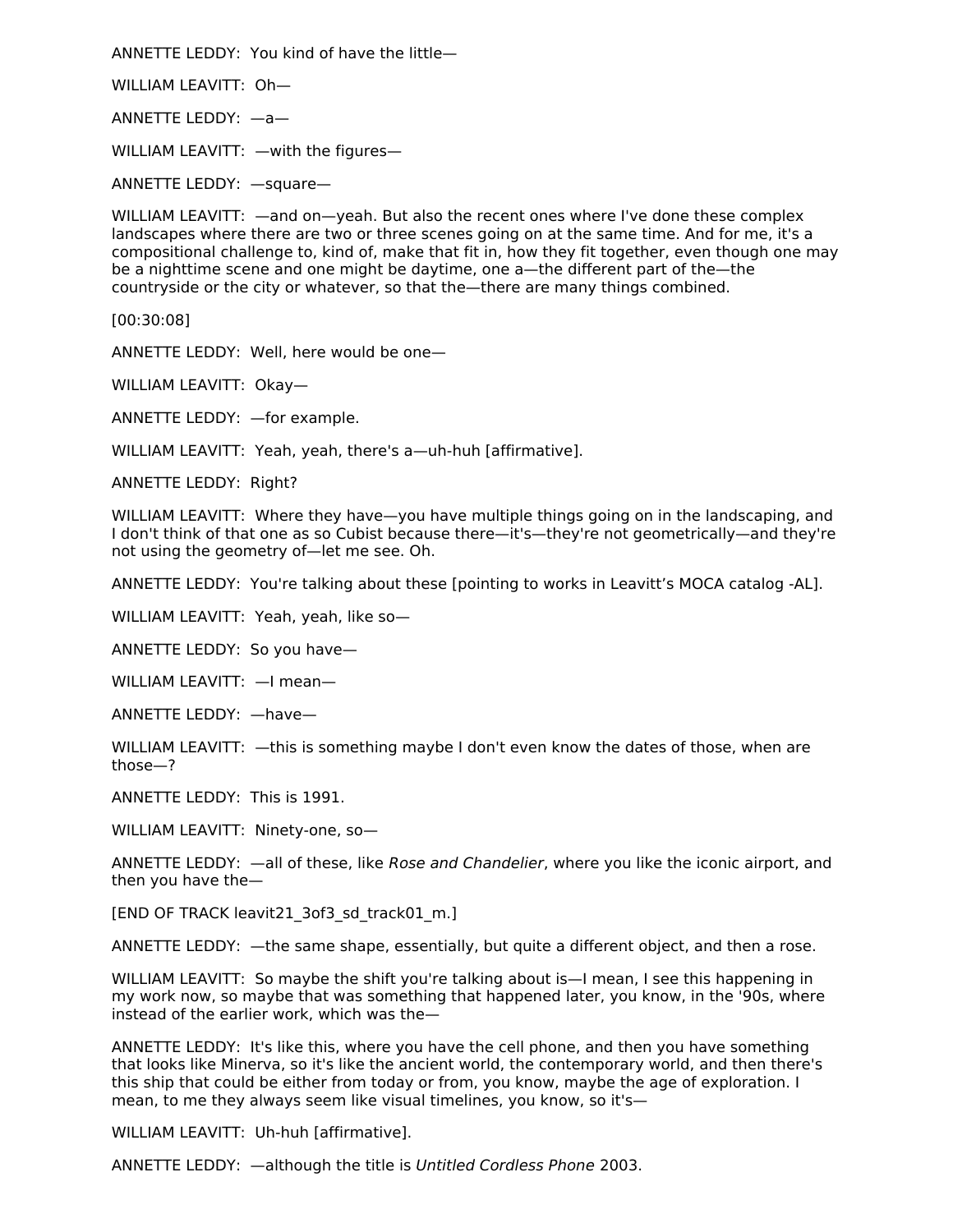WILLIAM LEAVITT: Yeah—

ANNETTE LEDDY: Or here's one, which is, yeah, Bass and Duchamp, and this is Picabia, Magritte, Pevsner, and Apollo. So this seems very much like a kind of art historical mural—you know?

WILLIAM LEAVITT: Uh-huh [affirmative], but also something that came up was that these are representations of a kind of proscenium, where the objects are on a stage there and the stage is —the background is a landscape, but—

ANNETTE LEDDY: Oh, yeah.

WILLIAM LEAVITT: —yeah—

ANNETTE LEDDY: —that's right.

WILLIAM LEAVITT: —that—

ANNETTE LEDDY: Mm-hmm [affirmative], that's right, it's—

WILLIAM LEAVITT: There—there's—

ANNETTE LEDDY: —a landscape—

WILLIAM LEAVITT: —and then—

ANNETTE LEDDY: —behind the—

WILLIAM LEAVITT: And these are the figures, are definitely on some kind of—

ANNETTE LEDDY: —stage.

WILLIAM LEAVITT: - stage, even though they're multiplied and-

ANNETTE LEDDY: And why are they on a stage?

WILLIAM LEAVITT: Why are they—?

ANNETTE LEDDY: Why do you—why would these things be on a stage?

WILLIAM LEAVITT: Well, I mean, I'm thinking of the picture plane as a kind of proscenium arch, you know, that this is an illustration of my little, little theater, and—

ANNETTE LEDDY: But maybe also, you know, it just seems looking at your work, that suddenly history enters your work in the 1990s—

WILLIAM LEAVITT: The—

ANNETTE LEDDY: —you know? That history enters your work, like before that maybe history was in it in some remote way, but this seems really to be referring to historical events or figures, or you know, and that seems like something new that happens in the 1990s. And why do you think —

WILLIAM LEAVITT: Yeah, yeah—

ANNETTE LEDDY: —why do you think—

WILLIAM LEAVITT: —maybe—

ANNETTE LEDDY: —that happened?

WILLIAM LEAVITT: —yeah, maybe—well, I think I had this idea that, well, for instance, that painted image, the painting of the German shepherd with the gold frame on an easel was an object. And it was an icon kind of thing that was—and that the context was maybe a street art fair. I mean, I was trying to take it out of the white cube of the gallery and bring another context to it. Also, say the painting, when the orchid for The Silk was a theatrical prop for—and it had its context with the set of the theater piece. And the leopard for the photo series, that was set over a sofa, so I wanted to—but maybe I—I couldn't always find the—a new context for these, and maybe I wanted to explore the compositional possibilities of drawing and painting that weren't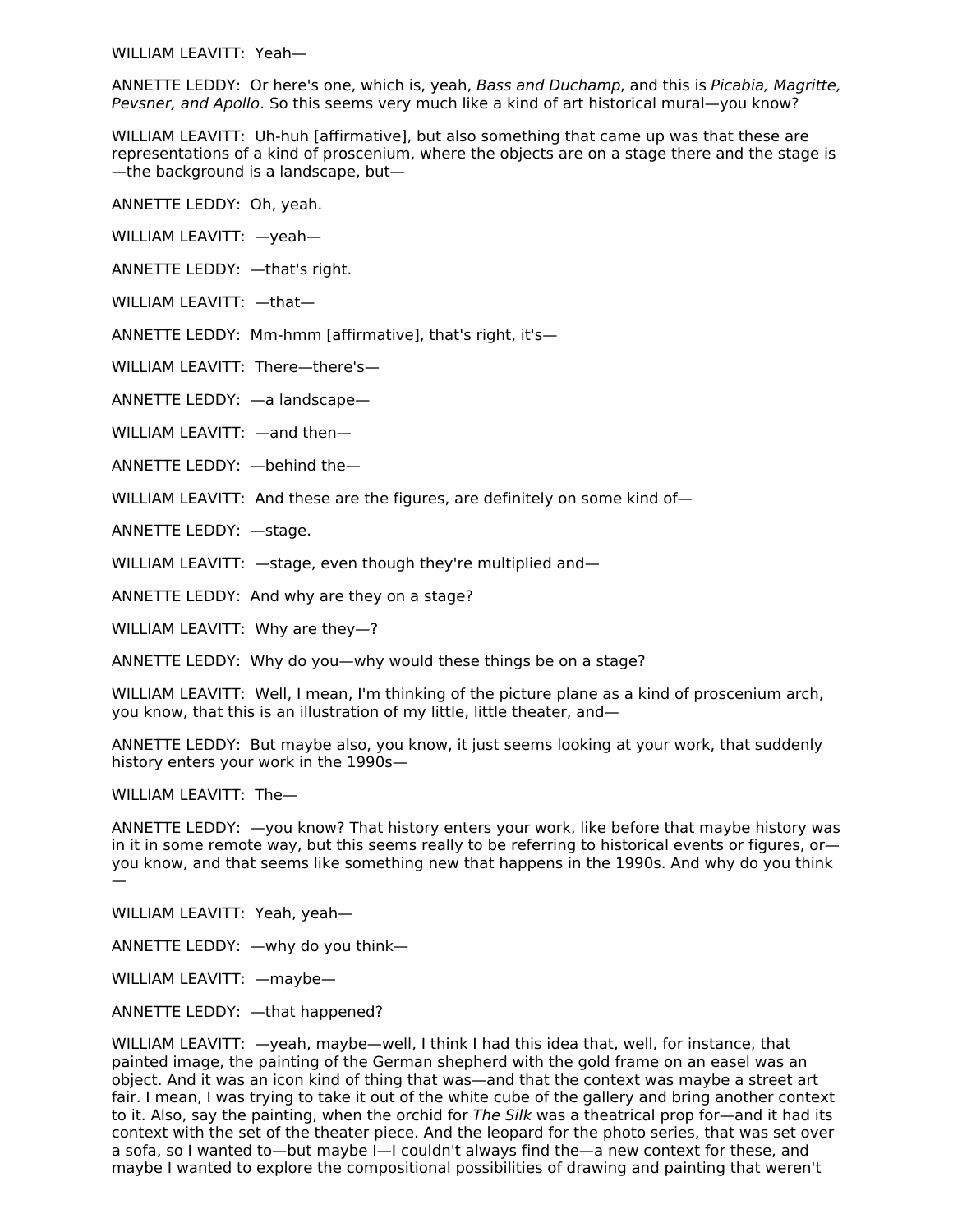done with—when it had just a single object, or—and on the—in the rectangle or square of the painting. So I, sort of, gave into just more traditional kind of painting.

[00:05:03]

ANNETTE LEDDY: But there's a—it's—they're also not traditional, in the sense that they're juxtapositions that are very unexpected, you know, the cell phone and Minerva, or whatever but maybe also it introduces the element of time.

WILLIAM LEAVITT: Uh-huh [affirmative], that—yeah. Well, you have—I mean, at one point that—I did choose things from history, but also juxtaposed to everyday objects like the cell phone—

ANNETTE LEDDY: And the scale, the scale of things is—you know, the phone is as big as a person, you know?

WILLIAM LEAVITT: Yeah, yeah.

ANNETTE LEDDY: They have that—

WILLIAM LEAVITT: Well, let's see. This work from—I just saw it here—I won't find it again probably. [Laughs.]

ANNETTE LEDDY: Well, what?

WILLIAM LEAVITT: I think the one called—oh, I wanted to find the date of—

ANNETTE LEDDY: I can—

WILLIAM LEAVITT: —oh, darn it.

ANNETTE LEDDY: —maybe I can find it.

WILLIAM LEAVITT: Symbolic Objects. Oh, wait—look, wait.

ANNETTE LEDDY: What?

WILLIAM LEAVITT: This one, what's the date on this?

ANNETTE LEDDY: Spectral—

WILLIAM LEAVITT: Spectral—

ANNETTE LEDDY: —Analysis.

WILLIAM LEAVITT: - Analysis, this-

ANNETTE LEDDY: —1977. So you were already doing that horizontal linking of images—

WILLIAM LEAVITT: Uh-huh, yeah, yeah, but kind of-

ANNETTE LEDDY: And even the ones with The Silk have that too, right, or the ones that came from that? Where you have the pearls and the—I don't know where that is, but it's the pearls and then the lion, and then the—a tropical leaf, or I can't remember exactly, but, yeah, that's this here. The tiger and the pearls in that. So you already had that horizontal—

WILLIAM LEAVITT: Yeah, yeah, so—

ANNETTE LEDDY: —like, juxtaposition going, but it took on a different feel. It wasn't so much about narrative as it was about—

WILLIAM LEAVITT: Not the one I was looking but—

ANNETTE LEDDY: - oh, yes, Symbolic Objects, 1974. Yes, this also has historical feel to it.

WILLIAM LEAVITT: Well, again, I mean, here is—it's a combination of different scenes and things together—

ANNETTE LEDDY: —and making fun of—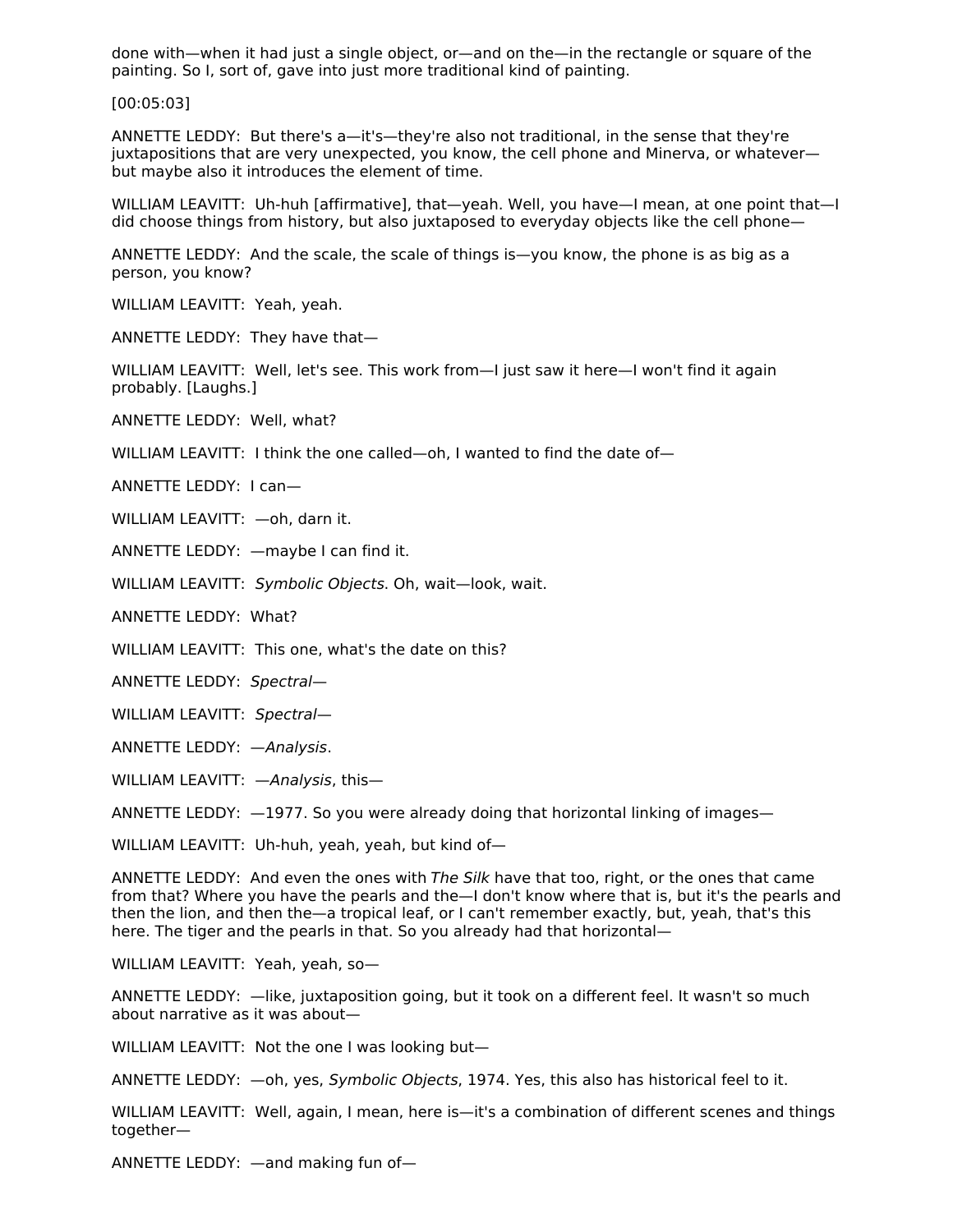WILLIAM LEAVITT: —anti—

ANNETTE LEDDY: —traditional symbolism, right, that this is—?

WILLIAM LEAVITT: Yeah, yeah.

ANNETTE LEDDY: That the—you know, this one is a symbol of the virgin, and the rock is a symbol of—

WILLIAM LEAVITT: Oh, yeah, also—

ANNETTE LEDDY: —resolve.

WILLIAM LEAVITT: —yeah, I mean, I think this is my reference to Magritte because, I mean, I chose the—what the—you know, The Book of Symbols said the rose stood for. And, I mean, I always appreciated his work where he didn't have—it didn't—the word didn't line up with the picture, and so that was, yeah.

ANNETTE LEDDY: Mm-hmm [affirmative]. Right. So, if we go back to the '80s again and to these drawings that you did, let me just—let's talk a little bit about Richard Kuhlenschmidt Gallery where you showed a lot of work, and that was the '80s, '70s maybe, and the '80s, yeah.

WILLIAM LEAVITT: Yeah, yeah, so '80s, yeah, well, that was—that was that time. I mean, I didn't —I mean, a lot of the work was on paper drawing. I mean, it was—I had an—

ANNETTE LEDDY: The pastels—

WILLIAM LEAVITT: —apartment, I had an apartment that had—I worked on the dining room table, where—on a studio, and I had a bedroom, and a living room and also a deck, and sort of that was a pretty productive place. I mean, I—yeah, I don't think I did a lot of paintings at that time, and so.

ANNETTE LEDDY: But when you had the showings at Richard Kuhlenschmidt, you showed the pastel drawings, the interiors, is that what you showed?

[00:10:04]

WILLIAM LEAVITT: Yeah, yeah, I'm pretty sure that's—

ANNETTE LEDDY: And how were those received?

WILLIAM LEAVITT: Well, I think—yeah, I mean, I think positive, I think, yeah, I mean, I had yeah, I mean as far as I know, I can't— [Laughs.]

ANNETTE LEDDY: People got it, people—

WILLIAM LEAVITT: And people got it, yeah. Yeah, I know, I mean, I think it established something of what I was doing, so—yeah.

ANNETTE LEDDY: Mm-hmm [affirmative]. And—

WILLIAM LEAVITT: And—

ANNETTE LEDDY: —these drawings which, you know, I mean, essentially from the reviews that I've read, were really praised, and people really loved those. The source material, was not just things you saw, right? You also used what, for your images from that?

WILLIAM LEAVITT: Well, they may have been from my photographs, or they may have been from printed material that I saw and said—I mean, it was pre-internet, so it wasn't—

ANNETTE LEDDY: Like shelter magazines, yeah.

WILLIAM LEAVITT: Oh, yeah, yeah and so I did sort of a—and I had—let's see—

ANNETTE LEDDY: So, when you were in the—so even though your CV doesn't show any performance or theater or film or anything in the 1980s, all that time you were writing plays and you were involved in theater, even though it doesn't come out until later. And so, this is where I'm wondering how your relationship with Guy de Cointet enters into your life, is it—how does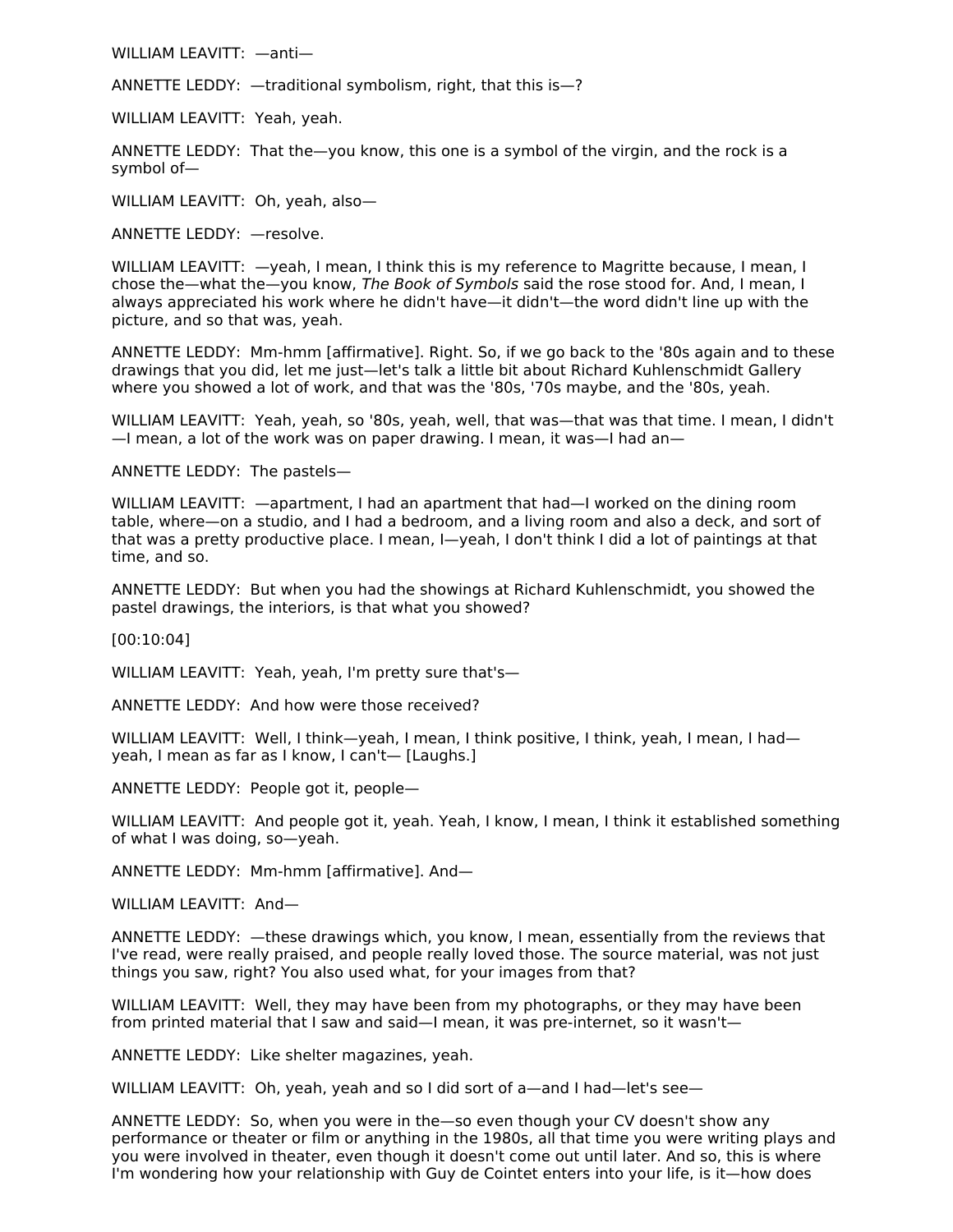that happen?

WILLIAM LEAVITT: Okay. The—there was the Jancar Kuhlenschmidt Gallery in the Los Altos apartment building, in the basement of that, where I did one show. I think it was around—I'm not sure of the dates of this—sometime '70s, I think, or maybe early '80s, I'm not sure.

ANNETTE LEDDY: Well, definitely Kuhlenschmidt is, what? '83, '84, '85.

WILLIAM LEAVITT: Uh-huh [affirmative], what about Jancar Kuhlenschmidt in the—?

ANNETTE LEDDY: I'm looking for that, I know about that.

WILLIAM LEAVITT: Okay, well—

ANNETTE LEDDY: —but I just don't actually—

WILLIAM LEAVITT:  $-$ okay, with that, but that show was also-that gallery was also part of the-

ANNETTE LEDDY: Oh, yes, '82 is Jancar Kuhlenschmidt.

WILLIAM LEAVITT: Okay. That was part of the social life of that Los Altos apartment. Denise Domergue had an apartment there, and she, as an actress in Guy de Cointet's play, was a connection to Guy. Also Phil Garner and Nancy Reese lived there in that apartment, so not only was it a gallery, it was also a kind of an expanded social world. And then Denise married Bob Wilhite, and they moved to their own house over in East Hollywood, and so maybe, I think, you know, I encountered Guy there. And he had seen The Silk actually, and then I had seen his work Ethiopia at the same theater, the Barnsdall Park Theatre. So we already had some, you know, elements for correspondence and discussion, and so we—but, yeah, so I think. And he was also interested in—his texts were generated in—with his own system of cryptography, or something like that—I mean, it was very, very sophisticated what he was doing in terms of theater, so that was a—

ANNETTE LEDDY: Yeah—

WILLIAM LEAVITT: —a connection—

ANNETTE LEDDY: —chance operations also.

WILLIAM LEAVITT: Yeah, yeah, so and—

ANNETTE LEDDY: Mm-hmm [affirmative]. But—so did you—I don't have a sense of—I mean, I, of course, see the similarities between your work, but I don't have a sense of how well you knew him, or if you ever thought of doing, say, collaborations, or anything like that?

[00:15:05]

WILLIAM LEAVITT: No, we didn't think of collaborations, but we were friends, you know, we had coffee, we visited each other's studio and that kind of thing. Also, Bob Wilhite was a friend who had done these amazing, you know, props for *Ethiopia*. I mean, musical things, I mean, that was quite a great event, you know, seeing that play and Bob's contributions, so. I mean, I don't—I mean, is it interesting to—? I mean, do you want to talk about how I got involved in the music part of that, or is that—?

ANNETTE LEDDY: Yeah, yeah, I really want to hear that.

WILLIAM LEAVITT: You want to—?

ANNETTE LEDDY: Yeah.

WILLIAM LEAVITT: I kind of got there through the back door. I mean, it's a little bit of a shaggy dog story here, but I—sometime in the mid-'80s, or maybe '87 or something, I needed something from Yale Electronics on Sunset Boulevard, so I went there to buy it. I was looking through their rack of magazines and pamphlets, and I saw one that said, "Build your own guitar effects device," so I bought it. And then I bought the components, and I built this little circuit. It didn't really work, but if I reverse the polarity of the power supply, it made the sound of a helicopter, so I thought, Wow, this is pretty—really cool. So I continued this exploration of electronic circuits until—for a couple of years, until I built a small analog synthesizer. And just—I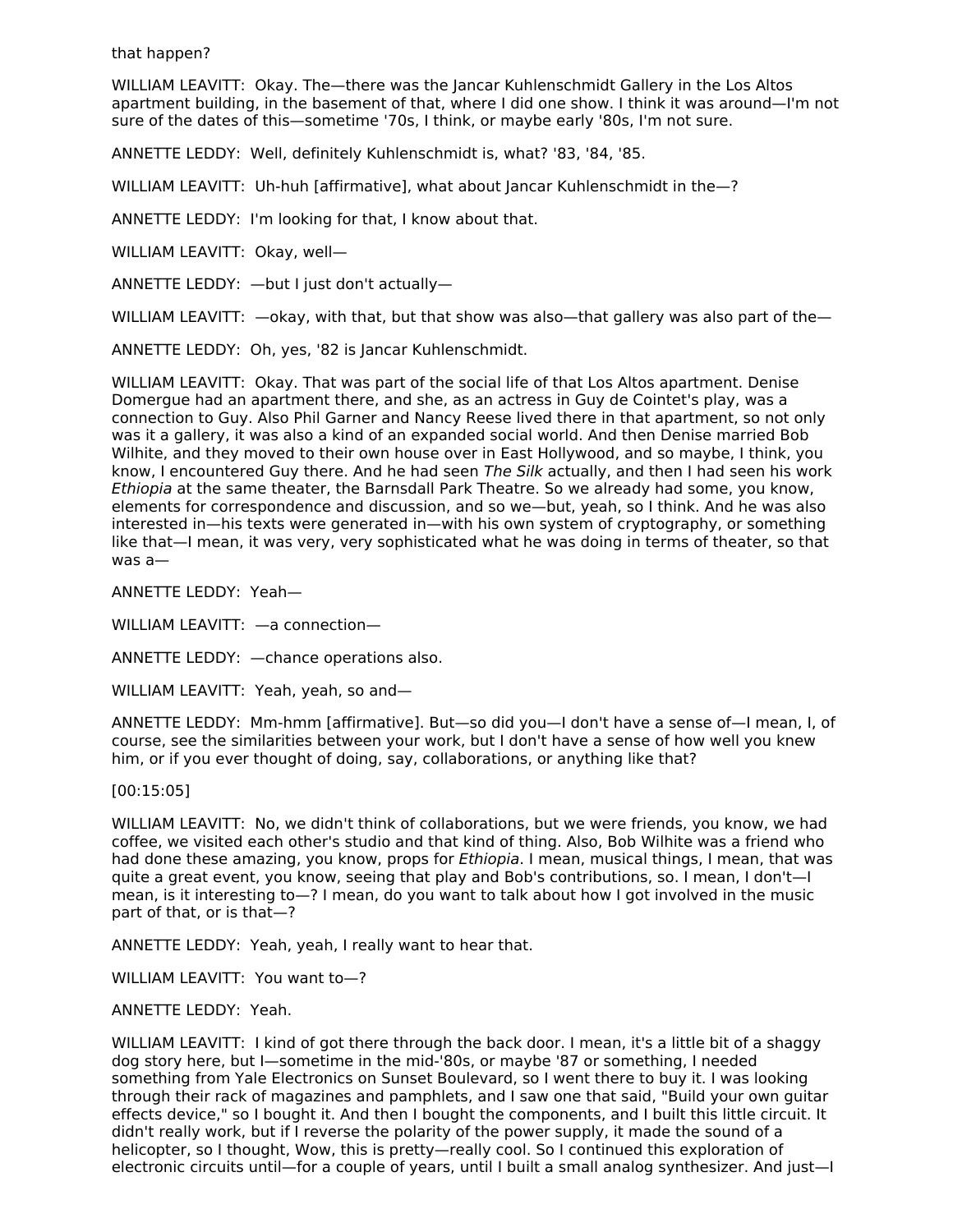mean, I got involved in this electronic circuitry and putting together these sounds, so. And one time, I visited Denise Domergue at her conservation studio on Third, and her assistants were Rick Potts and Joseph Hammer. And we started talking, and they said, "Well—" I said, "What are you doing?" and they said, "Well, we're musicians, and we have this little studio," and I said, "Oh, I built this analog synthesizer," and they said, "What? Wow, bring it out to our studio, we'll play." So it was in Alhambra, they had a little second floor office in a building there. And we—I wouldn't say jammed, but we made sounds, and Joseph had a—his tape loops, and I had my synthesizer, and Rick had his synthesizers. So we made this noise music for a couple of years, off and on. Then they gave up that studio, and they joined Steve Thomsen who had a big studio downtown, and he was also a musician. And so they worked with him for a while, then they asked me to come join them, and I said, "Okay, I will," and I had a more sophisticated, commercially built synthesizer. But as we were playing, I thought, "Well, we all have these kind of electronic things and tapes, and it would be interesting if there was some kind of drone sound from an acoustic cello-like instrument." So I built this little crude cello—it was a two-by-four and some bass pickups that I could bow and make a different kind of sound. Next thing I know, I built a little bass that I could play. Well, this was kind of the end of our—of collaboration, because the bass has a quality of jazz or something, and it has more of a beat kind of quality, and I don't—it wasn't something you really wanted, but it was something I wanted to do. I wanted to explore this, the rhythmic possibilities of the bass, so I kind of went on my own, and I built some—I ended up building a cello and so forth, and learning to play that.

#### [00:20:32]

But the other experience out of playing with them was they were really committed to this soundnoise thing, and I had, as I mentioned before, played the piano as a child, also sang in the choir, and I—so I think I had this tonal basis for my interest in music. I thought diatonically, maybe, and not just so much this noise. So I took—I started taking classes at LA City College in music theory and harmony, and it was very accessible to me. I mean, I could take one class per semester and work at the same time, so I ended up, you know, learning composition through that school. And I think that I was able to use those compositions later in my installations; several of them that really had a soundtrack component to them. For instance, Warp Engines and Arctic Earth, also, have a very particular soundtrack that goes with them, so. And in that way I kind of, I think, combined those, you know, ways of working into—also later, some of the movies that I did, used it with soundtracks.

ANNETTE LEDDY: It's interesting to me that you would feel the need and urge, you know, to build a synthesizer and build an instrument rather than, you know, just purchasing one and learning to play it. And, I'm just wondering what you get from the act of building them?

WILLIAM LEAVITT: Well, you know, maybe that's kind of a regression to preadolescence or something, when I was escaping in the basement building model airplanes, using my hands to build something complicated that involved me and kept me out of the—what else was going on, you know, and so.

ANNETTE LEDDY: Well, what else was going on that you wanted to be kept out of?

WILLIAM LEAVITT: Well, I mean, you know—as a—you know, I think as a—you know, we—all need our little islands of—

ANNETTE LEDDY: Yeah, retreat.

WILLIAM LEAVITT: Yeah, yeah. no matter how—

ANNETTE LEDDY: But you—

WILLIAM LEAVITT: —how good things are—

ANNETTE LEDDY: —but it seems to—say, how does it complement, or relate to the drawings or the visual work you do at the same time, or is there—?

WILLIAM LEAVITT: You know, I don't think there's really—

ANNETTE LEDDY: Is that connection—

WILLIAM LEAVITT: —you know—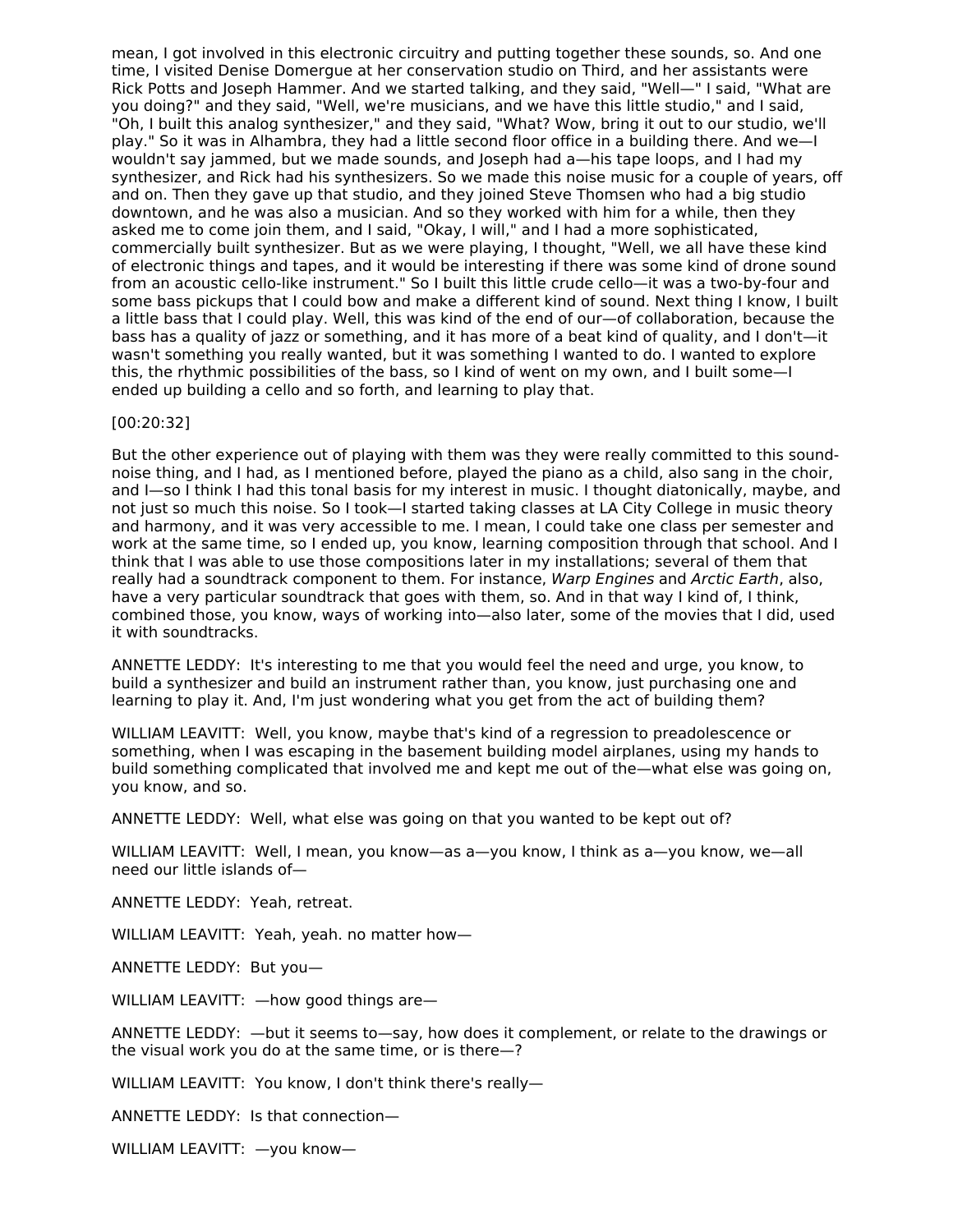ANNETTE LEDDY: —just to kind of—?

WILLIAM LEAVITT: —I think—

ANNETTE LEDDY: —therapy in a certain way?

WILLIAM LEAVITT: Yeah, maybe, yeah, it was—you know, it's a way to keep an even keel emotionally, being able to go to a kind of complicated, hands-on project or something like that, could be that. I mean, drawing could be that way too, but it—not—it's not the same, you know, it had more—

ANNETTE LEDDY: It's more performative, in a sense.

WILLIAM LEAVITT: More performative, yeah, and—

ANNETTE LEDDY: Yeah, but also it seems that it's kind of great, the idea of you building machines that make sounds, you know, I mean, it's like—

WILLIAM LEAVITT: Oh, also, I mean it was very inexpensive, you know?

[They laugh.]

ANNETTE LEDDY: So—

WILLIAM LEAVITT: Yeah—

ANNETTE LEDDY: —it's a cheap hobby?

WILLIAM LEAVITT:  $-1'm$  doing buying—yeah, I mean, to buy one of these things is quite—and I lived on a limited budget. I was—I didn't, well—yeah, I didn't want to go in debt buying a synthesizer or something, or a cello or something like that, so.

ANNETTE LEDDY: Yeah, I see.

[00:25:00]

WILLIAM LEAVITT: Yeah.

ANNETTE LEDDY: Yeah, I guess I would feel so concerned in doing something like that, it wouldn't ever sound right. I mean, that you obviously felt very—a certain confidence in your—

WILLIAM LEAVITT: Well, what-

ANNETTE LEDDY: —building skills.

WILLIAM LEAVITT: —I mean, I think a lot of the—sort of the early forays into that music sounded pretty bad, and I have to say that. And I'm—but at least to me sometimes, even though, I mean, I've gone back and played some of the tapes that Rick and Joseph and I made, yeah, that's okay. I mean, yeah, they're— they're good—I haven't really heard much from what was recorded with Steve Thomsen and Rick and Joseph when we did that. Maybe I'll impose on Joseph to release some of those to me. I'm sure he has them. He's—

ANNETTE LEDDY: What are your musical influences apart from these experiences? Who were the composers? Like, you mentioned John Cage yesterday.

WILLIAM LEAVITT: John Cage, and—well, yeah, I mean, I had a pretty strong interest in classical music for a long time and—for, like in the '70s, I liked the early modernist—

ANNETTE LEDDY: Like Schoenberg, Webern or those people—

WILLIAM LEAVITT: Satie and Debussy and Ravel, I was kind of into that. And, yeah, later, I mean, there's—I mean, I've maybe expanded my interests, and I'm not thinking of particular people at the moment, or—oh—well, yeah. Xenakis was someone sort of in the—I was interested in for a while and, you know—

ANNETTE LEDDY: So your goal in building these instruments was to have an instrument to play, and to play music that was classical music with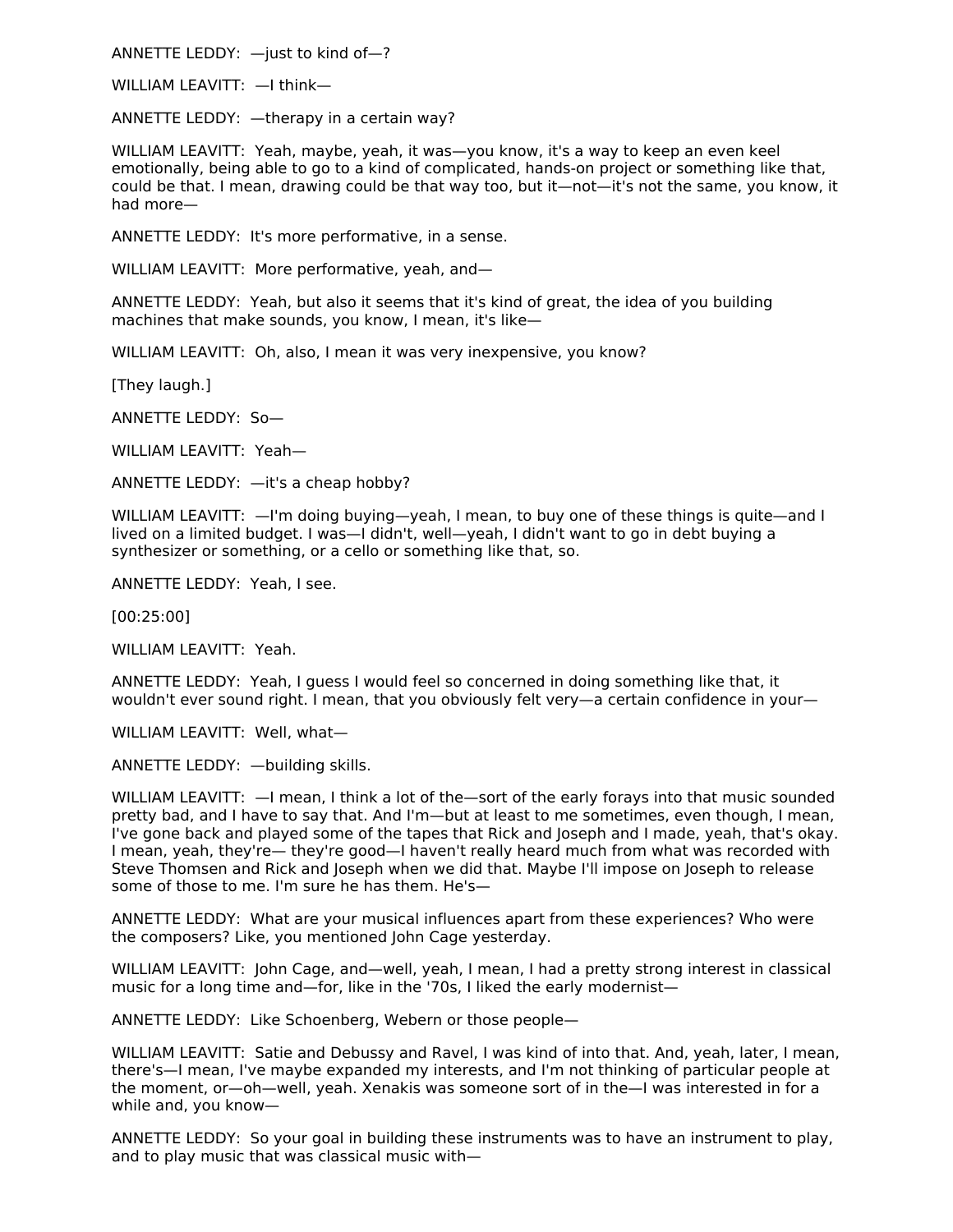WILLIAM LEAVITT: No, no—

ANNETTE LEDDY: —or—

WILLIAM LEAVITT: —it was really—

ANNETTE LEDDY: —to compose—

WILLIAM LEAVITT: —more—

ANNETTE LEDDY: —your own—

WILLIAM LEAVITT: —sound-noise music—

ANNETTE LEDDY: Sound-noise—

WILLIAM LEAVITT: —with these other people to play with. And there were—you know, I mean, it was—there was a small scene of people who played. I mean, Rick and Joseph and Steve and I played. I played with them in maybe three live shows and at various things, and then they went on to, after I left the group, perform by themselves. And then later, I mean, I played with Joseph again and also some other people. You know, sort of just as a, you know, kind of went in and out of it—of the scenes there. Yeah.

ANNETTE LEDDY: And you're still doing it, right? You're still—?

WILLIAM LEAVITT: Well, you know, I'm not—I haven't really—once in a while I have a couple you know, we'll get together with Joseph Hammer and we'll try to do something together. I mean, it was—we made a lot of recordings, I'm not really truly happy with them; I think I'm still wanting more tonality, something more diatonic. I get a little nervous when it gets too atonal, it hurts my ears a bit, so. But that's sort of a factor of one—of that kind of music. I mean, now I work with—it's with the—I mean, I used to write—I mean, when I was at City College, I wrote everything on paper, but now you can do it all in the computer with a notation program like Sibelius or Finale, so you can write it out on paper, type it into the computer, and it'll play back. You don't have to—

[00:30:34]

—some of the pieces that I wrote at City College were played by live acoustic musicians, which was kind of a perk of being—of going to school. They had the composers club there, and then and every semester they would do a concert and you could submit a composition to them, and—

[END OF TRACK leavit21\_3of3\_sd\_track02\_m.]

WILLIAM LEAVITT:  $\overline{-}$  if it was accepted, they would bring in these musicians from outside to play them, which was a nice event always. But I wasn't there that long, and I only had, I think, three works performed.

ANNETTE LEDDY: Well—

WILLIAM LEAVITT: Yeah, so. So—and yeah, no, I mean, but some of this work is useful for—like I say, for soundtracks. I mean, I think that's my use of it, is that I can use it with an installation, or if—or a video or something like that, to—

ANNETTE LEDDY: And at least in my experience of those, it feels like the music emphasizes the —what—the anomie of the characters, or that kind of, you know, it—it doesn't have a climax, just like the—

WILLIAM LEAVITT: Uh-huh [affirmative]—

ANNETTE LEDDY: —you know.

WILLIAM LEAVITT: And it's kind of ongoing and yeah, yeah. Yeah—

ANNETTE LEDDY: Right. The kind of—

WILLIAM LEAVITT: —and—

ANNETTE LEDDY: —anti-narrative, you know, thrust of the works to, kind of, fit with the music, is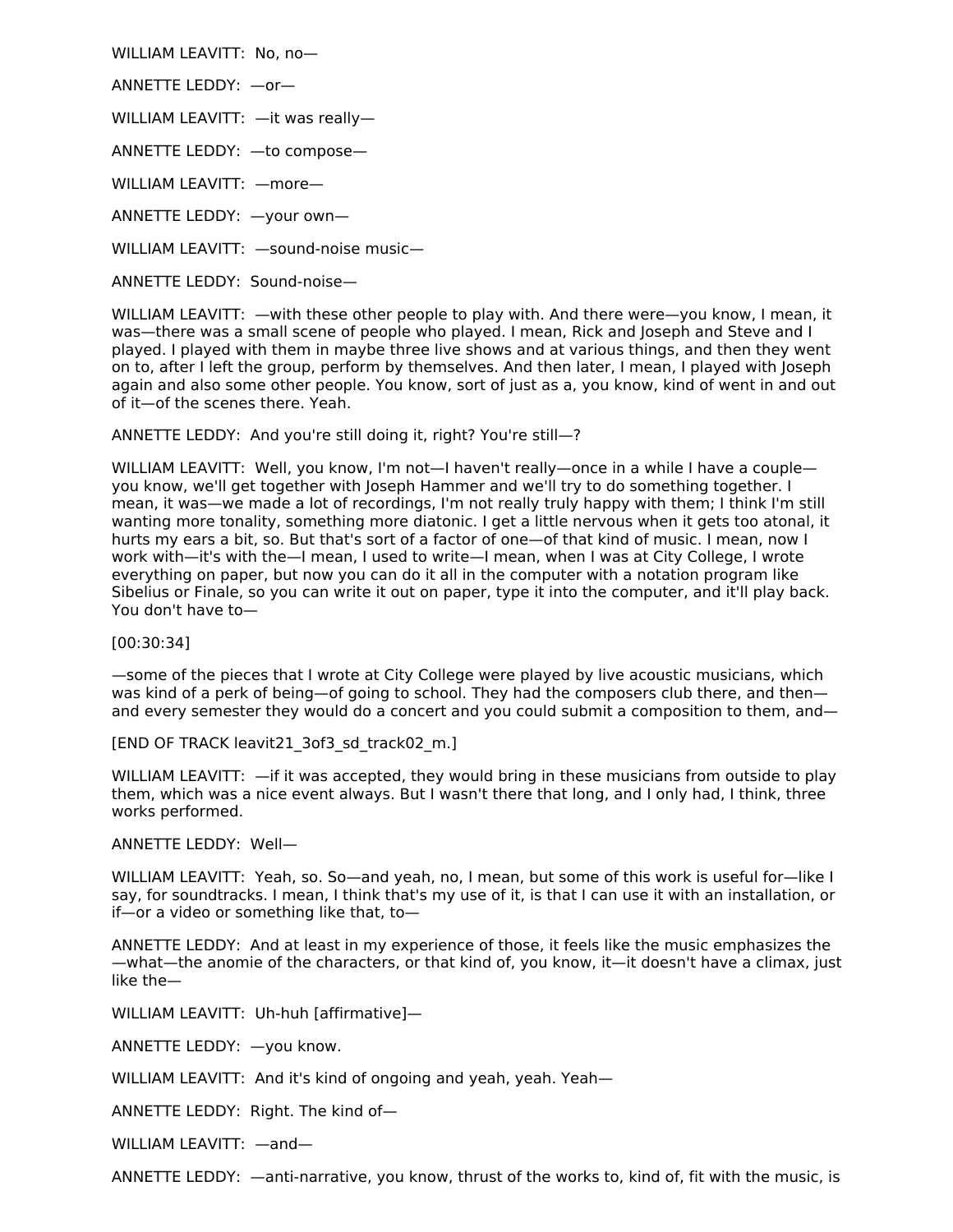that your intention?

WILLIAM LEAVITT: Yeah, no, I mean, that would fit that, yeah, yeah. It's background sound that would kind of—

ANNETTE LEDDY: And sometimes it's a little bit—

WILLIAM LEAVITT: —help—

ANNETTE LEDDY: —of a parody—

WILLIAM LEAVITT: —empha—

ANNETTE LEDDY: —there's a little parody element in it sometimes too.

WILLIAM LEAVITT: Uh-huh [affirmative], yeah, to kind of fit the mood and—yeah, so. Yeah, so, yeah, I mean that would be the result of it.

ANNETTE LEDDY: So, I just thought we should maybe talk a little bit about the criticism you've had, the critical support, the reviews, and the—that you—over the years in Los Angeles, especially. I mean, did you feel that—you know, a lot of artists feel that critics don't actually get their work. I mean, did you have that feeling, or do you have that sense of having been understood?

WILLIAM LEAVITT: Hmm, I sure-I don't-I don't know. I don't really know how to answer that, actually. I—but—yeah.

ANNETTE LEDDY: So, say in 1979, Tom Lawson said of your work, "Anything can be projected, nothing confirmed."

WILLIAM LEAVITT: Ah—[laughs]—that's good, I guess, yeah, right.

ANNETTE LEDDY: Do you agree with that?

WILLIAM LEAVITT: Yeah, yeah, I guess, yeah, yeah. That's good. I hadn't heard that, I like that.

ANNETTE LEDDY: That's the last sentence of his essay about you. And then I was thinking about this new book, which I know neither of us have actually read except as a—you know, in a kind of a synopsis, right? The Speculative City: Art, Real Estate, and the Making of Global Los Angeles, but—so she has you, Ed Ruscha, and Lewis Baltz as examples of a kind of what she calls remediation of the real estate development of Los Angeles. And just, knowing you haven't read it, I mean, do you have a sense of yourself, of your work sharing certain premises with Ed Ruscha's or Lewis Baltz's work?

WILLIAM LEAVITT: Yeah, yeah, I would say. I mean, I don't think that would be a stretch to get that in there, you know. I mean, one of—I think one of the influences of, in the '70s for me, with like California Patio and some—the other works was, there was a catalog of swimming pools that would—you could get at the lumberyard or someplace. It was called Anthony Pools, and it was this very nice, full-color brochure of these examples of houses that had these pools, and that's definitely a sort of real estate advertising. So, you know, I mean, I was fascinated by that, and I wish I still had my copy of it, but—yeah, but anyway, yeah, no, I don't think that's too far afield, or—

ANNETTE LEDDY: So if we go on to just—okay, another question I really wanted to ask you as we come towards the end is, did the MOCA retrospective affect the work you made after the retrospective?

[00:05:10]

WILLIAM LEAVITT: No, I don't think so. I mean, I think it gave me a chance to evaluate the work I've done, and I feel like I kind of built on what I saw was there, you know? I didn't feel like I had to reject what I had done before. I felt like I could kind of build on the work I've done.

ANNETTE LEDDY: You know, many artists say when they have a retrospective they see something in their work that they had never really seen. They see their work in a new way.

WILLIAM LEAVITT: Uh-huh [affirmative], yeah, I don't know, no-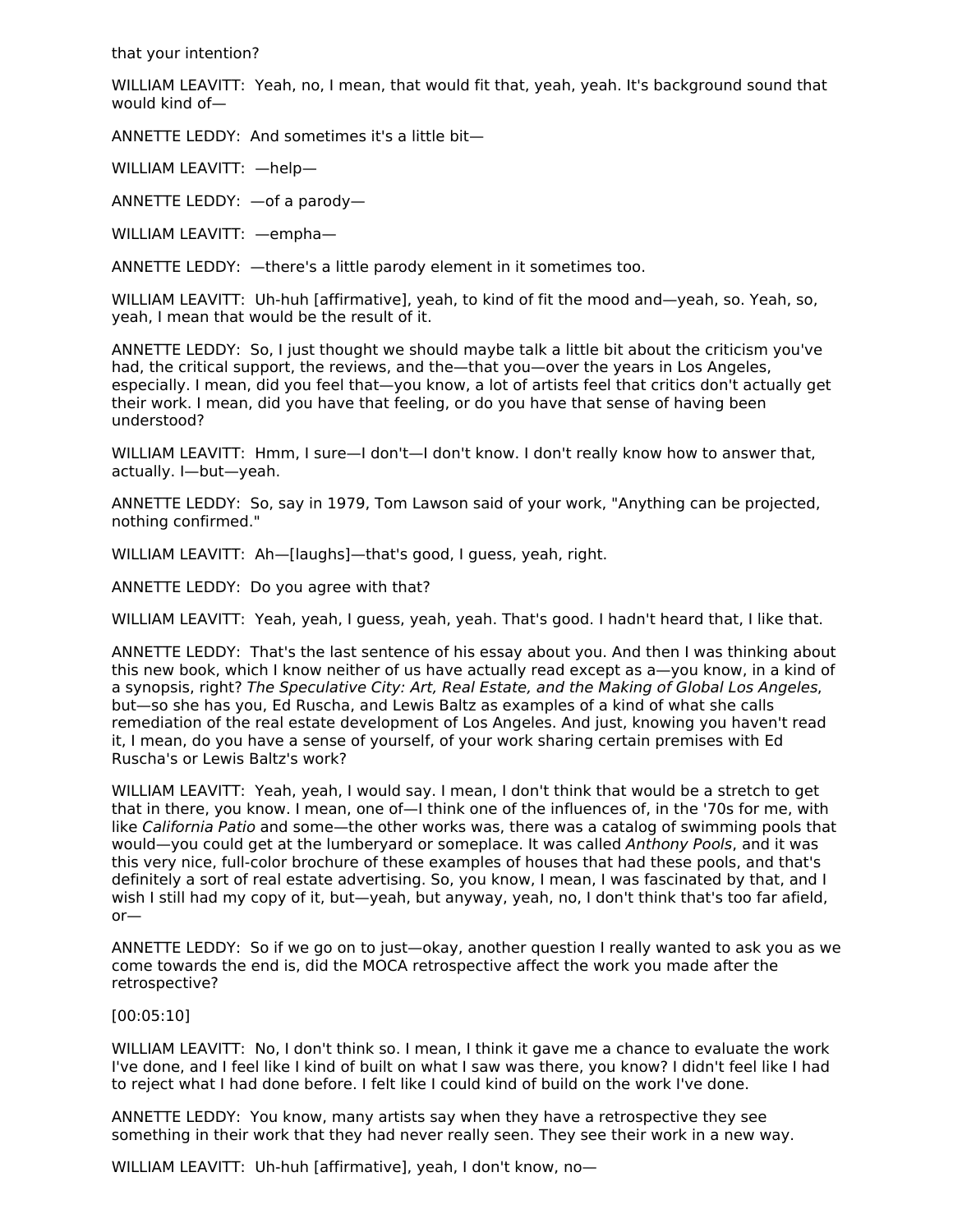ANNETTE LEDDY: No?

WILLIAM LEAVITT: —I don't think I really—

ANNETTE LEDDY: Okay.

WILLIAM LEAVITT: —doing kind of—

ANNETTE LEDDY: All right, so do you think—? I guess, what would you say has been your contribution to American art?

WILLIAM LEAVITT: [Laughs.] My contribution to American art?

ANNETTE LEDDY: This is the Archives of American Art—

WILLIAM LEAVITT:  $-$ I don't know that-

ANNETTE LEDDY: —we have to talk about that.

WILLIAM LEAVITT: Well, I don't-I can't-geez, that-that's a tough one. I mean, I don't know, you know what I mean? I don't know how to—I have to kind of evaluate the whole field. I hope that people would see my work as sort of coherent, and reflecting part of the times that we live in and have some relevance to what's going on right now.

ANNETTE LEDDY: Meaning the pandemic, or just—?

WILLIAM LEAVITT: Yeah, no, yeah, no, just—you know, just American life—

ANNETTE LEDDY: American culture.

WILLIAM LEAVITT: —culture, American culture, yeah.

ANNETTE LEDDY: But, I guess that question about your contribution implies that there's something unique that you've done that no one else has done, which I personally think is true, but the question is, what do you think?

WILLIAM LEAVITT: Well, I mean, I think because, you know, I'm a product of, you know, these influences of American art, I don't know that I've done anything except maybe expand on what those influences were—

ANNETTE LEDDY: Well—

WILLIAM LEAVITT:  $-$ maybe, and approach it, you know, with a slightly different approach, I mean.

ANNETTE LEDDY: That's very modest of you, but—

[They laugh.]

ANNETTE LEDDY: —I will let it stand, but I actually think you're downplaying what you've done here.

WILLIAM LEAVITT: Okay, well, I think it's difficult to really see one's, like, effect or relevance from within, you know? You have to be—

ANNETTE LEDDY: Yeah—

WILLIAM LEAVITT: —you have to be—

ANNETTE LEDDY: —that's probably—

WILLIAM LEAVITT: —I think—

ANNETTE LEDDY: —true—

WILLIAM LEAVITT: —sure about that of yourself—

ANNETTE LEDDY: That's probably true.